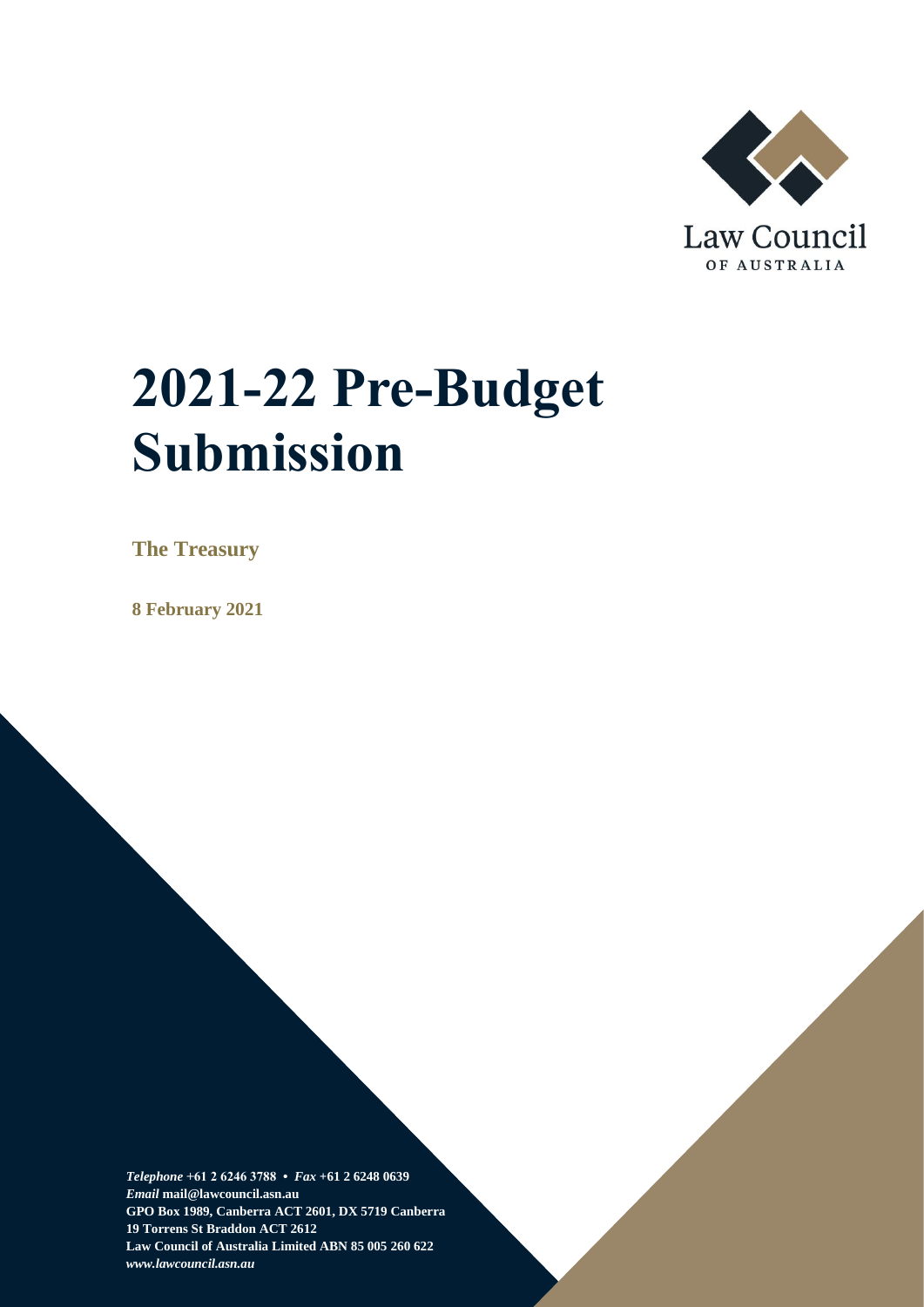# Table of Contents

| Royal Commission into Violence, Abuse, Neglect and Exploitation of People with |  |
|--------------------------------------------------------------------------------|--|
|                                                                                |  |
|                                                                                |  |
|                                                                                |  |
|                                                                                |  |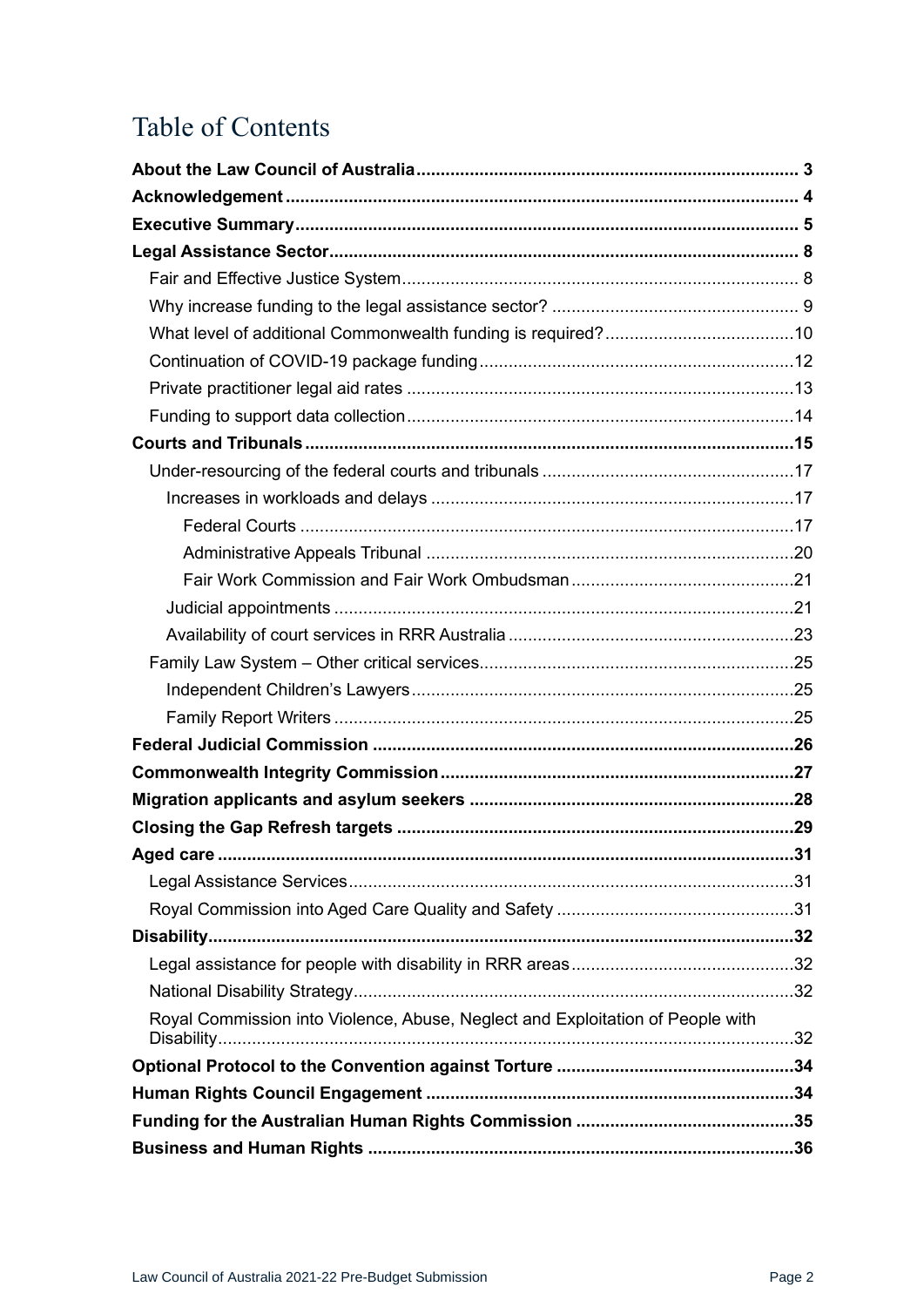# <span id="page-2-0"></span>About the Law Council of Australia

The Law Council of Australia exists to represent the legal profession at the national level, to speak on behalf of its Constituent Bodies on national issues, and to promote the administration of justice, access to justice and general improvement of the law.

The Law Council advises governments, courts and federal agencies on ways in which the law and the justice system can be improved for the benefit of the community. The Law Council also represents the Australian legal profession overseas, and maintains close relationships with legal professional bodies throughout the world.

The Law Council was established in 1933, and represents 16 Australian State and Territory law societies and bar associations and the Law Firms Australia, which are known collectively as the Council's Constituent Bodies. The Law Council's Constituent Bodies are:

- Australian Capital Territory Bar Association
- Australian Capital Territory Law Society
- Bar Association of Queensland Inc
- Law Institute of Victoria
- Law Society of New South Wales
- Law Society of South Australia
- Law Society of Tasmania
- Law Society Northern Territory
- Law Society of Western Australia
- New South Wales Bar Association
- Northern Territory Bar Association
- Queensland Law Society
- South Australian Bar Association
- Tasmanian Bar
- Law Firms Australia
- The Victorian Bar Inc
- Western Australian Bar Association

Through this representation, the Law Council effectively acts on behalf of more than 60,000 lawyers across Australia.

The Law Council is governed by a board of 23 Directors – one from each of the constituent bodies and six elected Executive members. The Directors meet quarterly to set objectives, policy and priorities for the Law Council. Between the meetings of Directors, policies and governance responsibility for the Law Council is exercised by the elected Executive members, led by the President who normally serves a 12 month term. The Council's six Executive members are nominated and elected by the board of Directors.

Members of the 2020 Executive as at 1 January 2020 are:

- Dr Jacoba Brasch QC, President
- Mr Tass Liveris, President-elect
- Mr Ross Drinnan, Treasurer
- Mr Luke Murphy, Executive Member
- Mr Greg McIntyre SC, Executive Member
- Ms Caroline Counsel, Executive Member

The Chief Executive Officer of the Law Council is Mr Michael Tidball. The Secretariat serves the Law Council nationally and is based in Canberra.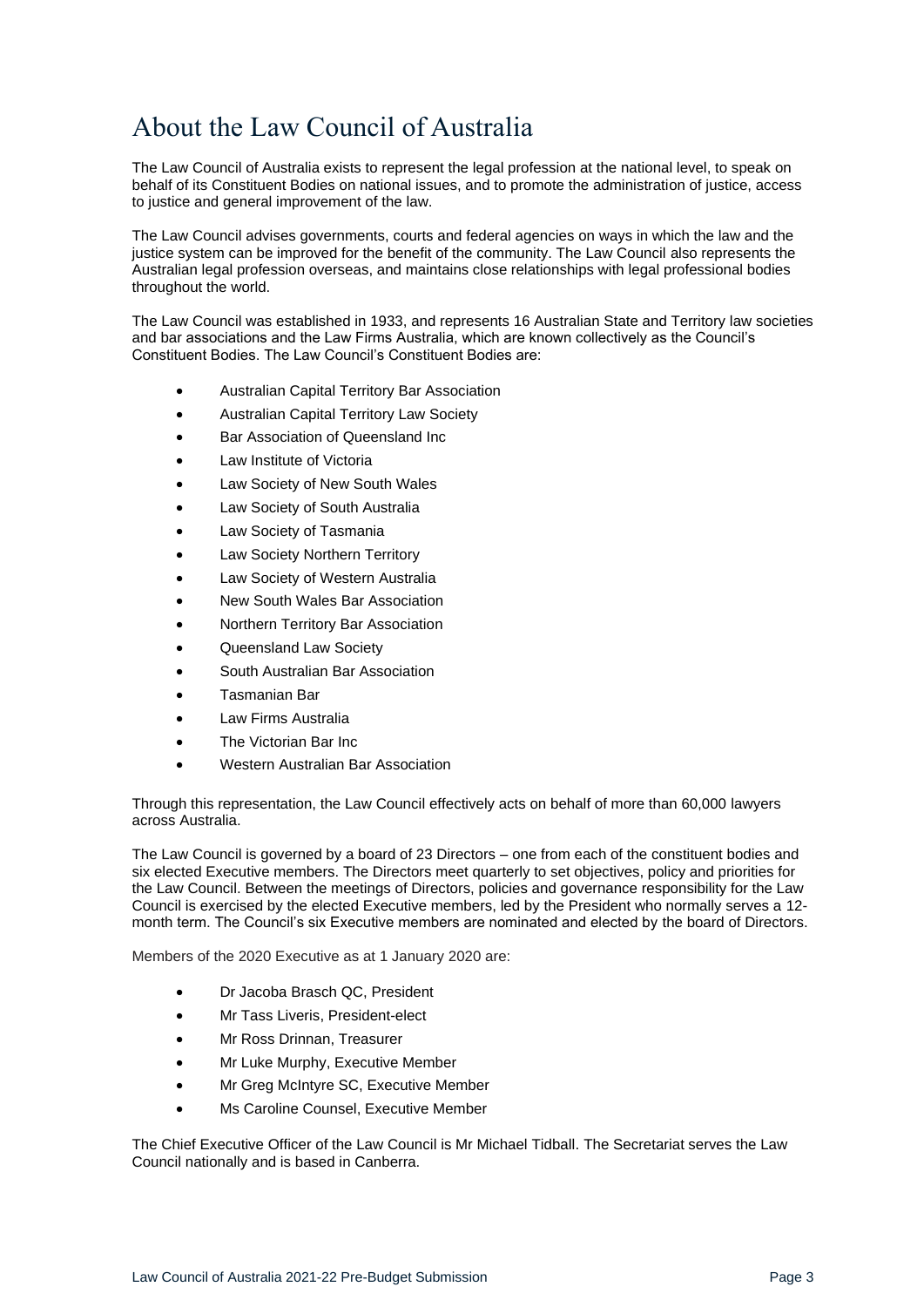# <span id="page-3-0"></span>Acknowledgement

The Law Council is grateful for the contributions of the following Law Council Constituent Bodies, Sections and Advisory Committees in the preparation of this submission:

- Queensland Law Society;
- Law Society of South Australia (Human Rights Committee);
- Business Law Section;
- Family Law Section;
- Federal Litigation and Dispute Resolution Section;
- Access to Justice Committee;
- Business and Human Rights Committee;
- Indigenous Legal Issues Committee;
- National Human Rights Committee; and
- Migration Law Committee of the Federal Litigation and Dispute Resolution Section.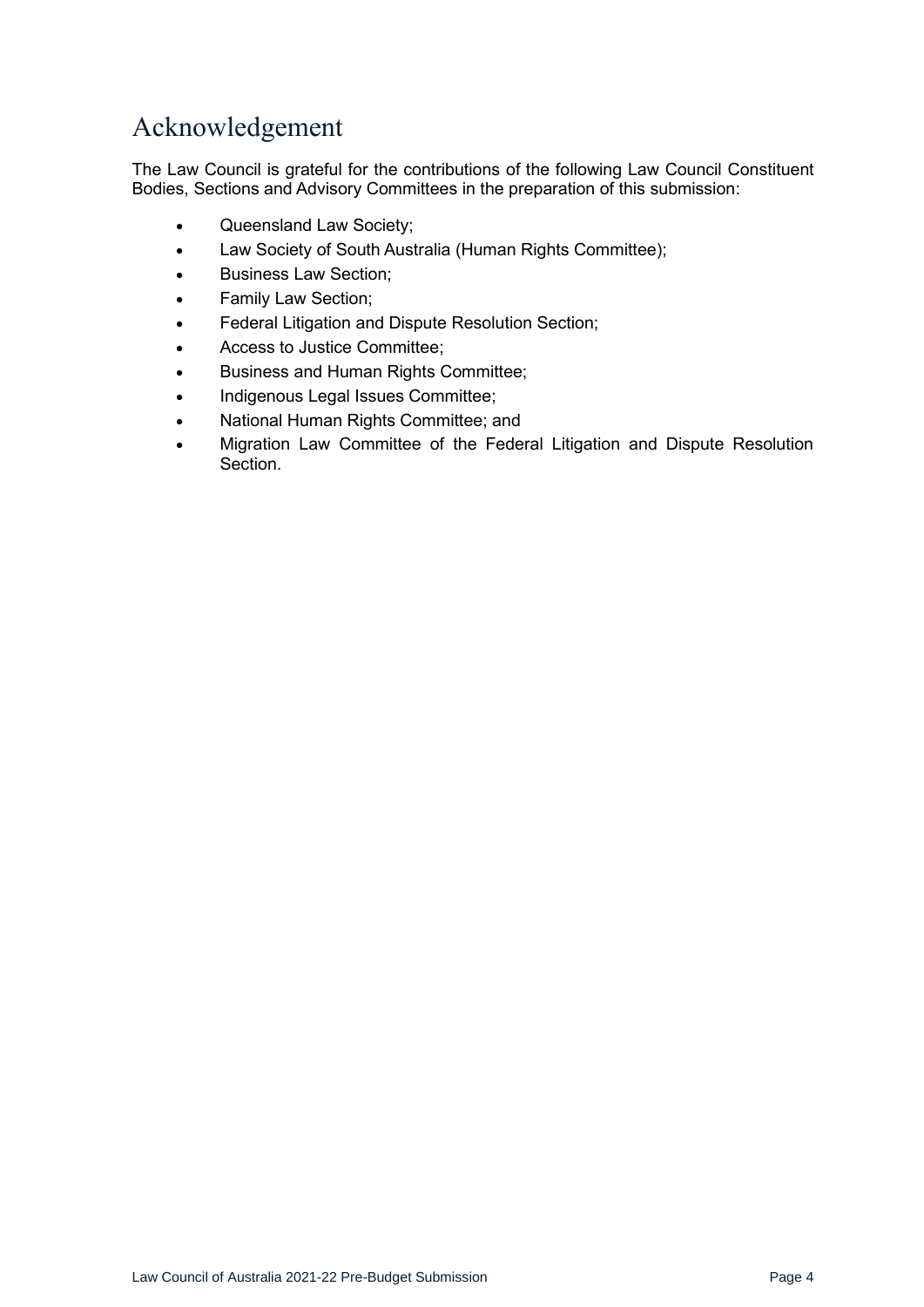# <span id="page-4-0"></span>Executive Summary

- 1. The Law Council is grateful for the opportunity to provide this submission to the Treasury for consideration in preparing the 2021-22 Federal Budget.
- 2. Key recommendations from the Law Council contained in this submission are as follows:
	- (a) funding for Justice Impact Tests should be provided at the Commonwealth level to facilitate the smoother development of laws and policies which have downstream impacts on the justice system;
	- (b) the Australian Government should commit significant additional resources to Legal Aid Commissions (**LACs**), Community Legal Centres (**CLCs**), Aboriginal and Torres Strait Islander Legal Services (**ATSILS**), and Family Violence Prevention Legal Services (**FVPLS**) to address critical civil and criminal legal assistance service gaps. This should include, \$370 to \$390 million per annum comprising:
		- (i) at least \$120 million per annum for civil legal assistance services; and
		- (ii) at least \$250 million per annum for other services provided by Legal Aid Commissions, restoring the share of Commonwealth funding of such services to 50 per cent.
	- (c) at a minimum, the additional funding provided in the 2020-21 Budget to the legal assistance sector to support Australians affected by the COVID-19 pandemic and January 2020 bushfires should be provided to the sector on an ongoing basis;
	- (d) in consultation with the legal assistance sector, the Australian Government should provide sufficient additional funding to LACs, CLCs and ATSILS (and their peak bodies) to ensure that they can meet the new data requirements set out under the National Legal Assistance Partnership (**NLAP**);
	- (e) the Australian Government should consult closely with the federal courts and tribunals and the legal profession, in order to undertake a full review of the resourcing needs of the judicial system, incorporating the challenges and benefits that have been identified in the context of the COVID-19 pandemic;
	- (f) in the intervening period and supported by consultation with the federal judiciary, the Australian Government should allocate additional resources to the federal courts including additional judges, registrars and other staff, in order to better meet the courts' currently considerable workload.
	- (g) the Australian, state and territory governments should invest in the judicial resourcing and facilities (including technological facilities) available in rural regional and remote Australia to increase the reach of federal courts and tribunals to these areas and improving equitable access to the justice system;
	- (h) in consultation with, and in a manner endorsed by, the federal judiciary, the Australian Government should establish and adequately resource a Federal Judicial Commission which maintains the separation of powers;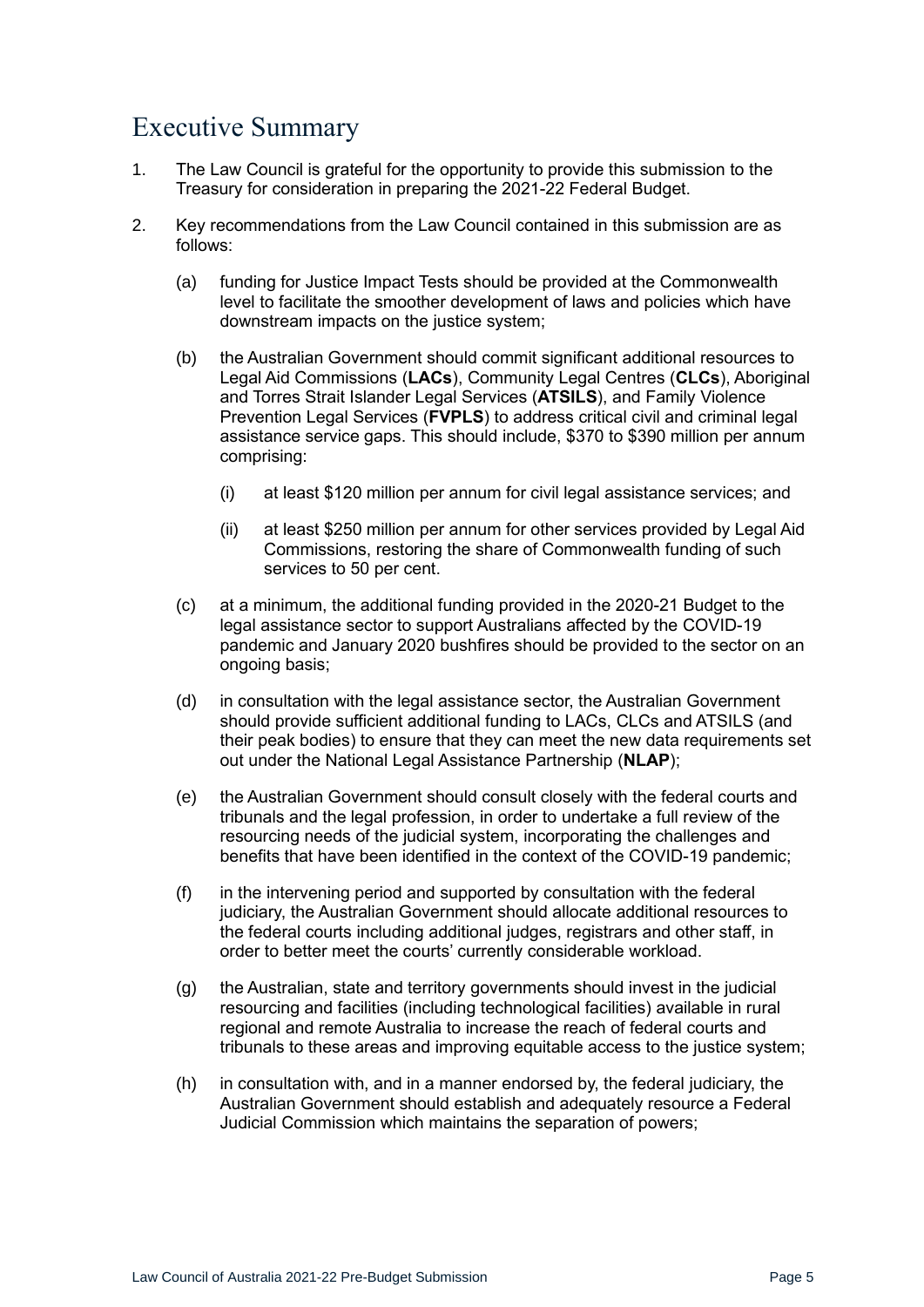- (i) the Australian Government must ensure that when established, the proposed Commonwealth Integrity Commission (**CIC**) is adequately funded to achieve its purpose;
- (j) the Australian Government should ensure that the new Closing the Gap justice targets are backed by appropriate resourcing including for access to justice initiatives, particularly for Aboriginal community-controlled legal services, and preventative approaches spanning a wide range of health, housing, youth engagement, disability and broader services. This funding should have regard to the interdependence between justice targets and others in the National Agreement on Closing the Gap;
- (k) to address the shortage of available professional interpreters, governments (including the Australia Government) should implement a National Justice Interpreter Scheme which ensures that:
	- (i) professional, appropriate and skilled interpreters are readily available and free to people from culturally and linguistically diverse (**CALD**) backgrounds who cannot afford them, including First Nations peoples, recent arrivals, asylum seekers, and people who are trafficked and exploited, at all levels of the justice system, including legal assistance services;
	- (ii) interpreter services and courts are funded to enable the full implementation of the Judicial Council on Cultural Diversity's 'Recommended National Standards for Working with Interpreters in Courts and Tribunals'; and
	- (iii) Recommendation 22.3 in the Productivity Commission's *Access to Justice Arrangements* report, regarding the development of a National Aboriginal and Torres Strait Islander Interpreter Service, is implemented.
- (l) the Australian Government should provide immediate funding to address inadequate levels of funding for legal assistance services to provide specialist advice, representation and education for older persons;
- (m) the Australian Government should set aside funding to enable it to respond effectively to the final recommendations of the Royal Commission into Aged Care, Quality and Safety;
- (n) the Australian Government should set aside funding to enable it to effectively implement the new National Disability Strategy (**Disability Strategy**);
- (o) additional resources should be made available to ensure that groups representing diverse memberships of people with disability can effectively engage in delivery and monitoring of the next Strategy;
- (p) the Australian Government should allocate appropriate resources to respond to the emerging, urgent interim findings of the Royal Commission into Violence, Abuse, Neglect and Exploitation of People with Disability (**Disability Royal Commission**), with particular regard to expanding:
	- (i) access to specialist legal assistance services, health-justice partnerships and legal education;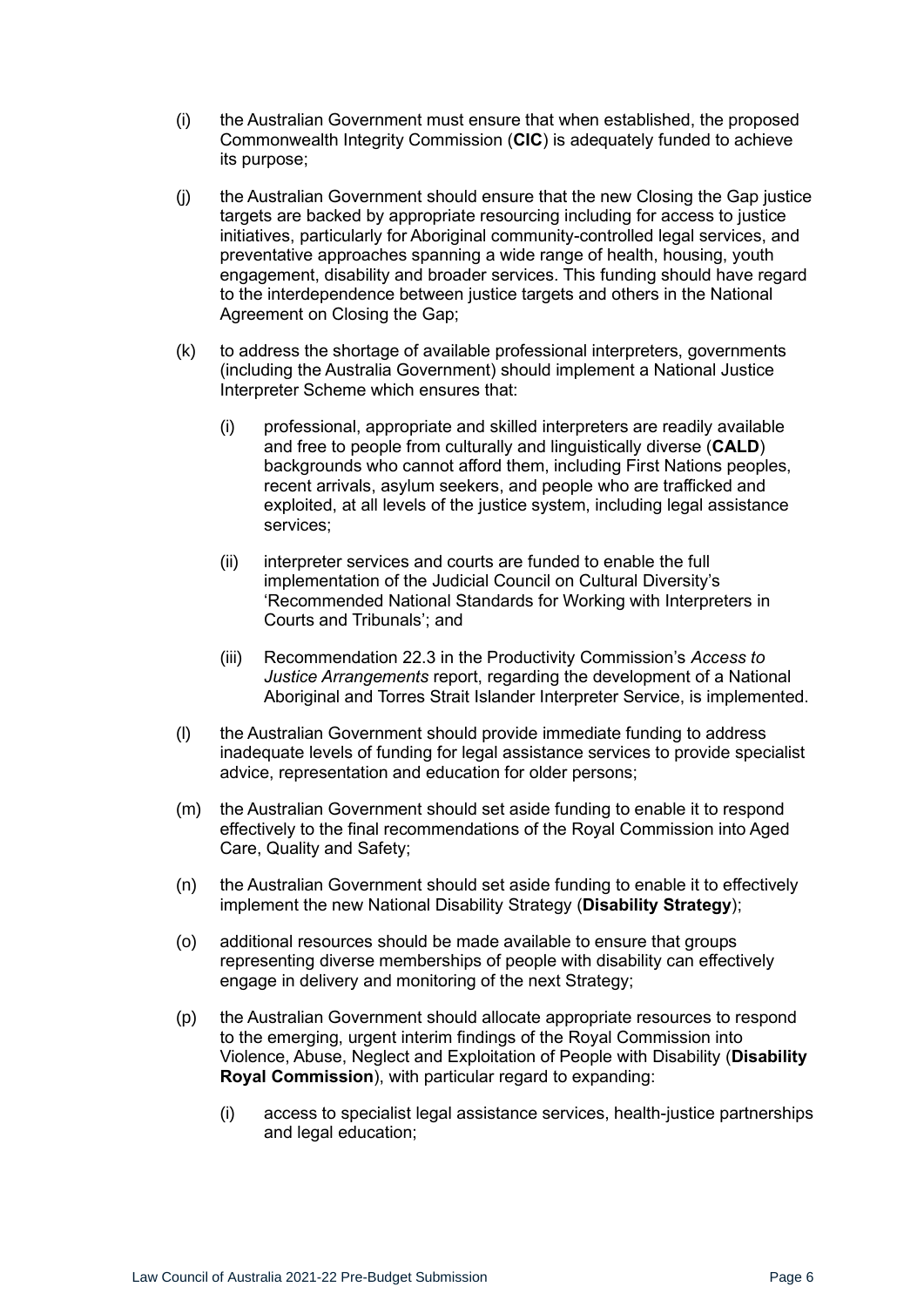- (ii) access to early diagnosis and disability and mental health support services, particularly in rural, regional and remote (**RRR**) communities and for First Nations peoples;
- (iii) access to hearing and Auslan interpreters within the justice system;
- (iv) the development of a Commonwealth disability justice policy framework;
- (v) leadership initiatives across the justice system to identify and respond to disability effectively; and
- (vi) justice reinvestment trials;
- (q) the Australian Government should act quickly to implement the Optional Protocol to the Convention against Torture (**OPCAT**) effectively by ensuring adequate resourcing for the Commonwealth Ombudsman as the National Preventative Mechanism (**NPM**) Coordinator, as well as the NPM for federal places of detention;
- (r) the Australian Government should continue to support the Department of Foreign Affairs and Trade's (**DFAT**) ongoing engagement with the Human Rights Council (**HRC**) and opportunities for civil society organisations to engage in this dialogue;
- (s) the Australian Government should adequately resource the Australian Human Rights Commission (**AHRC**) to ensure that it can effectively carry out its investigation, complaint and conciliation functions and its function of enhancing public education and human rights resources.
- (t) the Australian Government should ensure that ongoing and, if necessary, expanded funding is made available to the Australian National Contact Point to enable it to effectively fulfil its responsibilities, including to undertake promotion activities; and
- (u) the Australian Government should support and resource the adoption of a National Action Plan on Business and Human Rights.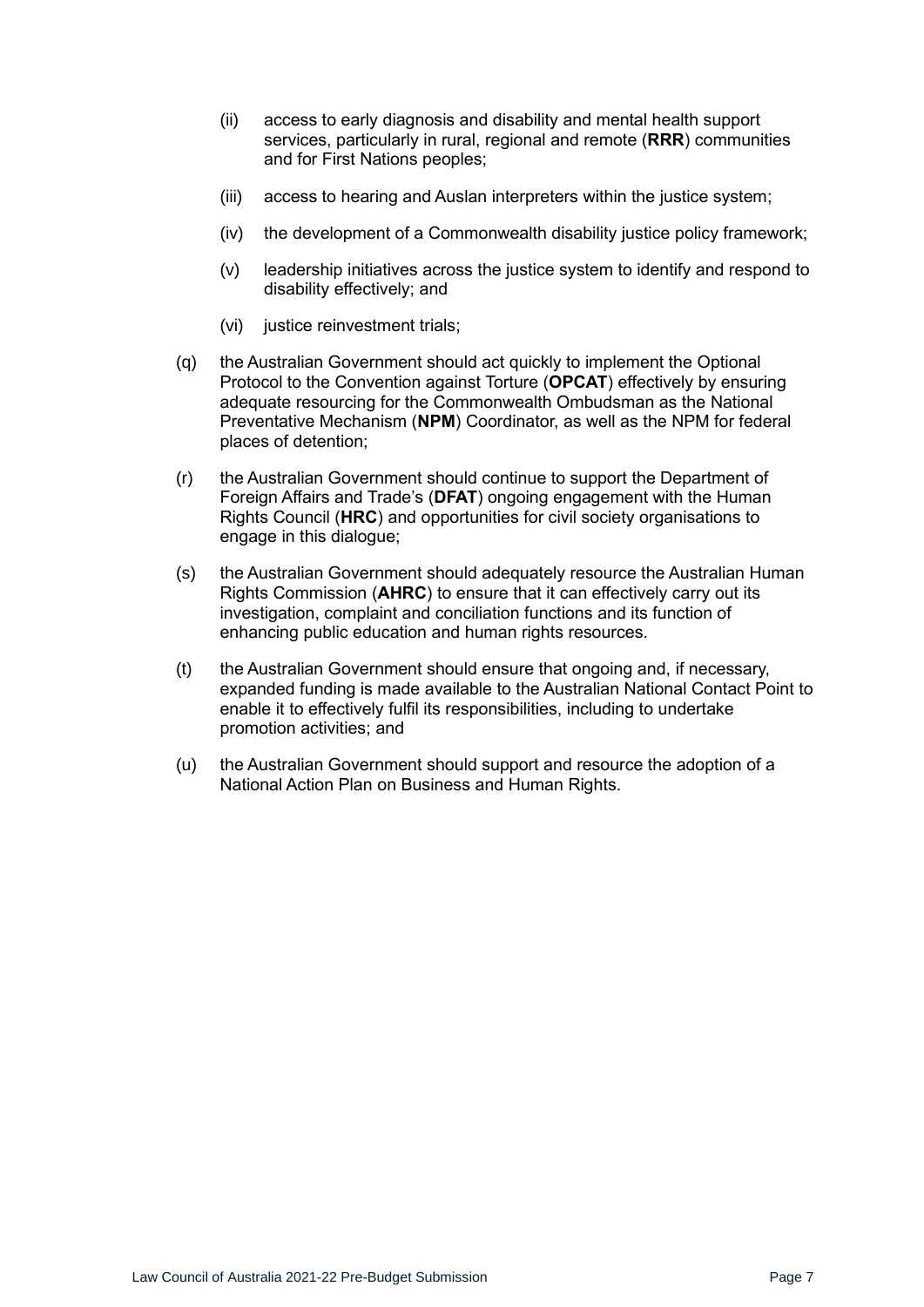# <span id="page-7-0"></span>Legal Assistance Sector

### <span id="page-7-1"></span>**Fair and Effective Justice System**

- <span id="page-7-2"></span>3. Legal problems are a common occurrence in society and most Australians will experience several interactions with the legal system throughout their lifetime. Effective access to justice in these circumstances will often necessitate the assistance of a legal adviser or representative.
- 4. People experiencing disadvantage are often more vulnerable to legal problems and frequently have greater, and more complex legal needs than the general population. However, despite having disproportionate interactions with the justice system, Australians experiencing disadvantage are often the least able to respond effectively (both in terms of financial resources and legal capability).
- 5. Meeting the legal needs of Australians, particularly those experiencing disadvantage, is an ongoing joint endeavour between the Australian, state and territory governments through publicly funded legal assistance services, and the legal profession. All sides to this endeavour continually seek to ensure that the legal system is accessible and operating effectively.
- 6. Governments have provided additional funds to the sector through initiatives such as the NLAP agreement, state-funded programs, COVID-19 pandemic and bushfire relief/recovery packages, initiatives outside of the legal assistance sector (such as court reform, use of alternative dispute resolution and investment in other support structures) and so on.
- 7. Similarly, the contribution of the legal profession towards access to justice is significant – from those working in frontline legal assistance services to the pro bono contribution of the private profession and initiatives designed to address affordability concerns (for example, no-win, no-fee services, unbundled services and reduced fee arrangements). However, in many cases, the ability for the private legal profession to continually provide free or low-cost legal services is at breaking point. This is particularly the case in relation to lawyers providing their services through legal aid grants. As discussed at paragraphs [29](#page-12-1)[-35](#page-13-1) below, it is becoming increasingly difficult for the private profession to undertake legal aid work as available rates fail to reflect the costs of providing these services and generate opportunity costs as time spent on these cases limits the ability of lawyers to recover lost revenue through higher paying work.
- 8. While the private legal profession plays a critical role in ensuring access to justice, governments, including the Australian Government, must ultimately bear responsibility for ensuring an appropriate service safety net.
- 9. For many Australians, the no-cost or minimal cost services provided by governmentfunded legal assistance providers are often the first and most fundamental sources of support to address legal issues. Each of the four publicly funded legal assistance services – LACs, CLCs, ATSILS and FVPLS – play an important, unique and complementary role in providing legal help to people across Australia. Initiatives to by the Australian Government to improve the availability of these services in recent years are welcome. However, they have failed to meet the level required to substantially address the current 'justice gap'.
- 10. The Law Council considers it particularly important in determining additional funding for the sector, that resources are provided to the legal assistance sector to meet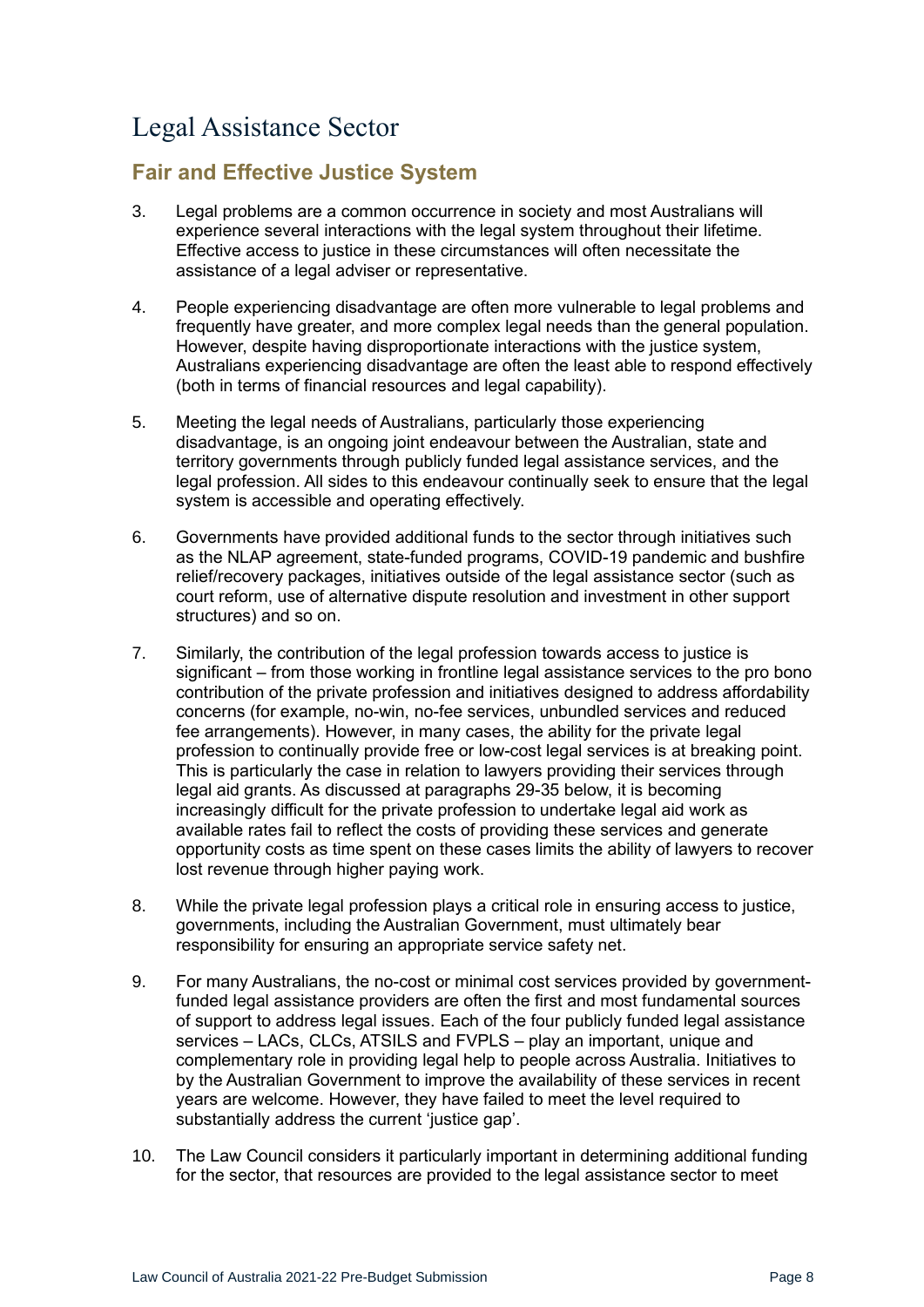unexpected increases in legal need as a result of new policy initiatives or legislation. As such, the Law Council recommends Justice Impact Tests accompany new Government initiatives as a means of determining the impact of any initiative or reform and ensuring that any increased legal need can be met.<sup>1</sup>

#### **Recommendation:**

• **Funding for Justice Impact Tests should be provided at the Commonwealth level to facilitate the smoother development of laws and policies which have downstream impacts on the justice system.**

### <span id="page-8-0"></span>**Why increase funding to the legal assistance sector?**

- 11. The downstream savings created by investment in the legal sector have been regularly recognised. In 2014, the Productivity Commission recognised the net public benefits to the community of legal expenditure and the 'false economy' of not doing so, given that the costs of unresolved problems are often shifted to other areas of government spending such as health care, housing and child protection.<sup>2</sup> The International Bar Association and the World Bank Group's 2019 analysis of legal assistance systems around the world found that investment in these systems generates downstream savings of between 2.3 (housing advice) and 8.8 (welfare systems advice) times the investment.<sup>3</sup>
- 12. A recurring theme throughout the Final Report of the Law Council's Justice Project, is the costs (personal, community, social and economic) that arise and/or grow when people cannot access justice. These include, for example:
	- (a) unresolved problems escalating from civil, to family, to criminal matters;
	- (b) family violence victims being evicted for reasons which are not their fault, such as damage to the rental home by the perpetrator;
	- (c) an inability to resolve mounting debts, fines or payments, resulting in poverty and/or eviction and homelessness, as well as deteriorating mental and physical health, and in some jurisdictions, imprisonment;
	- (d) an inability to access a person's entitlements, such as unpaid wages, income support or a pension, resulting in destitution;
	- (e) an inability to seek redress as a victim of crime, to address workplace exploitation or discrimination;
	- (f) people remaining at risk of harm, violence and exploitation such as family violence victims, elder abuse victims, people with disability who are abused by carers, and people who are trafficked or subject to forced marriages;
	- (g) families being split when children are unnecessarily removed from their parents;

<sup>1</sup> Law Council of Australia, *The Justice Project: Final Report – Governments and Policymakers* (August 2018) 14-26.

<sup>2</sup> Productivity Commission, *Access to Justice Arrangements* (Inquiry Report No 72, 2014) 30-1 ('*Access to Justice Arrangements*').

<sup>3</sup> International Bar Association and World Bank Group, *A Tool for Justice: A Cost Benefit Analysis of Legal Aid*  (2019) 19.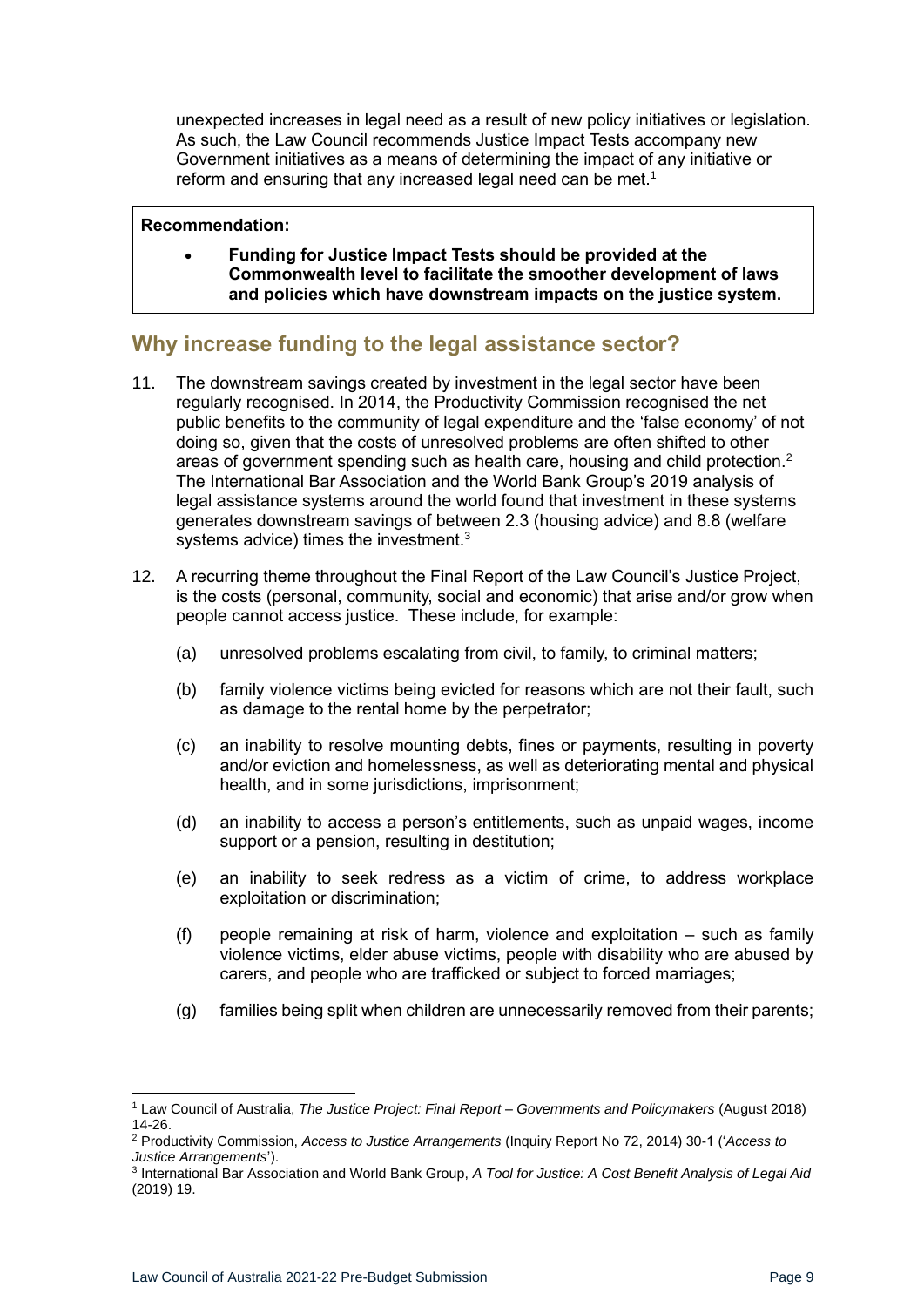- (h) a greater likelihood of incarceration, including in circumstances in which charges and arrest were unwarranted; and
- (i) a greater likelihood of people being returned to their countries of origin to face persecution, torture or death.<sup>4</sup>
- 13. These scenarios clearly have broader cost implications such as to health, housing, social services and welfare, child protection, families, corrections, policing and justice portfolios. They also entrench individuals' disadvantage, and the likelihood of this occurring as part of an intergenerational cycle of poverty, violence and harm – with opportunity and economic costs to all Australians given the loss of healthy, productive and vibrant communities.<sup>5</sup>
- 14. The Organisation for Economic Co-operation and Development (**OECD**) similarly recognised the 'intrinsic links between access to justice, poverty reduction and inclusive growth'.<sup>6</sup> A 2016 OECD background paper states that:

*…individual consequences can in turn translate into greater spending on public programs such as social and health services, income supports, disability plans, employment insurance, and other services. The failure to resolve legal problems can contribute to a 'cycle of decline'…in which one problem leads to another with escalating individual and social costs. Inability to resolve legal problems and limited access to justice may diminish access to economic opportunity, reinforce the poverty trap, and undermine human potential, which could affect growth.*<sup>7</sup>

15. While legal assistance services are not a 'cure-all' for all of these issues, the importance of these services in minimising the multitude of costs associated with failure to adequately access justice has been consistently recognised in Australian and overseas research.<sup>8</sup> In this regard, the Law Council considers that the legal assistance sector will play a particularly critical role in assisting Australians (and the Australian economy) recover from the impacts of the COVID-19 pandemic.

### <span id="page-9-0"></span>**What level of additional Commonwealth funding is required?**

- 16. Despite the clear economic and social benefits of investment in the legal assistance sector, the sector remains critically underfunded.
- 17. Baseline funding for the legal assistance sector in the 2020-21 Budget reflected the NLAP Agreement between the Australian and state and territory governments which

<sup>4</sup> Law Council of Australia, *The Justice Project: Final Report – Introduction and Overview* (August 2018) 18. 5 Ibid.

<sup>6</sup> Organisation for Economic Co-operation and Development and Open Society Foundation, *Leveraging the SDGs for Inclusive Growth: Delivering Access to Justice for All* (Issues Brief, 2016) 3.

<sup>7</sup> Organisation for Economic Co-operation and Development and Open Society Foundations, 'Understanding Effective Access to Justice' (Workshop Background Paper, Organisation for Economic Co-operation and Development and Open Society Foundations, 2016) 12 [<http://www.oecd.org/gov/Understanding-effective](http://www.oecd.org/gov/Understanding-effective-access-justice-workshop-paper-final.pdf)[access-justice-workshop-paper-final.pdf>](http://www.oecd.org/gov/Understanding-effective-access-justice-workshop-paper-final.pdf).

<sup>&</sup>lt;sup>8</sup> While the global justice evidence base is not well resourced, international studies also support findings that unresolved legal problems have social, economic and health consequences. See, eg, Pascoe Pleasence et al, 'Mounting Problems: Further Evidence of the Social, Economic and Health Consequences of Civil Justice Problems' in Pascoe Pleasence, Alexy Buck and Nigel J Balmer (eds), *Transforming Lives: Law and Social Process* (The Stationary Office, 2007) 67; Graham Cookson and Freda Mold, *The Business Case for Social Welfare Advice Services - An Evidence Review: Lay Summary* (University of Surrey, July 2014) 1; Citizens Advice Bureau, 'Towards a Business Case for Legal Aid' (Paper presented at the Legal Services Research Centre's Eighth International Research Conference, July 2010) 2; Laura K Abel and Susan Vignola, 'Economic and Other Benefits Associated with the Provision of Civil Legal Aid' (2010) 9 *Seattle Journal for Social Justice*  1, 139-67.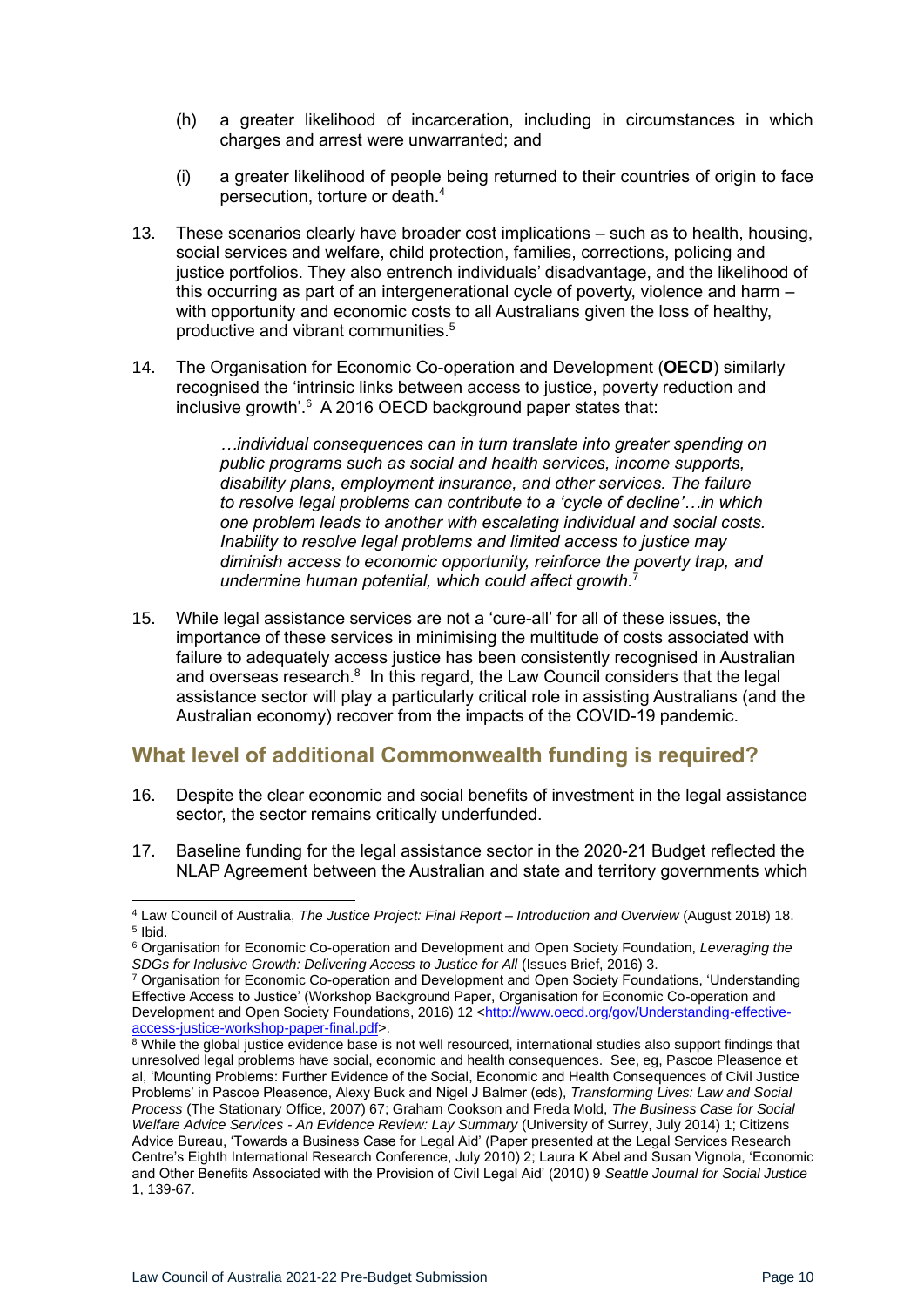came effect on 1 July 2020.<sup>9</sup> Under the NLAP, the Australian Government will provide approximately \$2 billion over five years (roughly \$400 million per year). The Attorney-General's media release at the time this agreement was announced noted that the NLAP:

*includes additional funding of \$248 million over five years. This includes the permanent restoration of \$151 million in legal assistance funding that would have been stripped from the legal assistance sector based on decisions of former, consecutive governments*. 10

- 18. Therefore, almost \$100 million (or \$20 million per year) over five years will be provided above the level under the previous funding agreements.
- 19. The Law Council considers current Commonwealth funding levels under the NLAP to be approximately half of the level required to meet demand on the sector.
- 20. In the Final Report of the Justice Project released August 2018, the Law Council estimated that the Commonwealth funding shortfall was at least \$310 million.<sup>11</sup> This figure comprised:
	- (a) the Productivity Commission's estimate that the Commonwealth should provide additional funding of around \$120 million per annum for civil legal assistance services:<sup>12</sup> and
	- (b) PwC's estimate that to return the Commonwealth's share of LAC funding to at least 50 per cent, the Commonwealth should provide \$190 million per annum.
- 21. The Law Council estimates that this shortfall is now at least \$370 million to \$390 million (factoring in the additional money provided under the NLAP. Given that the Productivity Commission's recommendation was made in 2014 and was suggested merely as an interim funding solution to 'address the most pressing needs', the Law Council suggests that the estimated total annual cost of the measures of \$200 million is likely to be now a significant underestimate.<sup>13</sup> Further, updated estimates from PwC indicate that for the Commonwealth to return to a 50 per cent share of total funding for LACs, the level of additional funding required has increased significantly from \$190 million per annum.<sup>14</sup>
- 22. The Law Council calls on the Australian Government to invest significant additional resources in legal assistance services and reverse the downward trend over the past 20 years in the Australian Government's funding on a real per capita basis.<sup>15</sup>

<sup>9</sup> National Legal Assistance Partnership 2020-25 [<https://www.ag.gov.au/legal-system/legal-assistance](https://www.ag.gov.au/legal-system/legal-assistance-services/national-legal-assistance-partnership-2020-25)[services/national-legal-assistance-partnership-2020-25>](https://www.ag.gov.au/legal-system/legal-assistance-services/national-legal-assistance-partnership-2020-25).

<sup>10</sup> Hon Christian Porter MP, Attorney-General (Cth), '\$2 billion partnership to deliver legal assistance services for Australians' (Media Release, 30 June 2020) [<https://www.attorneygeneral.gov.au/media/media-releases/2](https://www.attorneygeneral.gov.au/media/media-releases/2-billion-partnership-deliver-legal-assistance-services-australians-30-june-2020) [billion-partnership-deliver-legal-assistance-services-australians-30-june-2020>](https://www.attorneygeneral.gov.au/media/media-releases/2-billion-partnership-deliver-legal-assistance-services-australians-30-june-2020).

<sup>11</sup> Law Council of Australia, *The Justice Project: Final Report – Legal Services* (August 2018) 11, rec 2.1.

<sup>12</sup> Productivity Commission, *Access to Justice Arrangements*, 741, rec 21.4.

<sup>13</sup> Ibid 703, 738-9.

<sup>&</sup>lt;sup>14</sup> Advice from PwC to the Law Council of Australia, June 2019.

<sup>&</sup>lt;sup>15</sup> Ibid. Funding of LACs has failed to keep pace with population growth or inflation. The most recent analysis from PwC demonstrates that the Australian Government's per capita share of total government LAC funding in real terms is at its lowest level in more than 20 years, and that this share is declining.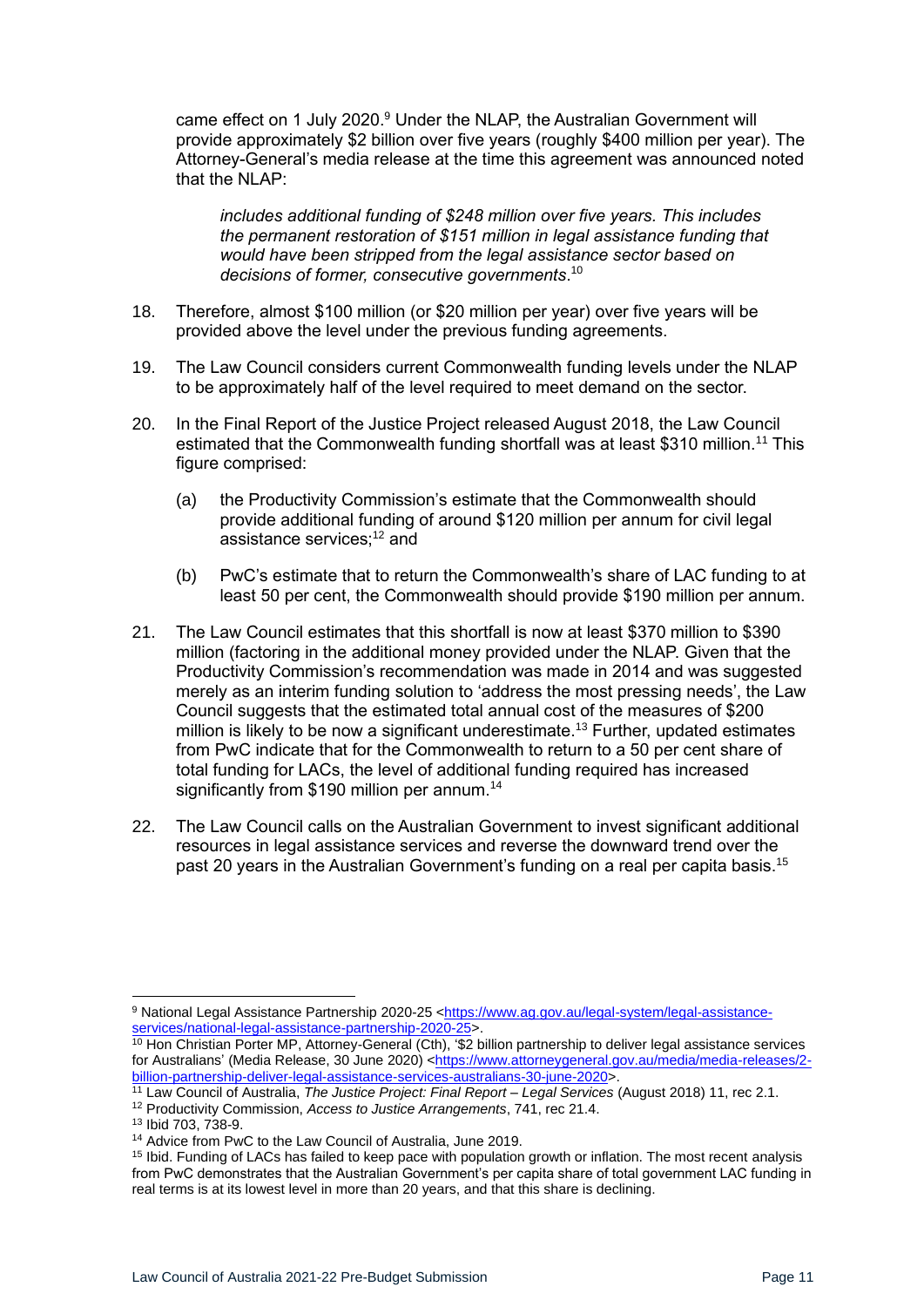**Recommendation:**

| $\bullet$ | The Australian Government should commit significant additional<br>resources to Legal Aid Commissions, Community Legal Centres,<br>Aboriginal and Torres Strait Islander Legal Services, and Family<br>Violence Prevention Legal Services to address critical civil and<br>criminal legal assistance service gaps. This should include, \$370 to |
|-----------|-------------------------------------------------------------------------------------------------------------------------------------------------------------------------------------------------------------------------------------------------------------------------------------------------------------------------------------------------|
|           | \$390 million per annum comprising:                                                                                                                                                                                                                                                                                                             |

- **at least \$120 million per annum for civil legal assistance services; and**
- **at least \$250 million per annum for other services provided by Legal Aid Commissions, restoring the share of Commonwealth funding of such services to 50 per cent.**

### <span id="page-11-0"></span>**Continuation of COVID-19 package funding**

- 23. Further funding will be essential for the legal assistance sector to manage the demands and logistical challenges arising from COVID-19. It is important to emphasise, as identified above, that prior to the pandemic, the legal assistance sector was underfunded. In the Law Council's view, the increased demand for legal assistance services as a result of the immediate and ongoing impacts of COVID-19 will continue to compound the need for improved funding and resourcing.
- 24. The COVID-19 pandemic has generated (and will continue to generate) even greater demand for legal assistance resources including in relation to, but not limited to:
	- domestic and family violence;
	- elder law matters;
	- credit matters;
	- insurance matters;
	- superannuation claims;
	- hardship applications;
	- insolvency matters;
	- tenancy disputes; and
	- employment law.
- 25. In relation to the latter, the Law Council notes that the reforms currently being pursued in the industrial relations space to boost employment, improve conditions and bolster businesses,<sup>16</sup> will have limited effect unless there is adequate funding for both employees and employers to access legal advice and representation.
- 26. The COVID-19 pandemic has added other pressure to this situation, including additional difficulty accessing courts and tribunal services (due to increasing delays and backlogs, see below), lack of basic technological infrastructure to enable staff to work and attend upon clients remotely, and many other novel challenges.<sup>17</sup>
- 27. Recognising this, the Law Council welcomed the Australian Government's 6 May 2020 announcement of an injection of an additional \$63.3 million over two years into

<sup>&</sup>lt;sup>16</sup> Fair Work Amendment (Supporting Australia's Jobs and Economic Recovery) Bill 2020 (Cth).

<sup>17</sup> See, Law Council of Australia, 'Submission to the Inquiry into the Australian Government's response to the COVID-19 pandemic' (15 June 2020).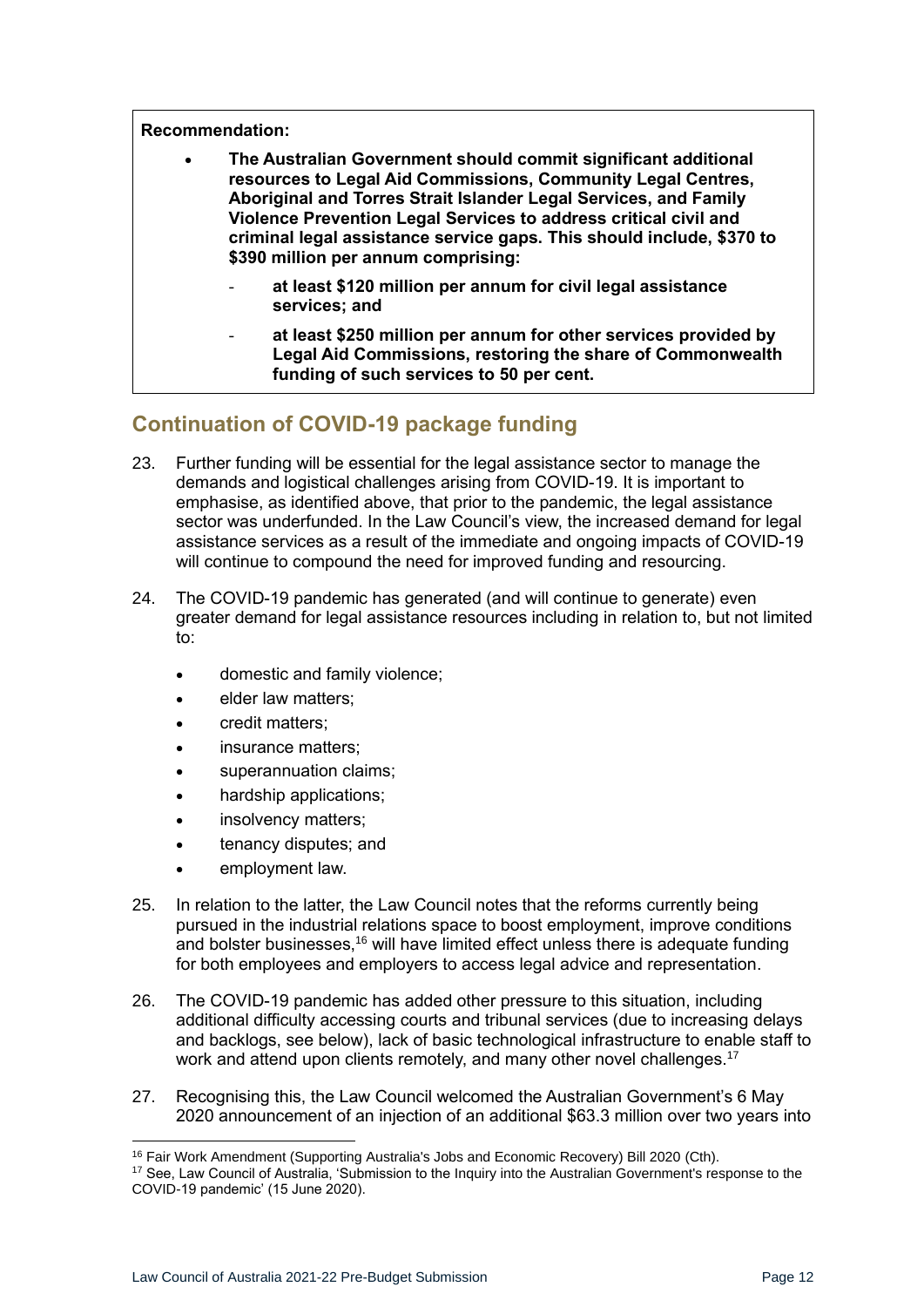frontline legal services to support Australians impacted by the pandemic (including \$13.5 million to improve to technological capability of frontline services).<sup>18</sup> However, while this was greatly needed, it did not fully address the chronic underfunding of the sector by successive Australian governments. Increased ongoing, adequate and certain funding as Australia rebounds from the COVID-19 pandemic, must be a priority for the Australian Government to ensure that the legal assistance sector can meet the demands placed on it in times of crisis and beyond.

28. The 2020-21 Budget included \$31.1 million of the \$63.3 million COVID support package for the sector.<sup>19</sup> Another \$5.8 million was provided to assist the sector in supporting those affected by the January 2020 bushfires.<sup>20</sup> In the Law Council's view, at an absolute minimum, this level of additional funding should be provided to the sector on an ongoing basis through the forward estimates. This ongoing additional funding could assist the sector to continue the improvement of their ICT capacity, ensure the additional demand for legal assistance services created by the pandemic over and above the already critical level of demand is met, improve wraparound services and ensure that private practitioner legal aid rates are sustainable. The Law Council refers to the submissions of Community Legal Centres Australia (**CLCs Australia**) and National Aboriginal and Torres Strait Islander Legal Services (**NATSILS**) for further information on how additional funding could be used to expand frontline services and better meet demand.

#### **Recommendation:**

• **At a minimum, the additional funding provided in the 2020-21 Budget to the legal assistance sector to support Australians affected by the COVID-19 pandemic and January 2020 bushfires should be provided to the sector on an ongoing basis.** 

### <span id="page-12-0"></span>**Private practitioner legal aid rates**

- <span id="page-12-1"></span>29. The Australian legal aid system operates under a 'mixed model' of service delivery, enabling LACs to draw on both in-house expertise and the experience and acumen of the private profession.<sup>21</sup> The Australian legal aid system is heavily reliant on the private profession for delivery of services.<sup>22</sup>
- 30. Due to the rationing of limited funding over many years, rates paid to private practitioners by the LACs have failed to keep pace with the costs of providing legal services. In fact, the Law Council understands anecdotally that many, if not most, lawyers and firms providing these services do so at a loss. This significantly limits the availability of the private profession to provide this type of service and is a significant factor in firms declining to engage in legal aid work.
- 31. The Law Council also understands from lawyers at private firms that the number of paid hours granted to those who take LAC panel referrals does not accurately reflect the time required to complete the work in a professional manner. As a result, many firms and particularly those practising in family law must perform a significant number of additional unpaid hours to complete LAC work, and again severely

<sup>&</sup>lt;sup>18</sup> Hon Christian Porter MP, Attorney-General (Cth), 'Funding Boost to Ensure Struggling Australians Can Get Legal Assistance' (Media Release, 6 May 2020) [<https://www.attorneygeneral.gov.au/media/media](https://www.attorneygeneral.gov.au/media/media-releases/2-billion-partnership-deliver-legal-assistance-services-australians-30-june-2020)[releases/2-billion-partnership-deliver-legal-assistance-services-australians-30-june-2020>](https://www.attorneygeneral.gov.au/media/media-releases/2-billion-partnership-deliver-legal-assistance-services-australians-30-june-2020).

<sup>19</sup> Commonwealth of Australia, Budget 2020-21, Budget Paper No 3: Federal Financial Relations, 70.  $20$  Ibid.

<sup>21</sup> Law Council of Australia, *The Justice Project: Final Report – Legal Services* (August 2018) 12-3.

 $22$  Ibid.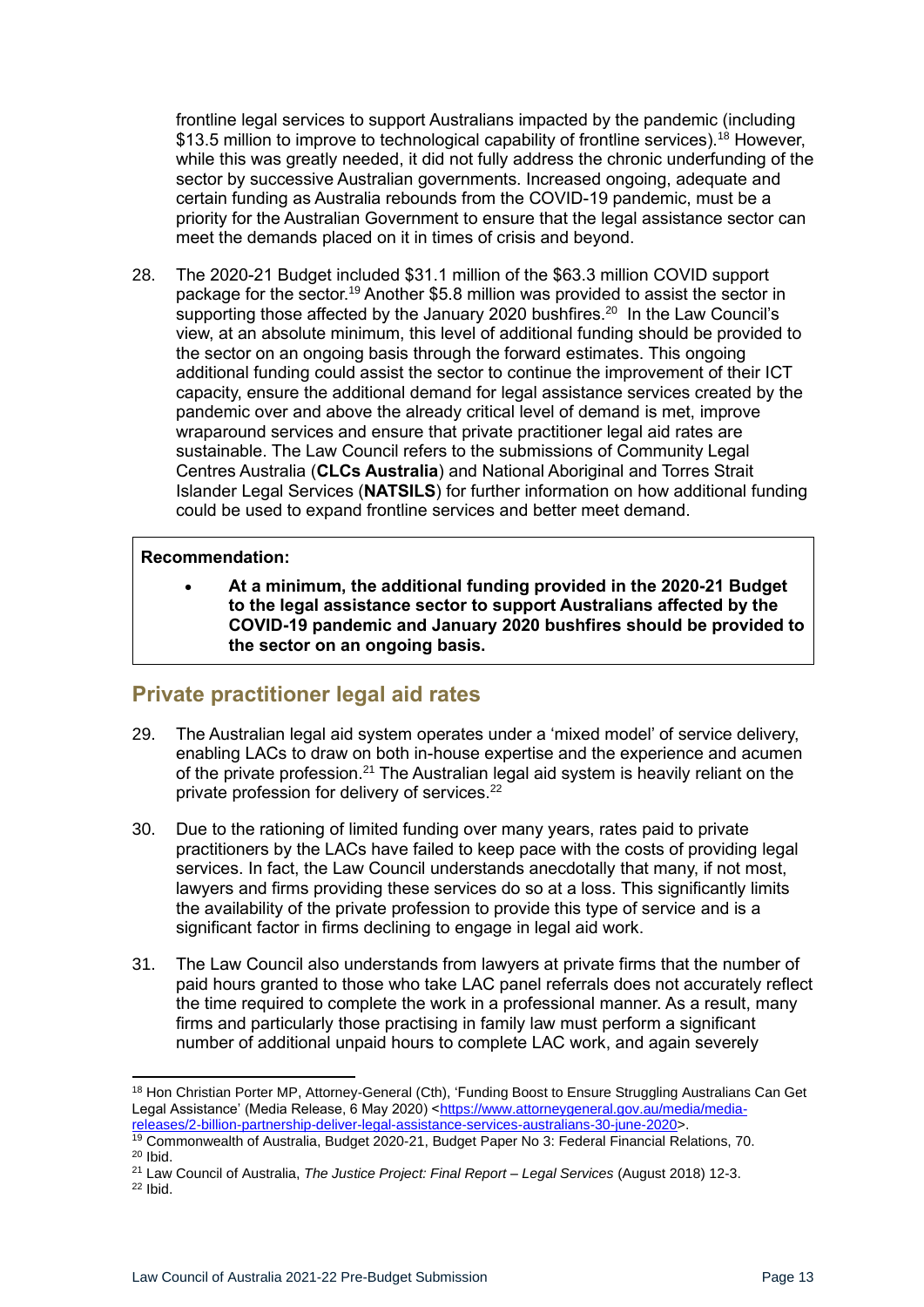reducing the ability for the private profession to take on this work. This is compounded by the fact that many legal aid matters are often resource intensive, meaning private practitioners are not only are underpaid for legal aid work, but are time restrained from taking on full fee-paying work to compensate.

- 32. This is an unacceptable situation that not only affects lawyers, but also severely impacts on the quality of legal support provided the clients. Clients who are referred by LACs to private practitioners are increasingly vulnerable, despite their multiple complex needs, which makes advising and representing them particularly resource intensive.
- 33. The Productivity Commission's 2014 *Access to Justice Arrangements* report,<sup>23</sup> as well as the Final Report of the Law Council's Justice Project,<sup>24</sup> identified that the sustainability of this mixed model of legal assistance service provision is in doubt unless additional funding can be provided to the LACs to improve the currently unacceptably low hourly rates paid to private practitioners. Implementation of the Recommendations above, regarding additional investment in legal assistance services, should have particular regard to the need to maintain the ongoing viability of the mixed model of legal aid service delivery through increasing private practitioner legal aid rates to reasonable levels.
- <span id="page-13-2"></span>34. LACs are particularly reliant on private practitioner support in RRR areas. Lawyers practising in those locations play a significant role in their communities, which would be compromised if these firms could not continue to offer their services. Indeed, the Law Council is aware that some firms in RRR areas have ceased providing legal aid services on the basis the unacceptably low hourly rates mean that private practitioners who once relied on these matters for revenue, are no longer sustainable. This widens the gap in RRR areas for access to justice with clients having to travel to another regional town to access a LAC or other service/lawyer.
- <span id="page-13-1"></span>35. The Law Council strongly supports an increase in private practitioner rates in RRR areas to enable lawyers in these areas to continue to undertake legal aid matters. Impacts on RRR firms will affect their ability to provide services to clients and should be considered when the Government is reviewing business support packages.

### <span id="page-13-0"></span>**Funding to support data collection**

- 36. A key priority of the Australian Government and the legal assistance sector through the NLAP period is to improve data collection.<sup>25</sup> The Law Council notes that there are extensive requirements under the NLAP for development of data collection capability in the sector. 26
- 37. The Law Council is generally supportive of measures that will assist in a better understanding of the legal assistance sector, including consistency in data collection and tools that will enable greater analysis of legal need, improved collaboration and planning, and contribute to evidence-based funding.

<sup>25</sup> Hon Christian Porter MP, Attorney-General (Cth), '\$2 billion partnership to deliver legal assistance services for Australians' (Media Release, 30 June 2020) [<https://www.attorneygeneral.gov.au/media/media-releases/2](https://www.attorneygeneral.gov.au/media/media-releases/2-billion-partnership-deliver-legal-assistance-services-australians-30-june-2020) [billion-partnership-deliver-legal-assistance-services-australians-30-june-2020>](https://www.attorneygeneral.gov.au/media/media-releases/2-billion-partnership-deliver-legal-assistance-services-australians-30-june-2020).

<sup>23</sup> Productivity Commission, *Access to Justice Arrangements*, 726-8.

<sup>24</sup> Law Council of Australia, *The Justice Project: Final Report – Legal Services* (August 2018) 12-3.

<sup>&</sup>lt;sup>26</sup> National Legal Assistance Partnership 2020-25 [<https://www.ag.gov.au/legal-system/legal-assistance](https://www.ag.gov.au/legal-system/legal-assistance-services/national-legal-assistance-partnership-2020-25)[services/national-legal-assistance-partnership-2020-25>](https://www.ag.gov.au/legal-system/legal-assistance-services/national-legal-assistance-partnership-2020-25).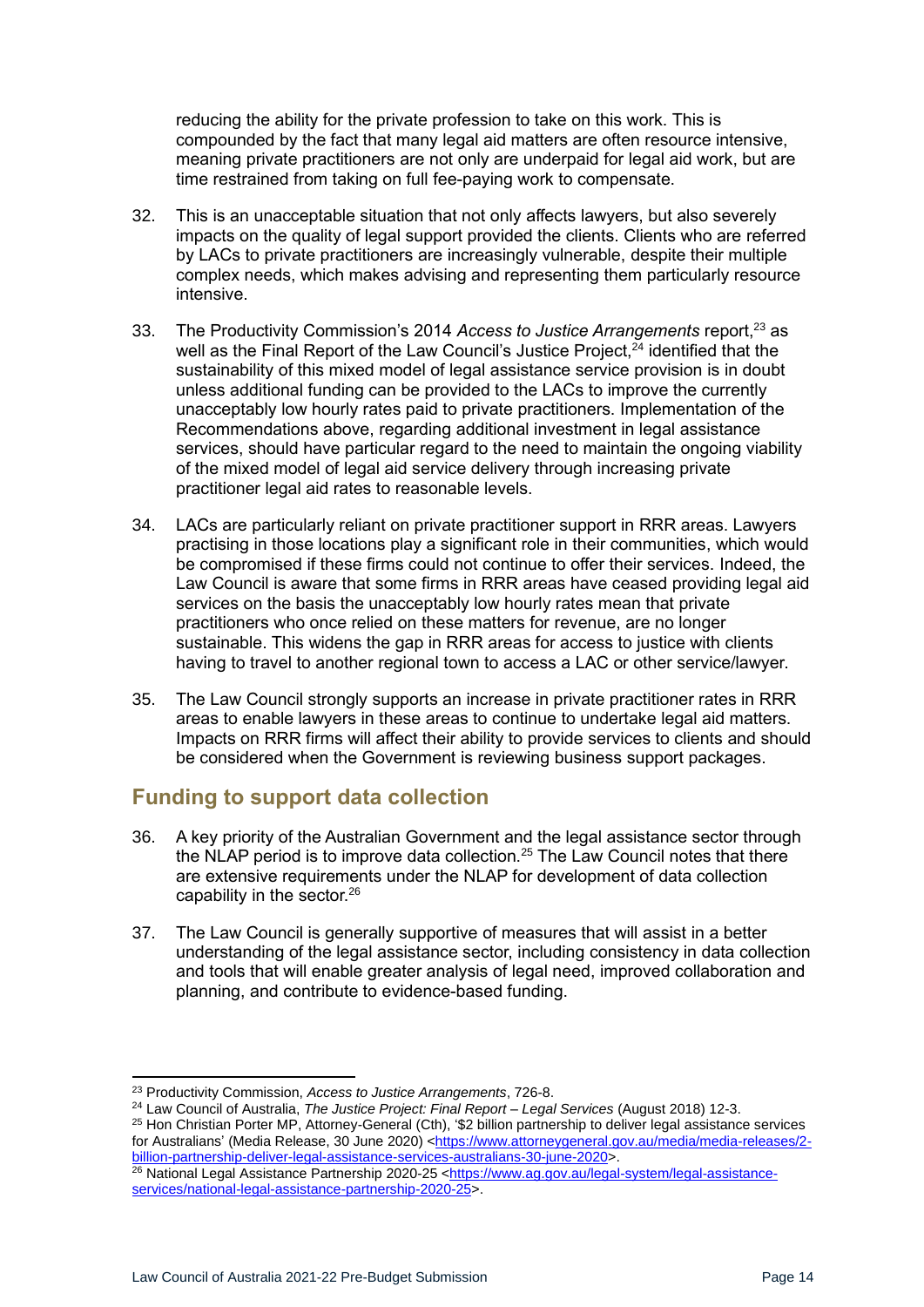- 38. However, the Law Council is aware that a number of these services are already under immense financial pressure and any increased administrative burden will likely have an impact on service delivery.
- 39. To meet the data collection requirements under the NLAP, sector organisations (including the peak bodies) will need to invest in data collection tools and processes, analysis, reporting and training capacity and staffing with relevant skills and experience. It is critically important that the funding to support these investments is not drawn from frontline services.
- <span id="page-14-1"></span>40. The Law Council understands that NATSILS and CLCs Australia have provided the Treasury with further information on the required resourcing in their pre-Budget submissions (and previously in dealings with the Attorney-General's Department and National Indigenous Australians Agency). The Law Council supports these submissions.

### **Recommendation:**

• **In consultation with the legal assistance sector, the Australian Government should provide sufficient additional funding to Legal Aid Commissions, Community Legal Centres and Aboriginal and Torres Strait Islander Legal Services (and their peak bodies) to ensure that they can meet the new data requirements set out under the National Legal Assistance Partnership.** 

### <span id="page-14-0"></span>Courts and Tribunals

41. The Law Council's Justice Project, highlighted the significance of timely, efficient and fair court systems:

> *The efficient and timely resolution of matters is a key feature of international court excellence. Failure to achieve such resolution can result in legal problems exacerbating or multiplying, a greater likelihood of injustice being perpetuated, and public confidence in the justice system being undermined. However, the swift and cost-effective resolution of matters must be balanced against the fair dispensation of justice. Timeliness at the expense of fairness and effective participation in the justice system can diminish the quality of justice, especially for people requiring additional support, adjustments or aids. While difficult to achieve, it is imperative that courts and tribunals are in a position to strike the balance between the objective of reducing delays and cost, and the aim to ensuring procedural fairness and providing a fair hearing to all participants.<sup>27</sup>*

- 42. The capacity of courts and tribunals to resolve matters both swiftly and fairly is hampered by insufficient resources in the face of increasing demand for services.<sup>28</sup>
- 43. The Law Council considers that the federal courts and tribunals have been chronically under-funded and under-resourced for a substantial period of time. While the federal courts and tribunals have generally adapted well to the challenges created by the COVID-19 pandemic, the pandemic has served to underscore the

<sup>27</sup> Law Council of Australia, *The Justice Project: Final Report – Courts and Tribunals* (August 2018) 4. <sup>28</sup> Ibid.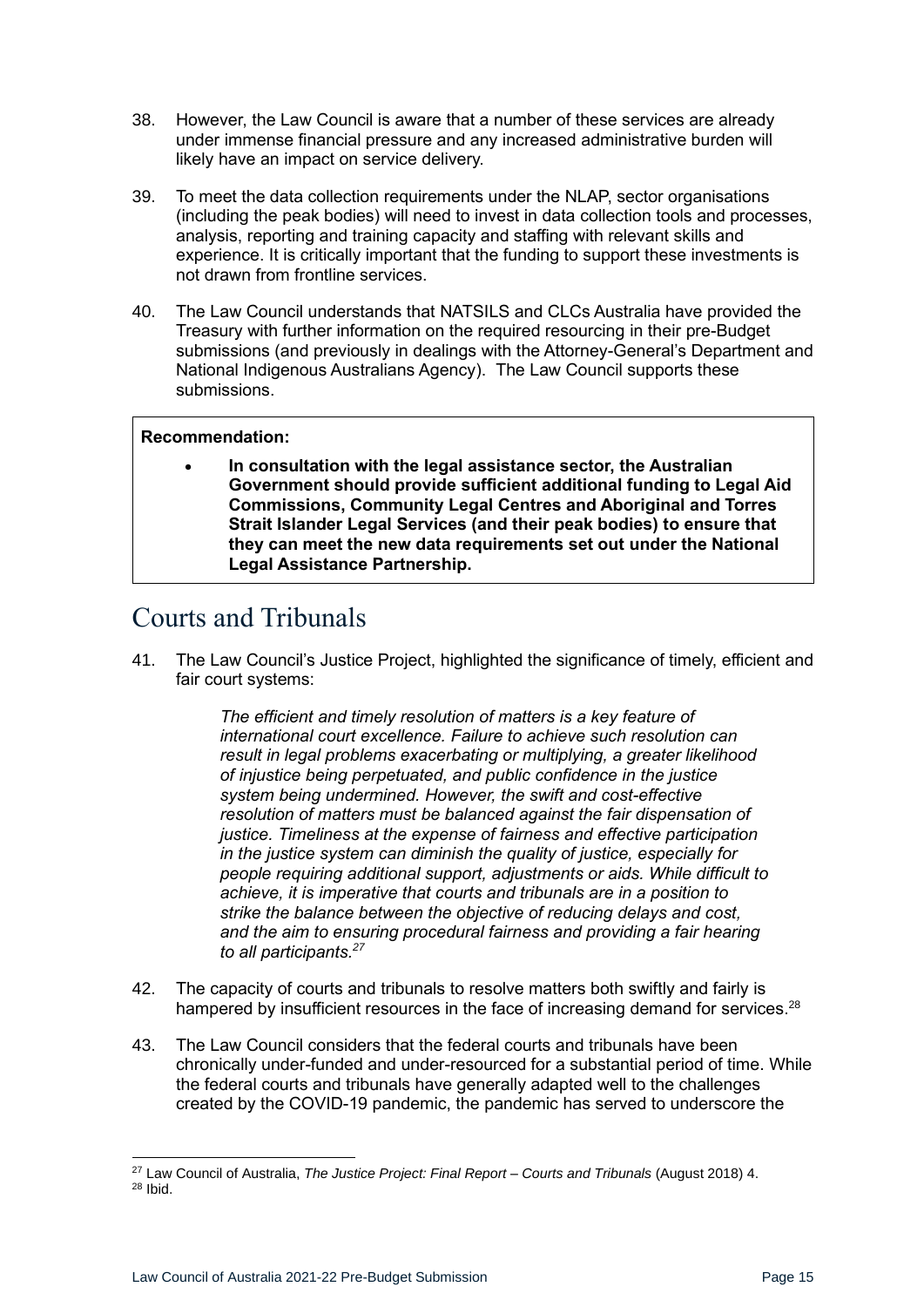insufficient level of funding and resources with which the courts and tribunals are required to operate.

- 44. Efficiency and administrative savings (including through the increased use of technology to undertake court and tribunal functions as a result of the COVID-19 pandemic, <sup>29</sup> and supported by projects such as the project to harmonise the rules for family law matters across the courts), $30$  are important components in increasing timeliness, efficiency and fairness. However, they cannot be the only solution to the current backlogs and high workloads afflicting the federal courts. These components must be supported by a significant increase in the resourcing of the courts.
- 45. Chronic underfunding is the most significant impediment to the timely and effective resolution of matters in the federal courts. The Law Council submits that appropriate resourcing is critical to any significant reduction in court delays and backlogs. The current demand on court services is such that the capacity to hear matters in a timely and effective manner is limited. It often takes considerable time for parties to receive a first return date, have interim disputes heard and resolved, secure trial dates and, following trial, to receive judgment. Extensive delays can exacerbate frustration and conflict between parties. Extensive delays add to the costs incurred by the users of the courts. Current wait times are unsustainable and can lead to detrimental outcomes for the parties involved. This is particularly significant in family law matters. These delays potentially expose those experiencing family violence, including children, to greater risk and may prolong sub-optimal care arrangements for children. These delays must be addressed.
- 46. The 2020-21 Federal Budget included an anticipated slight funding increase for the federal courts in 2020-21 compared with actual expenditure in 2019-20.<sup>31</sup> This is primarily the result of an additional \$35.7 million over four years from 2020-21 to provide additional resources and judges for the Federal Circuit Court of Australia (**Federal Circuit Court**) and assist with the timely resolution of migration and family law matters. $32$  While this measure will see the appointment of additional judges (albeit a minimal number) and registrars to the Federal Circuit Court, it should be noted that much of this increased funding will be drawn from an increase in Federal Circuit Court filing fees for migration litigants (see further discussion at paragraphs [104](#page-27-1)[-105](#page-27-2) below). <sup>33</sup> The Law Council has previously raised strong concerns with this approach noting that the significant increase in filing fees may have a significant impact on the ability of migration applicants to access justice.  $34$
- 47. It should also be noted that despite the anticipated funding increase in the 2020-21 year, across the forward estimates, the Government anticipates overall reductions in the funding of each of the federal courts, as well as the funding provided for

<sup>&</sup>lt;sup>29</sup> The Law Council notes that courts and tribunals have needed to adapt to a radically different way of operating due to COVID-19 containment measures. Judicial bodies have embraced virtual hearings and virtual alternative dispute resolution processes: see, eg, Family Court of Australia, *Notice to the Profession* (online, 9 April 2020) [<http://www.familycourt.gov.au/wps/wcm/connect/fcoaweb/about/news/covid-notice-090420>](http://www.familycourt.gov.au/wps/wcm/connect/fcoaweb/about/news/covid-notice-090420).

<sup>30</sup> The Family Court and Federal Cicuit Court are currently in the process of harmonising the *Family Law Rules 2004* (Cth) and *Federal Circuit Court Rules 2001* (Cth) as they apply to the family law jurisdiction. A key objective in the harmonisation of the rules applicable in the family law jurisdiction will be to eliminate the confusion and complications experienced by litigants and practitioners arising from disparate rules and practices.

<sup>&</sup>lt;sup>31</sup> Commonwealth of Australia, Budget 2020-21, Portfolio Budget Statements 2020-21, Budget Related Paper No 1.2: Attorney-General's Portfolio, 233-57.

<sup>32</sup> Commonwealth of Australia, Budget 2020-21, Budget Paper No 2: Budget Measures, 56.

<sup>33</sup> Ibid.

<sup>34</sup> Law Council of Australia, 'Unfair hike to FCC migration fees' (Media Release, 17 November 2020).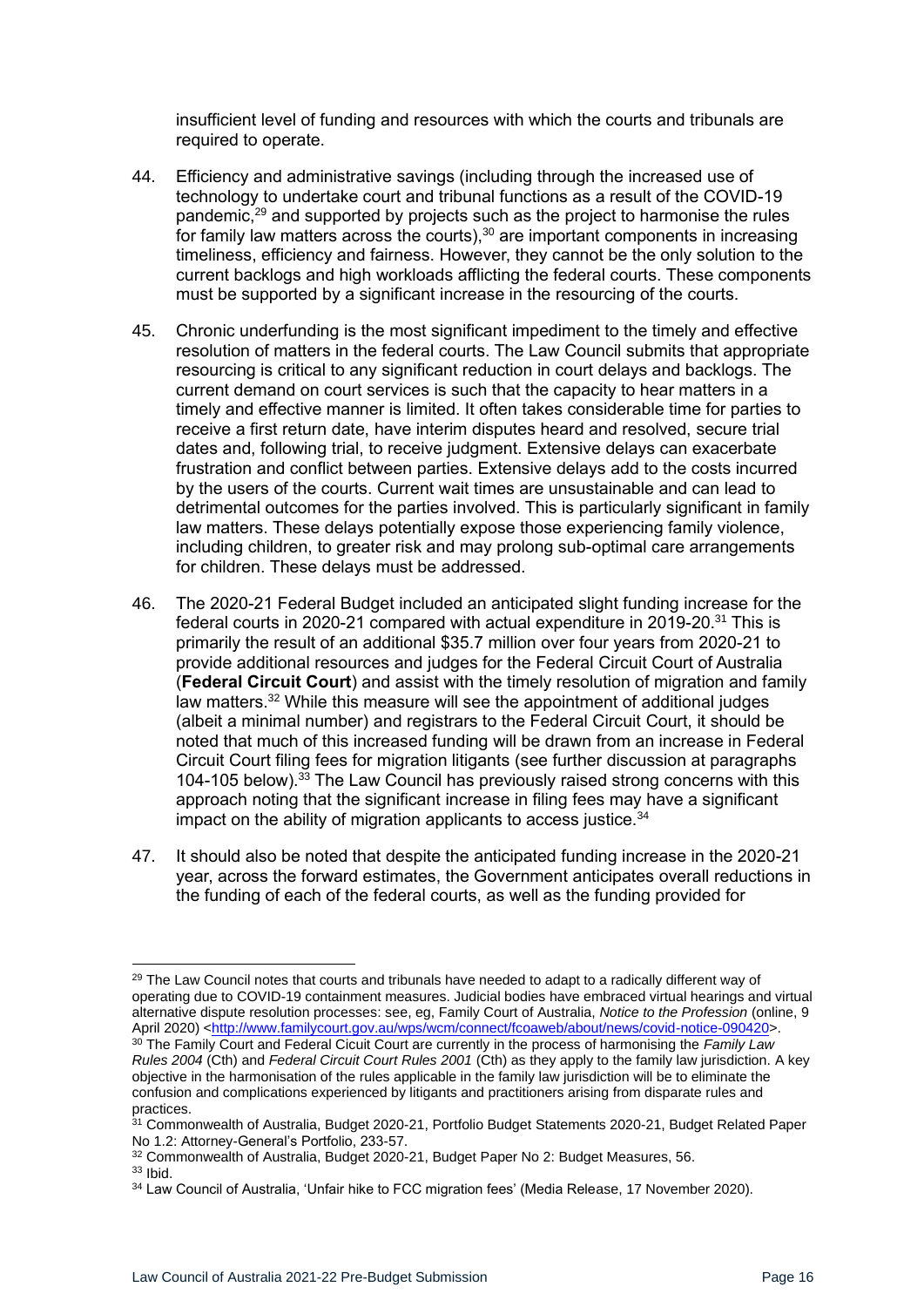administration.<sup>35</sup> Given that there is no particular indication of caseloads or backlogs falling significantly (particularly as the legal system recovers from the impacts of the COVID-19 pandemic), the Law Council does not consider this approach to court resourcing justifiable. The data available from the federal courts about filing numbers and resolution statistics, suggests that user demand will continue to increase.

48. The Law Council calls on the Australian Government to commit appropriate resources to ensure that the justice system is efficient and effective by providing upto-date and user-friendly court systems, together with appropriate alternative dispute resolution services. The longstanding delays in the federal courts and tribunals, both in respect of matters proceeding to hearing and outstanding judgments (as demonstrated below), need to be addressed.

### <span id="page-16-0"></span>**Under-resourcing of the federal courts and tribunals**

- 49. The Justice Project, highlighted a number of key indicators of under-resourcing of courts and tribunals, including:
	- long delays in commencing and finalising matters through the courts;
	- large judicial caseloads;
	- increases in the number of matters dealt with by the courts without corresponding increases in resources, including judges and court staff;
	- delays in judicial appointments;
	- increases in the number of self-represented litigants; and
	- longer waiting times in court foyers.<sup>36</sup>
- 50. The below paragraphs demonstrate how these indicators continue to worsen as the level of funding and resources with which the courts and tribunals are required to operate continually fails to meet required levels.<sup>37</sup>

### <span id="page-16-1"></span>**Increases in workloads and delays**

51. There are currently long delays in commencing and finalising matters in the federal courts and tribunals. As the Justice Project noted, delays in commencing and finalising matters in a court or tribunal are a critical indicator of under-resourcing. $38$ The Productivity Commission has previously stated that measuring a court's performance relative to national benchmarks 'indicates effective management of caseloads and timeliness of court services. 39

### <span id="page-16-2"></span>**Federal Courts**

<span id="page-16-3"></span>52. Each year the Federal Budget outlines a set of targets for the completion of cases by the federal courts. Consistently, the Courts fail to meet many of the targets set in the Budget. For example, in 2019-20, the Family Court of Australia (**Family Court**) did not meet its target of 75 per cent of cases pending conclusion to be less than 12

<sup>37</sup> It should be noted that one benefit of the switch by courts and tribunals to increased use of technology for hearings and other processes has been an anecdotal decrease in many cases in the time wasted by parties and their lawyers waiting in Court buildings.

<sup>35</sup> Commonwealth of Australia, Budget 2020-21, Portfolio Budget Statements 2020-21, Budget Related Paper No 1.2: Attorney-General's Portfolio, 233-57.

<sup>36</sup> Law Council of Australia, *The Justice Project: Final Report – Courts and Tribunals* (August 2018) 10.

<sup>38</sup> Ibid.

<sup>&</sup>lt;sup>39</sup> Productivity Commission, *Report on Government Services 2019, Part C Section 7: Courts (2019) 7.14-5* Box 7.4.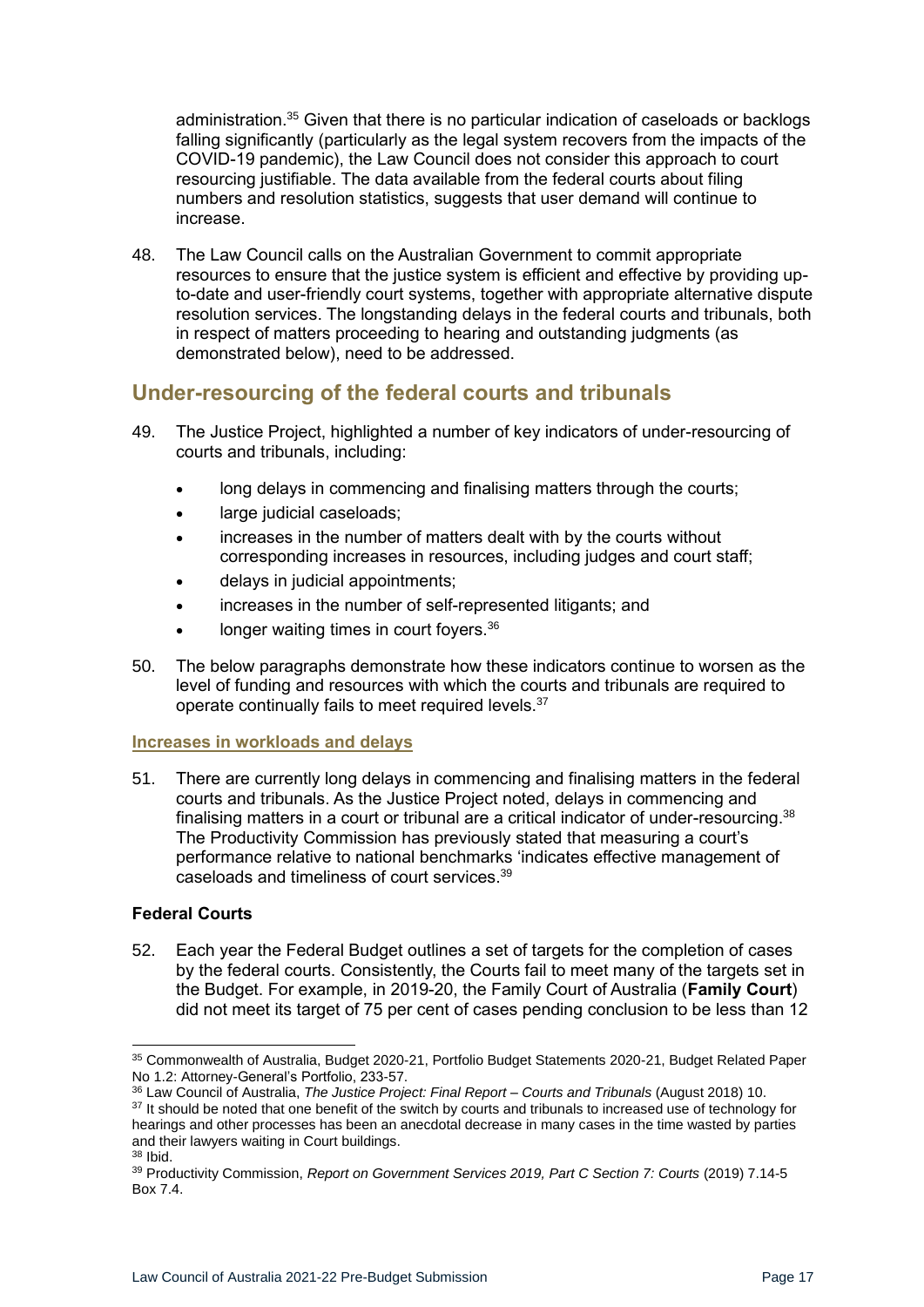months old as only 65 per cent of these cases were finalised within the target timeframe.<sup>40</sup> Similarly, the Federal Circuit Court did not meet its target of 90 per cent of final order applications to be disposed of within 12 months.<sup>41</sup> Only 62 per cent of final order applications were disposed of within 12 months – largely due to delays in clearing the significant caseload in the Migration and Refugee Division. $42$ 

- 53. Additionally, the backlogs of cases in the federal courts continue to rise. According to the Productivity Commission's Report on Government Services 2021, the pending caseload (an indicator of court backlogs) has increased significantly for the Federal Court of Australia (Federal Court). In the five-year period from 2014-15 to 2019-20 the total pending caseload increased by 19.7 per cent, the caseload pending for greater than 12 months increased by 31.9 per cent and the caseload pending by greater than 24 months increased by 3.7 per cent.<sup>43</sup> The Federal Court justices are dealing with significant volumes of material and increasingly complex issues.
- 54. In the Family Court, while the pending caseload of appeal cases has reduced over the 2014-15 to 2019-20 period, the non-appeal caseload has increased. The total pending non-appeal caseload increased by 48.6 per cent, the caseload pending for greater than six months increased by 105.21 per cent and the caseload pending by greater than 12 months increased by 195.3 per cent.<sup>44</sup>
- 55. The pending caseload has similarly increased significantly for the Federal Circuit Court. In the five-year period from 2014-15 to 2019-20 the total pending caseload increased by 48.6 per cent, the caseload pending for greater than six months increased by 105.21 per cent and the caseload pending by greater than 12 months increased by 195.3 per cent.<sup>45</sup>
- 56. In October 2020, the Family Court and Federal Circuit Court released their 2019-20 Annual Reports which detailed a concerning picture of grave backlogs in these Courts.
- 57. The Family Court's 2019-20 Annual Report revealed that 21,054 applications were filed in 2019-20, the highest filings in five years.<sup>46</sup> The Family Court received a seven percent increase in the number of Final Order Applications filed, an eight percent increase in the number of Applications in a Case filed and a 7.5 percent increase in the number of Applications for Consent Orders filed during 2019-20.<sup>47</sup> There was also a 10 percent increase in the number of Magellan cases filed in the Family Court in 2019-20.<sup>48</sup> The number of appeals filed in 2019-20 also increased by 11 percent from 2018-19, from 400 appeals filed in 2018-19 to 445 appeals filed in 2019-20.<sup>49</sup>
- 58. The pending and growing caseload and backlogs in the Federal Circuit Court are even more concerning. The Federal Circuit Court's Annual Report 2019-20 reported 'extraordinary growth in filings in migration, as well as an increase in filings in the fair

<sup>40</sup> Commonwealth of Australia, Budget 2020-21, Portfolio Budget Statements 2020-21, Budget Related Paper No 1.2: Attorney-General's Portfolio, 243.

<sup>41</sup> Ibid 245.

<sup>42</sup> Ibid. See also Federal Circuit Court of Australia, *Annual Report 2019-20* (14 September 2020) 23-4. <sup>43</sup> Productivity Commission, *Report on Government Services 2021, Part C, Section 7: Courts* (22 January 2021), table 7A.21.

 $44$  Ibid. <sup>45</sup> Ibid.

<sup>46</sup> Family Court of Australia, *Annual Report 2019-20* (14 September 2020) 17.

<sup>47</sup> Ibid 17-20.

<sup>48</sup> Ibid 28. Magellan cases involve serious allegations of physical abuse and/or sexual abuse of a child and undergo special case management' in the Family Court.

<sup>49</sup> Ibid 37.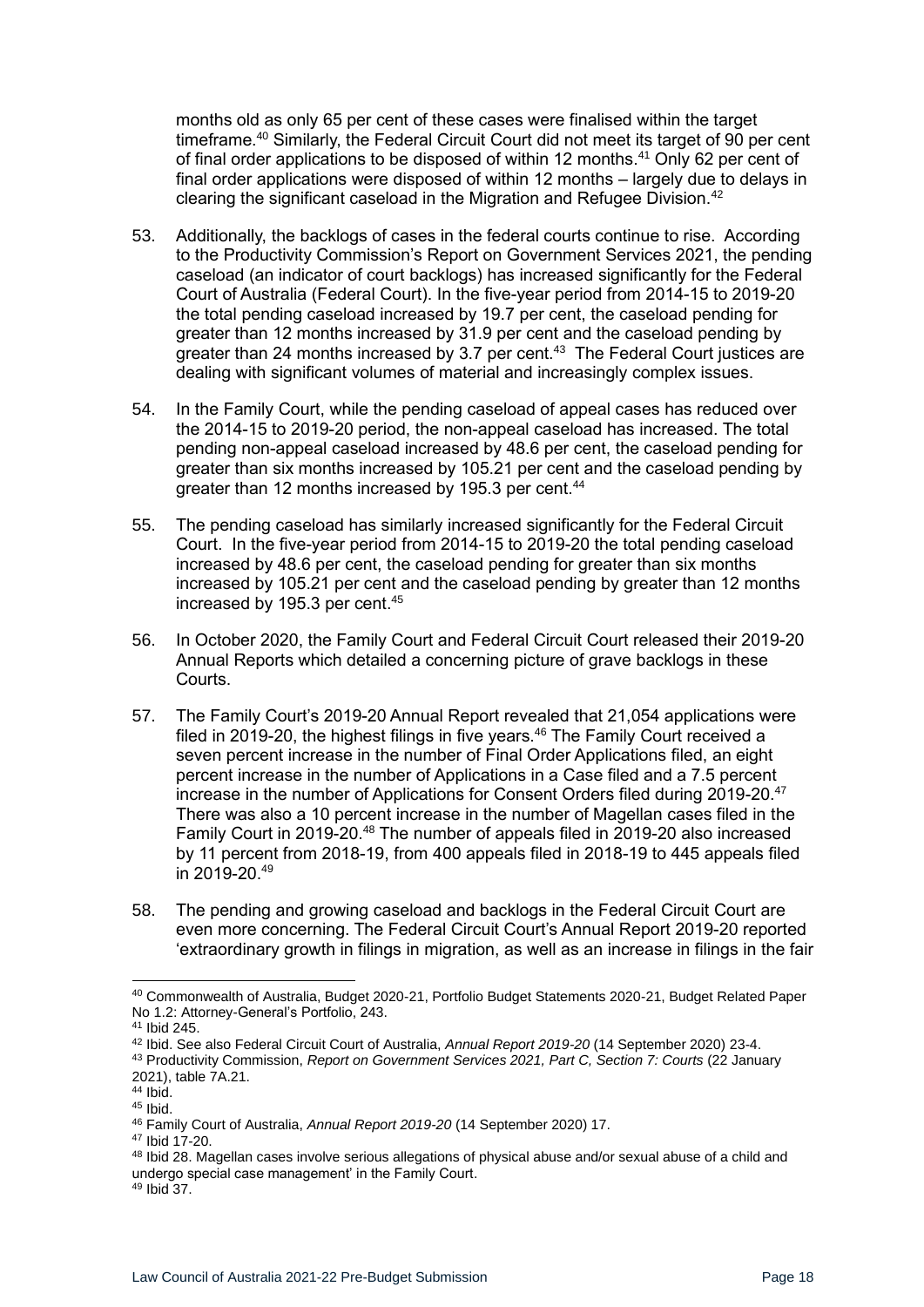work jurisdiction<sup>'.50</sup> The Federal Circuit Court's pending migration caseload has increased by 58 percent from 7,674 applications in 2017-18 to 12,158 applications in 2019–20.<sup>51</sup>

- 59. The backlog of pending family law Final Orders Applications in the Federal Circuit Court continued to increase, up from 17,478 cases in 2018-19 to 18,177 in 2019- 20.<sup>52</sup> Further, the backlog of pending family law Interim Orders Applications continued to increase, up from 9,722 in 2018-19 to 10,577 in 2019-20.<sup>53</sup>
- 60. Family law filings in the Federal Circuit Court increased from 85,234 in 2018-19 to 85,563 in 2019-20, while the number of finalisations in family law dropped from 83,640 in 2018-19 to 82,887 in 2019-20.<sup>54</sup> The number of Fair Work applications filed increased from 1,295 in 2018-19 to 1,563 in 2019-20.<sup>55</sup> and the number of intellectual property applications also increased from 43 in 2018-19 to 57 in 2019- 20.<sup>56</sup>
- 61. In the general law jurisdiction of the Federal Circuit Court, there has been a small improvement in the ratio of finalised bankruptcy cases to cases filed in 2019-20. This was a result of the fact that the number of filings of bankruptcy matters decreased from 2,890 in the previous year to 1,872, with finalised cases decreasing from 2,879 in the previous year to 2,105 in 2019-20. However, in the Annual Report, it was noted that:

*due to COVID-19, on 25 March 2020, the Commonwealth Government introduced significant temporary debt relief measures which increased the debt threshold required for creditors to apply for a bankruptcy notice and increased the timeframe for a debtor to respond to a bankruptcy notice from 21 days to six months. These temporary debt relief measures will have had an impact on the bankruptcy filing figures post 25 March 2020 and it is anticipated that a substantial increase in filings will arise after the measures are lifted and will flow through to the 2020– 21 financial year.*<sup>57</sup>

<span id="page-18-0"></span>62. While the workload of each of the federal courts has increased and is reasonably anticipated to increase further in 2020-21, there has been an insufficient corresponding increase in resources. As identified at paragraph [75](#page-21-0) below, many federal judges, particularly in the Federal Circuit Court, are carrying extraordinary caseloads on their dockets. This has placed pressure on the ability for the courts to process and resolve matters in a timely manner and is exerting extreme personal pressure on judges as they try to meet these demands. Statistics fail to disclose the human burden of these delays, not just on the judiciary, but also on the individuals and families who despair at the delays they experience in having the courts assist them to resolve matters.

- <sup>54</sup> Ibid 2, 25, 28.  $55$  Ibid  $45$ .
- <sup>56</sup> Ibid 47.
- <sup>57</sup> Ibid 43.
- Law Council of Australia 2021-22 Pre-Budget Submission **Page 19** Page 19

<sup>50</sup> Federal Circuit Court of Australia, *Annual Report 2019-20* (14 September 2020) 3.

<sup>51</sup> Ibid, 3, 24.

<sup>52</sup> Ibid 28.

 $53$  Ibid.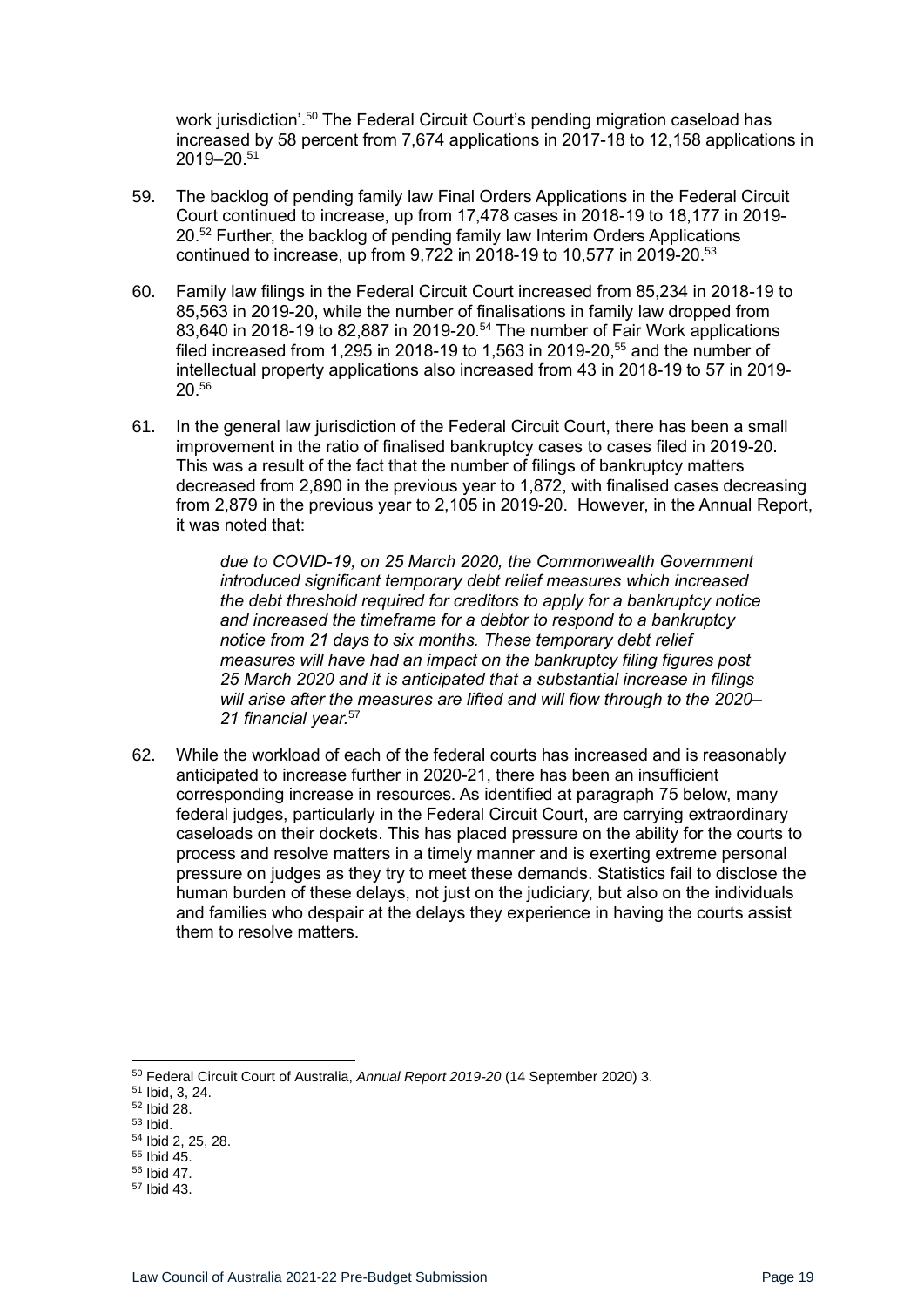#### <span id="page-19-0"></span>**Administrative Appeals Tribunal**

- 63. The Administrative Appeals Tribunal (**AAT**) provides independent merits review of a wide range of administrative decisions made under the laws of the Commonwealth of Australia.
- 64. While the AAT achieved a significant improvement in the total number of finalisations in 2019-20,<sup>58</sup> likely driven by additional appointments in the previous year combined with administrative improvements,  $59$  there continues to be a significant backlog.
- 65. The AAT has a target of 75 per cent of applications being finalised within 12 months of lodgement. According to the AAT's Annual Report, in 2019-20 the AAT failed to meet this target only finalising 66 per cent of cases within 12 months. The AAT attributed this to the significant increase in the volume of applications made to the AAT's Migration and Refugee Division over recent years:

*our worsening performance in 2018–19 and 2019–20 can be attributed to challenges in our operating environment, particularly in the Migration and Refugee Division. The volume of applications made to the AAT increased significantly over recent years. The number of applications lodged in the Migration and Refugee Division in each of 2017–18 and 2018–19 was approximately double the number received in 2015–16. There was not a corresponding increase in the number of members and staff to deal with our larger workload which led to the on-hand caseload in that Division increasing in size and age. As a result, a significant number of the cases finalised by the Migration and Refugee Division in 2019–20 were older cases. The proportion of applications completed within 12 months of lodgement in that Division fell from 36% in 2018–19 to 28% in 2019–20. With the Division accounting for more than half of the AAT's finalisations in the reporting period, we were unable to achieve our overall timeliness target. This situation is likely to continue while we work through the backlog of cases in that Division.*<sup>60</sup>

66. The Honourable Ian Callinan AC QC, in his review of the operation of the *Tribunals Amalgamation Act 2015* (Cth) (**Callinan Review**), found that the AAT's Migration and Refugee Division is the Division that is most in need of further funding.<sup>61</sup> The review found that:

> *… there is a real and pressing need for further Members and resources in this Division. Whilst there is such a deficit in it, reviews to be made will multiply, deserving applicants will continue to live in uncertainty, and dishonest or ineligible applicants will be able to remain within the country.* 62

67. Until the need for additional resources to address this backlog, in particular in the Migration and Refugee Division is met, the ability for those parties interacting with the AAT to receive access to justice in a manner which is timely, efficient and fair will be significantly impacted.

<sup>58</sup> Administrative Appeals Tribunal, *Annual Report 2019-20* (September 2020) 23.

<sup>59</sup> Ibid.

 $60$  Ibid 24.

<sup>&</sup>lt;sup>61</sup> Hon Ian Callinan AC QC, *Review: Section 4 of the Tribunals Amalgamation Act 2015 (Cth)* (Report, 23 July 2019) 22 [1.35].

<sup>62</sup> Ibid 23.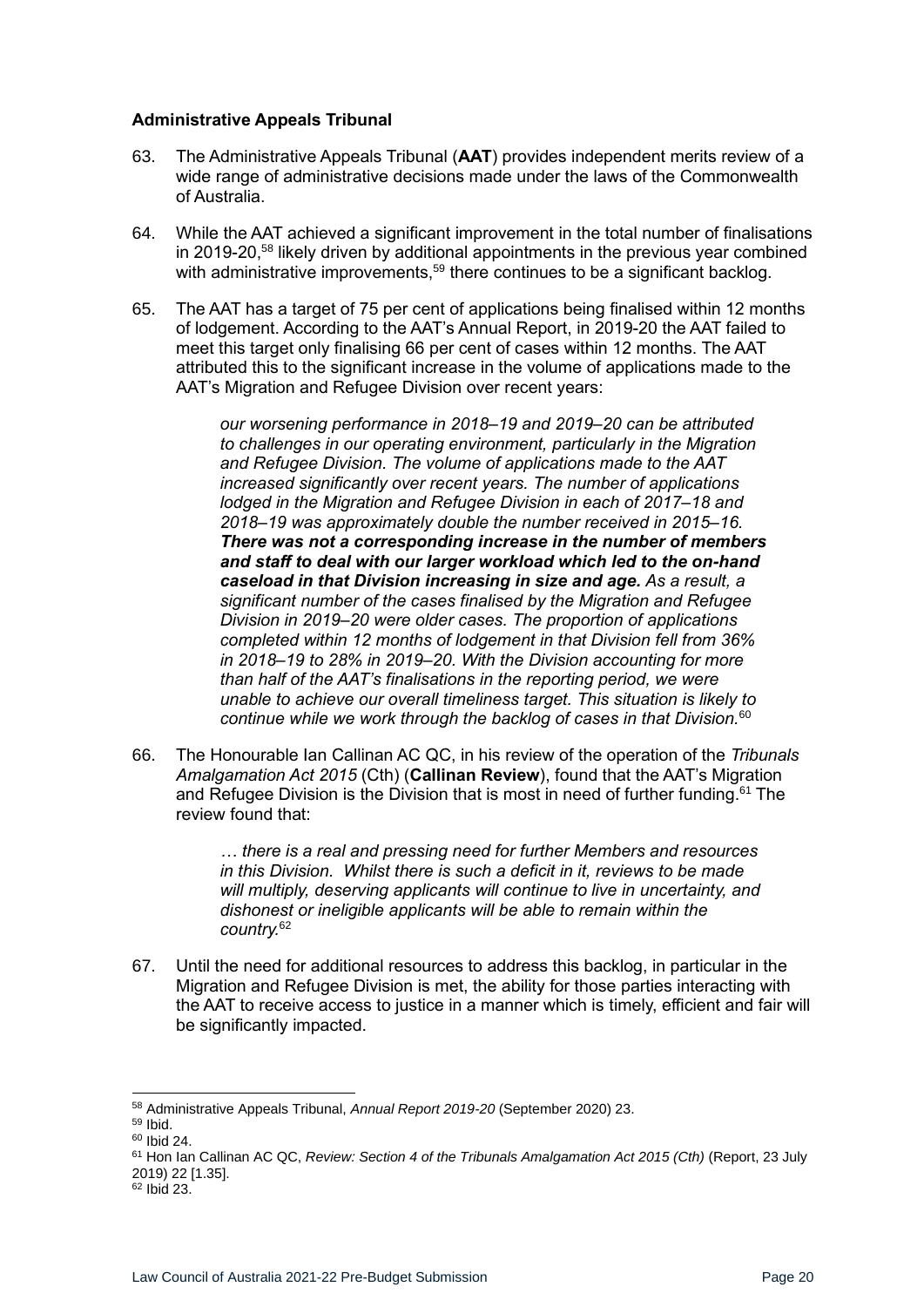### <span id="page-20-0"></span>**Fair Work Commission and Fair Work Ombudsman**

68. The Fair Work Commission (**FWC**) experienced a significant increase in its workload as a result of the COVID-19 pandemic. The FWC noted in its 2019-20 Annual Report that:

> *While responding to the consequences of the pandemic, the Commission has also seen an increase in its caseload with substantial increases in the number of unfair dismissal matters and workplace disputes. We have responded by reallocating resources, piloting new methods to deal with matters more efficiently, and through short-term*  assistance from staff of other Commonwealth agencies.<sup>6</sup>

- 69. The work of the FWC in response to the pandemic has been commendable. The Law Council recognises that an additional \$5.1 million over two years from 2020-21 was provided to the FWC in the most recent budget to respond to an increase in its workload as a result of the COVID-19 pandemic.<sup>64</sup>
- 70. However, there needs to be a review of capacity and resources going forward. The ability to access staff from other federal courts and agencies might be appropriate at times, where those bodies have capacity, however, this may not always possible. The Government should plan for future emergencies of this type where there will be an impact on employers and workers, to ensure any measures put in place by the Government can be implemented by the Commission.
- 71. The Government should also consider the effects of its proposed industrial relations reform on the FWC's workload. Further, increased resources for the FWC and federal courts should be commensurate with increased funding for the Fair Work Ombudsman. Reform in this area, and any area, needs to be accompanied by the ability and resources to effect the reform. In this instance, these resources should include those necessary for courts and the FWC, including for their dispute resolution functions, but also for the Fair Work Ombudsman who is statutorily required to, among other functions, monitor compliance with the *Fair Work Act 2009*  (Cth) and fair work instruments.<sup>65</sup>

#### <span id="page-20-1"></span>**Judicial appointments**

- 72. The Justice Project identified that delay in judicial appointments, particularly in RRR areas, can cause significant court backlog and subsequent delays.<sup>66</sup> The Law Council submits that adequately resourcing the federal courts and tribunals involves the prompt filling of judicial vacancies and appointing sufficient numbers of judges and members to hear matters expeditiously.
- 73. Despite the consistently significant workloads experienced by each of the courts as outline at paragraphs [52](#page-16-3)[-62](#page-18-0) above, judicial staffing levels in each of the three federal courts have remained remarkably steady over the past five years:<sup>67</sup>

<sup>63</sup> Fair Work Commission, *Annual Report: Access to Justice 2019-20* (23 September 2020), 6.

<sup>64</sup> Commonwealth of Australia, Budget 2020-21, Budget Paper No 2: Budget Measures, 55.

<sup>65</sup> *Fair Work Act 2009* (Cth) s 682.

<sup>66</sup> Law Council of Australia, *The Justice Project: Final Report - Legal Services* (August 2018) 63.

 $67$  The data provided in this table is drawn from the Annual reports of the Federal Court of Australia, Family Court of Australia and Federal Circuit Court of Australia over the period of 2015-16 to 2019-20.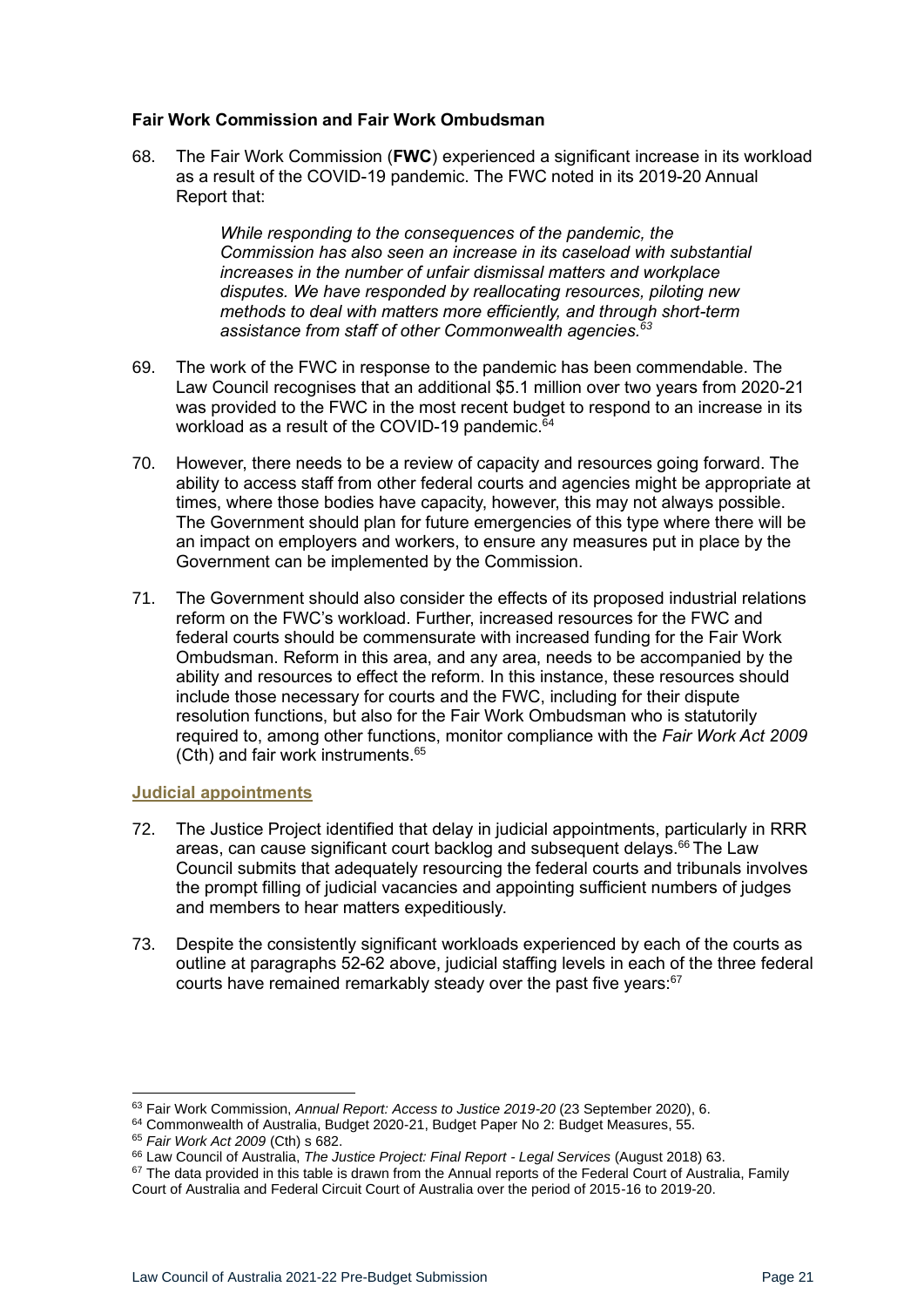### **Table: Federal courts staffing levels**

| <b>Court</b>                              | <b>Judicial staffing level</b> |         |         |         |         |
|-------------------------------------------|--------------------------------|---------|---------|---------|---------|
|                                           | 2015-16                        | 2016-17 | 2017-18 | 2018-19 | 2019-20 |
| <b>Federal Court of Australia</b>         | 48                             | 48      | 49      | 54      | 53      |
| <b>Family Court of Australia</b>          | 35                             | 34      | 33      | 34      | 33      |
| <b>Federal Circuit Court of Australia</b> | 65                             | 64      | 69      | 69      | 68      |

- 74. Delays in appointing judges to positions that become vacant in the federal courts can have an ongoing impact on the operation of those courts. A delay of even as little as two months can have a significant impact, particularly in registries that already face substantial delays.
- <span id="page-21-0"></span>75. During a hearing before the Senate Legal and Constitutional Affairs Legislation Committee in November 2020, the Chief Executive Officer and Principal Registrar of the Federal Circuit Court of Australia provided the following statistics in relation to the significant caseloads facing judicial officers in that court:

*There are 43 judges that have more than 300 matters in their docket. Taking the same cohort, there are 27 judges that have more than 400. Five judges have more than 500. Two judges have more than 600.<sup>68</sup>*

- 76. While it is important to note that many of the cases on these dockets will be dealt with at the registrar-level rather than the judicial level, in registries with sufficient registrar resources, these caseloads are nonetheless at critical levels, not just impacting on the parties through backlogs and delays, but also creating a potentially unsafe workplace for the judges themselves.
- 77. The Chief Judge of the Federal Circuit Court, the Hon William Alstergren QC, acknowledged in the Court's 20219-20 Annual Report, the impact of the significant increase in the migration law caseload of the Court without corresponding resourcing increases:

*The pending migration caseload has increased from 7,674 applications in 2017–18 to 12,158 applications in 2019–20. At 30 June 2020, the clearance rate for final order applications in family law was 96 per cent. For migration applications, it was 62 per cent.*

*To put that in perspective, without further resources, on current filing rates, the pending migration caseload will surpass the pending family law caseload in less than two years. This is impacting the Court broadly, but is having a particular impact on the judges who are trying to accommodate hearing more migration cases in a finite amount of available judicial time, which necessarily comes at the expense of their other work.*

<sup>68</sup> Evidence to Senate Legal and Constitutional Affairs Legislation Committee, Parliament of Australia, Canberra, 6 November 2020 (David Pringle, Chief Executive Officer and Principal Registrar, Family Court of Australia and Federal Circuit Court of Australia).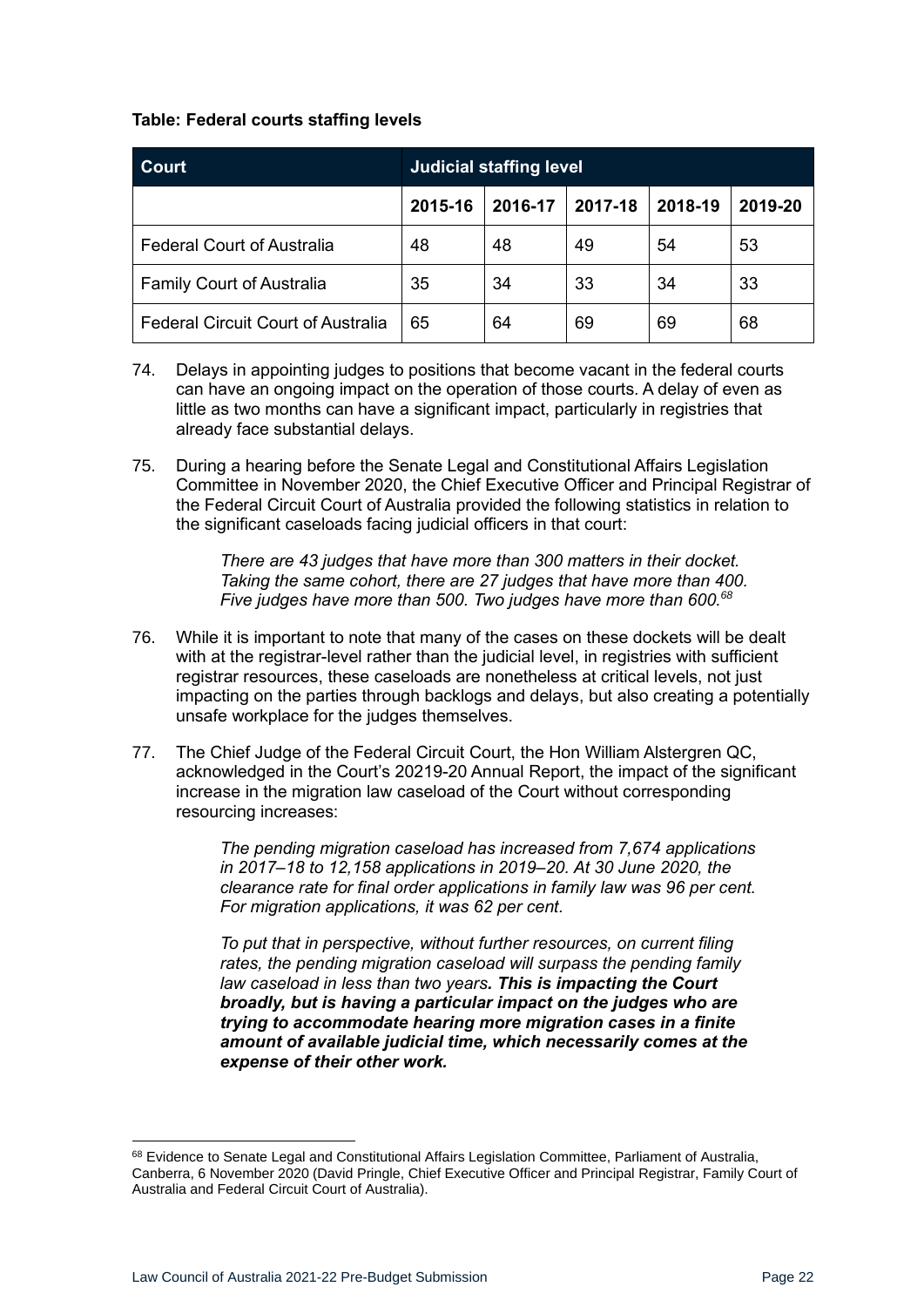- 78. The Law Council considers it critical that additional judicial positions are created to assist in addressing backlogs and delays and to alleviate the workload pressure being experienced by the judiciary. Self-represented litigants
- 79. The Productivity Commission found that most people who self-represent in courts do so involuntarily because they cannot afford a private lawyer or are ineligible for legal assistance.<sup>69</sup> The number of self-represented litigants appearing before courts and tribunals is a strong indicator of insufficient legal assistance resourcing and a significant factor in court delays and backlogs.
- 80. As noted in the Final Report of the Justice Project, due to the 'complexities of law and legal procedure, courts invariably devote large amounts of time and resources to assisting self-represented litigants, which can delay proceedings and displace the costs of assistance to the more expensive end of the system'.<sup>70</sup> In its 2019-20 Annual Report, the Federal Court noted that the increased use of technology as a result of the pandemic had increased the difficulties for some self-represented litigants and resulted in some hearings being unable to proceed. $71$
- 81. The Federal Court reported that in 2019-20, 587 people who commenced proceedings in the Court were identified as self-represented (the majority were appellants in migration appeals).<sup>72</sup> This represents a significant decrease on previous years. However, this is mostly likely due to the significant (26 per cent) decrease in fillings as a result of the COVID-19 pandemic.<sup>73</sup>
- 82. Self-representation in the Family Court has remained relatively steady over the fiveyear period from 2015-16, fluctuating between a level of 20-22 per cent of matters  $involving$  self-representation by at least one-party during proceedings.<sup>74</sup> The number of self-represented litigants during trials is significantly higher – fluctuating between 33-41 per cent.<sup>75</sup> In the Federal Circuit Court, the number of self-represented litigants has reduced slightly since 2015-16, from 31 per cent of cases involving at least one self-represented party, to 26 per cent in 2019-20.<sup>76</sup>
- 83. These significant levels of self-represented litigants, in part due to the reduced capacity of legal assistance services to meet demand, are causing enormous strain on Court resources and are diminishing the overall efficiency of the justice system. While services which assist self-represented litigants are useful, it is important that it is important that the root cause of this issue is addressed, namely the underresourcing of the legal assistance sector to meet demand.

### <span id="page-22-0"></span>**Availability of court services in RRR Australia**

- 84. It is critically important that members of the community are able to access to justice in the way that best suits their needs. This is particularly the case for Australians living in RRR Australia.
- 85. The courts need to accommodate the circumstances particular to these regions. Each registry of the federal courts and tribunals should be assisted to ensure it has

<sup>69</sup> Productivity Commission, *Access to Justice Arrangements*, 487.

<sup>70</sup> Law Council of Australia, *The Justice Project: Final Report – Courts and Tribunals* (August 2018) 4.

<sup>71</sup> Federal Court of Australia, *Annual Report 2019–20* (14 September 2020) 20.

<sup>72</sup> Ibid 31.

<sup>73</sup> Ibid 12. <sup>74</sup> Family Court of Australia, *Annual Report 2019-20* (14 September 2020) 26.

<sup>75</sup> Ibid 27.

<sup>76</sup> Federal Circuit Court of Australia, *Annual Report 2019–20* (14 September 2020) 31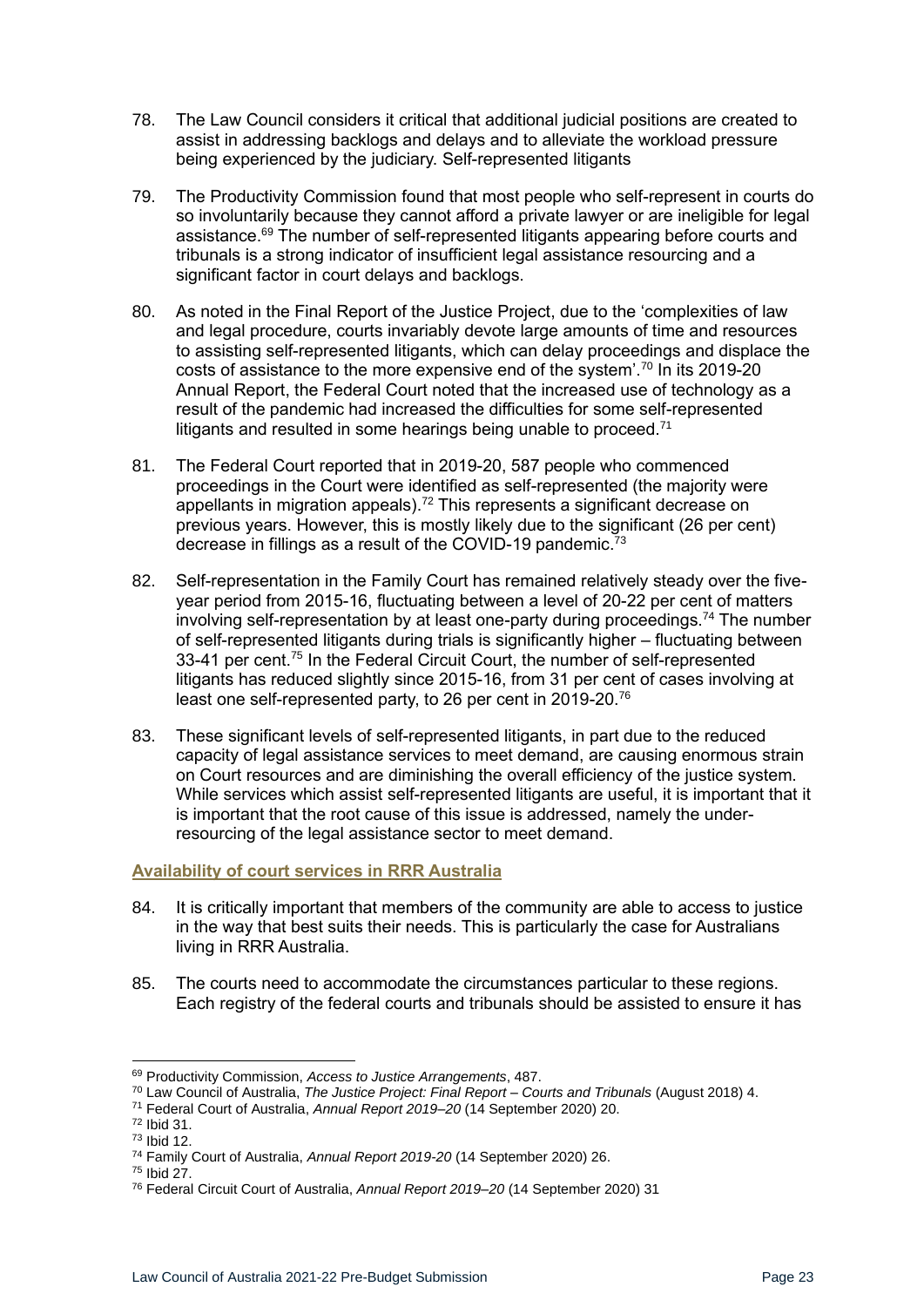the resources appropriate to deal with its specific needs, whether that be additional judicial officers or improved technology and infrastructure.

86. For example, federal courts travel to RRR regions on circuit and this can sometimes be problematic for the court and for the local state courthouse and jurisdiction. As noted in the Federal Circuit Court's 2019-2020 Annual Report:

> *While the Court appreciates the hospitality of state and territory courts in enabling the Court to service regional and rural litigants, reliance on state facilities poses a number of challenges for the Court, including availability of courtrooms, hours of access, access to technology, court recording and resources such as telephone and video link facilities, and security arrangements.*

> *The Court is aware of these challenges, not only for litigants and legal practitioners, but also staff, and continues to look for opportunities to improve facilities and resources, and thereby, the efficiency and value of circuits.<sup>77</sup>*

- 87. The Australian Government should ensure funding is made available to these local courts by liaising with state and territory courts and governments to enable circuit courts to sit and hear matters without delay and difficulty, and in a way that does not disrupt local court matters. The courts, themselves, do a commendable job in managing these requirements, but additional funding would improve these functions.
- 88. As noted above, the Federal Courts have generally adapted well to the challenges of the COVID-19 pandemic. The increased reliance by Federal Courts on teleconferencing and videoconferencing during the pandemic has, in many areas, improved efficiencies and reduced client costs. Appearing remotely during the COVID-19 pandemic has often occurred outside the courthouse and in law firms or homes. The reduction in the costs of appearing remotely is not only beneficial for the client, but also for law firms (including small or micro firms). While these efficiencies have been largely beneficial for practitioners in rural areas, the ability to use technology is often limited by the lack of upgraded infrastructure in a regional courthouse. Addressing this issue should be a priority for all jurisdictions to enable the measures to be truly effective.

<sup>77</sup> Ibid 32.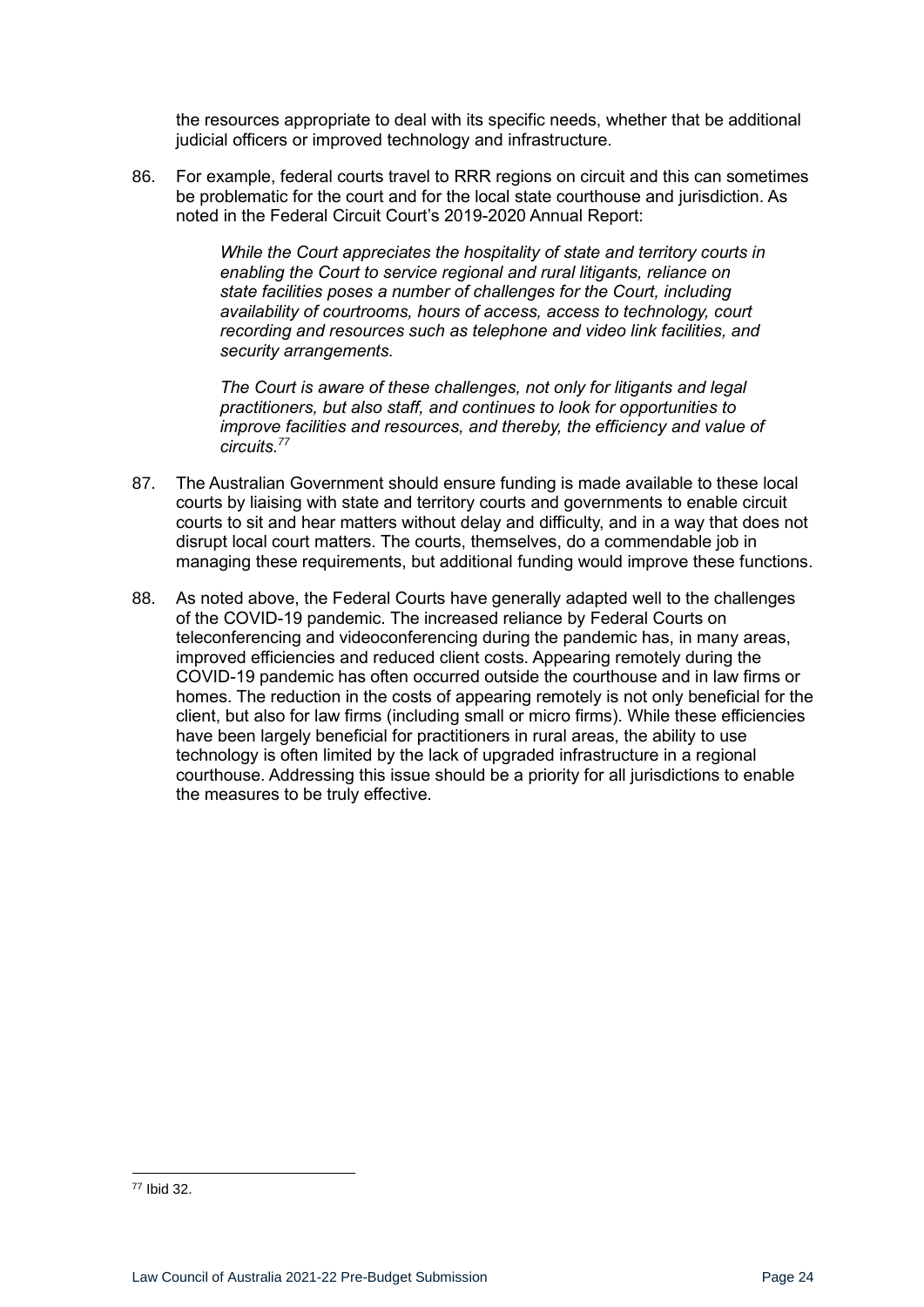**Recommendations:**

- **The Australian Government should consult closely with the federal courts and tribunals and the legal profession, in order to undertake a full review of the resourcing needs of the judicial system, incorporating the challenges and benefits that have been identified in the context of the COVID-19 pandemic.**
- **In the intervening period and supported by consultation with the federal judiciary, the Australian Government should allocate additional resources to the federal courts including additional judges, registrars and other staff, in order to better meet the courts' currently considerable workload.**
- **The Australian, state and territory governments should invest in the judicial resourcing and facilities (including technological facilities) available in rural regional and remote Australia to increase the reach of federal courts and tribunals to these areas and improving equitable access to the justice system.**

### <span id="page-24-0"></span>**Family Law System – Other critical services**

### <span id="page-24-1"></span>**Independent Children's Lawyers**

- 89. The Law Council considers there is an urgent need to increase funding to legal aid commissions to enable more of legal representation of families and to enable them to improve the availability and quality of Independent Children's Lawyers (**ICLs**), including to fund the return of senior, experienced private practitioners to ICL work.
- 90. ICLs play a critical role in parenting cases where a child may be at risk of harm, including from exposure to family violence and where there may be intractable conflict between the parents. ICLs are frequently appointed by the court in complex parenting matters. They are essential in objectively presenting to the court a position that reflects the best interests of a child and to ensure that all necessary and relevant evidence is placed before the court (especially important where one or both of the other parties may be self-represented). This is highly beneficial to the court in determining parenting matters and ultimately leads to better outcomes for many children.
- 91. ICLs are funded, primarily, by legal aid commissions around the country, which in turn rely on Australian Government funding. However, funding for legal aid in family law has failed to keep pace with demand. In many States and Territories, legal aid is no longer available for an ICL in cases where there are allegations of family violence. Additionally, as noted at paragraphs [29](#page-12-1)[-34](#page-13-2) above, the un-commercial nature of private legal aid work means that experienced practitioners are increasingly unable to engage in this complex and demanding work.
- 92. Accordingly, the Law Council calls for additional funding for ICLs. As well as ensuring adequate funding for all practitioners, this may facilitate the engagement of experienced private practitioners who have the skill and expertise necessary to manage complex matters.

### <span id="page-24-2"></span>**Family Report Writers**

93. The Law Council considers that appropriately skilled family report writers are essential elements of a properly functioning family law system. Perceived problems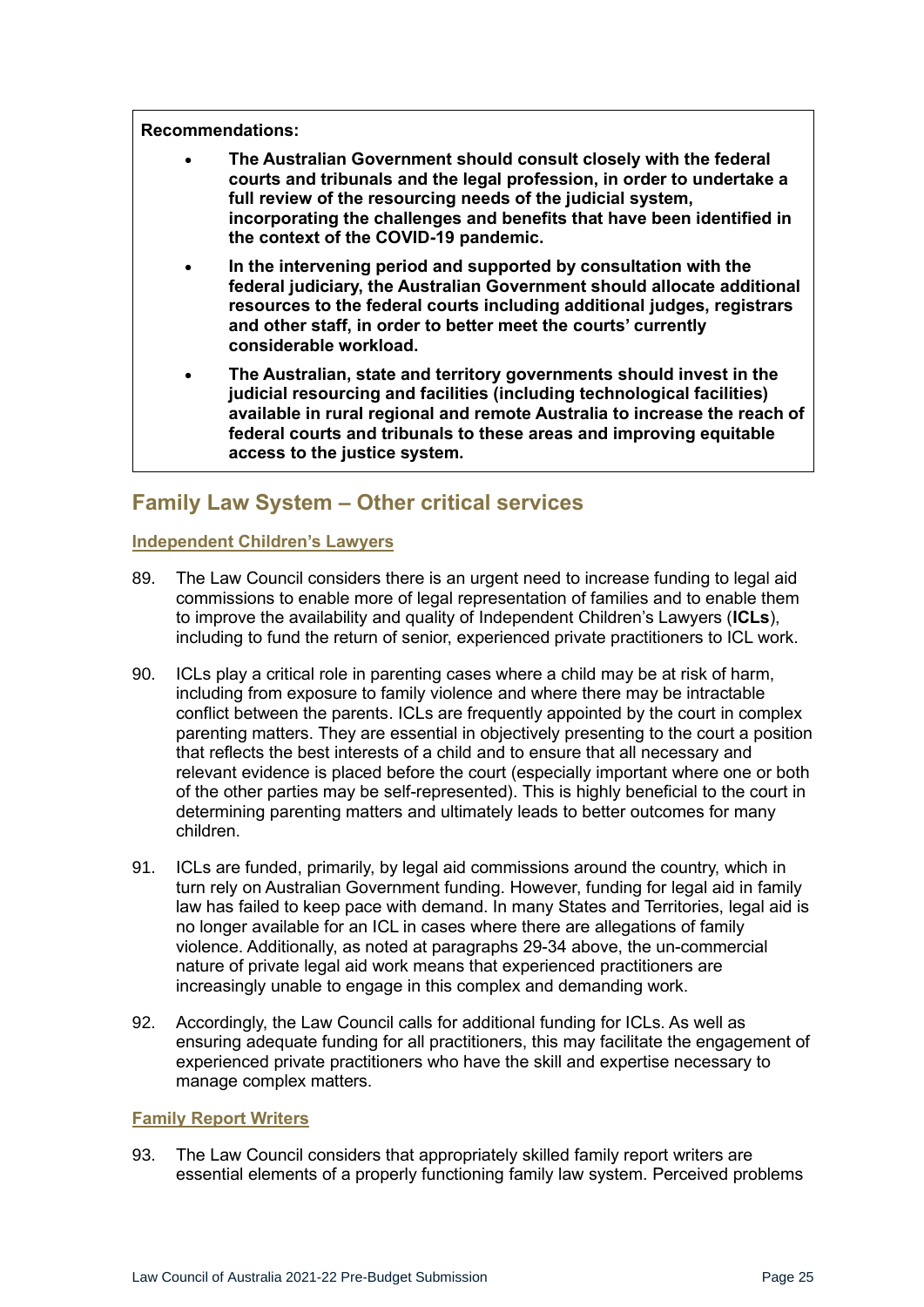with the quality of some family reports are the result of a significant shortage in the number of experts prepared to undertake this work and diminution of funding of both in house family consultants and Regulation 7 family consultants. Increasingly new family report writers are unwilling to undertake Legal Aid funded family reports or Regulation 7 reports, as the fee does not adequately reflect the expertise of the family report writer and the significant work provided. The Law Council considers that more appropriate funding would facilitate the engagement of appropriately experienced family report writers.

94. In some registries, final hearings have been delayed as family report writers have not been available to prepare a report prior to the hearing.

### <span id="page-25-0"></span>Federal Judicial Commission

- 95. The Law Council of Australia has long advocated for the establishment of an appropriately constituted oversight body to deal with complaints against federal judicial officers which is at arm's length from the executive government, to ensure the independence of the judiciary and the separation of powers. As well as providing a fair mechanism to hear complaints against the judiciary, it would also ensure a fair process for judges who are the subject of allegations which might otherwise be aired in the media. It is also imperative that the Judicial Commission be funded to enable the provision of education, training and support, including pastoral care, for judicial officers.
- 96. This issue is particularly relevant at the present time while the Government considers the scope and model of the proposed CIC (discussed further below). It is the view of the Law Council that judicial officers should not fall within the jurisdiction of any future CIC, but rather be subject to oversight from a standalone Federal Judicial Commission. It is also relevant in the context of the Australian Law Reform Commission's current Review of Judicial Impartiality, which will explore laws relating to impartiality and bias as they apply to the federal judiciary and inform the scope and role of a Federal judicial Commission in addressing such matters.<sup>78</sup>
- 97. On 27 June 2020 and closely following the publication of allegations of sexual harassment against former High Court Judge the Hon Dyson Heydon AC QC,<sup>79</sup> the Law Council Directors resolved to take several actions as part of a long-term commitment to eliminating sexual harassment within the legal profession. $80$  These included engaging in further advocacy towards the establishment of a Federal Judicial Commission, with Law Council support contingent upon ensuring that the separation of powers is carefully maintained and that the federal judiciary is consulted and comfortable with any model proposed.
- 98. To further this advocacy, the Law Council has been working towards the development of a set of Principles that could underpin the establishment of a Federal Judicial Commission (**the Principles**). The Principles were formally approved by the Law Council's Directors at their most recent meeting in December 2020 and have been provided to the federal courts (including the High Court of

<sup>78</sup> Australian Law Reform Commission, 'Review of Judicial Impartiality' (Web Page, 11 September 2020) [<https://www.alrc.gov.au/inquiry/review-of-judicial-impartiality/>](https://www.alrc.gov.au/inquiry/review-of-judicial-impartiality/).

<sup>79</sup> See, Law Council of Australia, 'Law Council President, Pauline Wright, statement regarding Hon Dyson Heydon, AC, QC' (Media Release, 22 June 2020) [<https://www.lawcouncil.asn.au/media/media](https://www.lawcouncil.asn.au/media/media-releases/statement-on-the-hon-dyson-heydon-ac-qc)[releases/statement-on-the-hon-dyson-heydon-ac-qc>](https://www.lawcouncil.asn.au/media/media-releases/statement-on-the-hon-dyson-heydon-ac-qc).

<sup>80</sup> Law Council of Australia, 'Law Council President, Pauline Wright, statement regarding sexual harassment in the legal profession' (Media Release, 27 June 2020) [<https://www.lawcouncil.asn.au/media/media](https://www.lawcouncil.asn.au/media/media-releases/statement-regarding-sexual-harassment-in-the-legal-profession)[releases/statement-regarding-sexual-harassment-in-the-legal-profession>](https://www.lawcouncil.asn.au/media/media-releases/statement-regarding-sexual-harassment-in-the-legal-profession).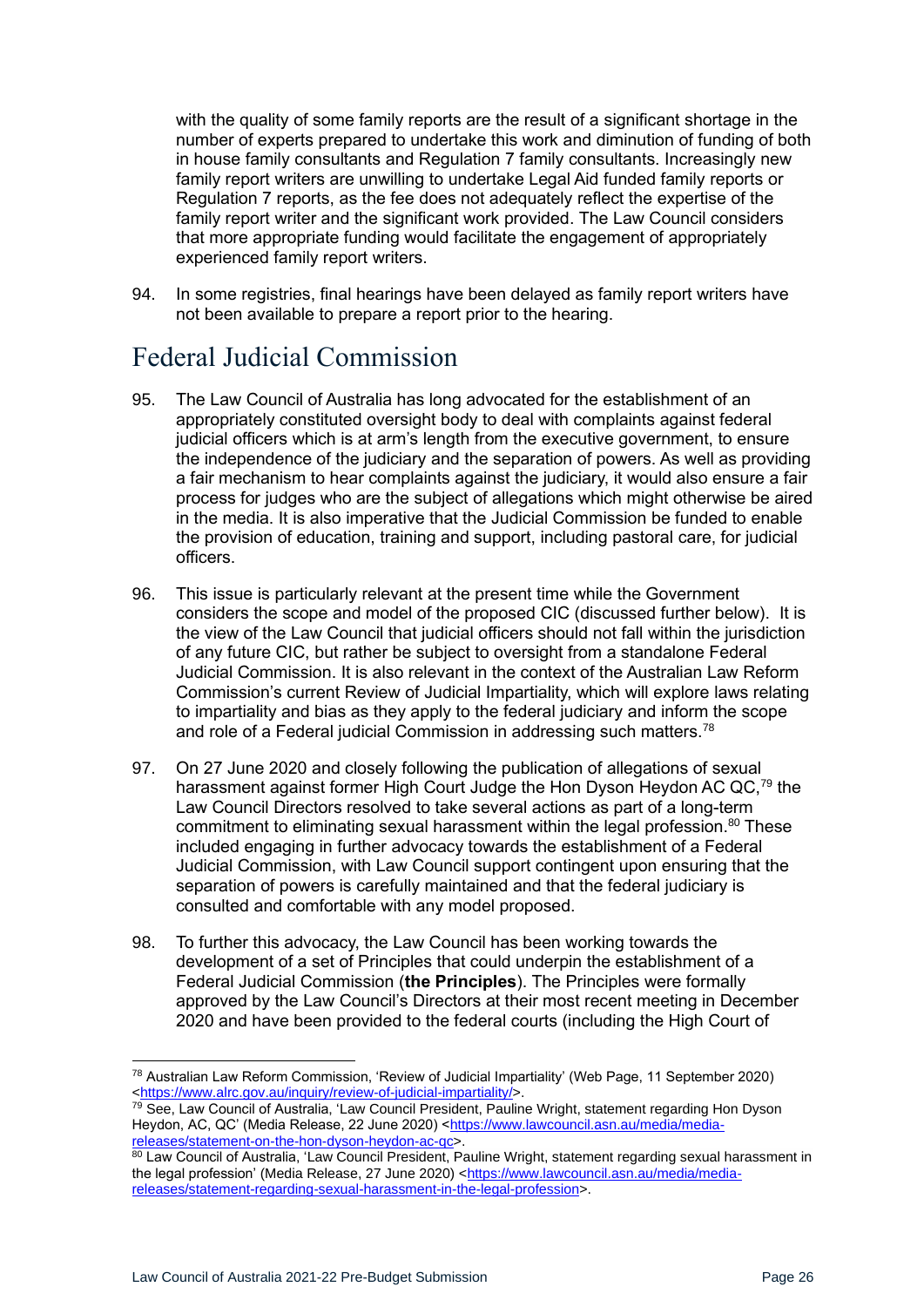Australia) for comment. They were also provided to the Attorney-General, the Hon Christian Porter MP, who advised that he will continue to carefully consider the Law Council's recommendations, including those arising from the Principles.

### **Recommendation:**

• **In consultation with, and in a manner endorsed by, the federal judiciary, the Australian Government should establish and adequately resource a Federal Judicial Commission which maintains the separation of powers.**

# <span id="page-26-0"></span>Commonwealth Integrity Commission

- 99. The 2019-20 Budget set aside \$104.5 million (including \$10.0 million in capital funding over four years from 2019-20) for a CIC.<sup>81</sup> However, despite delay in the establishment of the CIC, and the release of the Commonwealth Integrity Commission Bill Exposure Draft in November 2020, the 2020-21 Budget did not contain appropriation in relation to the establishment of the CIC.
- 100. The Fact Sheet released with the draft legislation states that a total of \$106.7 million in new funding was allocated to establish the CIC in the 2019-20 Budget over the forward estimates (a four-year period), including \$2.2 million allocated to Australian Commission for Law Enforcement Integrity (**ACLEI**) for CIC implementation activities. $82$  This funding is said to be in addition to the \$40.7 million in existing ACLEI funding for that period that will be absorbed by the CIC upon its commencement.<sup>83</sup>
- 101. Based on the funding model proposed in the 2019-20 Budget, funding for the CIC in the 2020-21 period would have been \$22.0 million. $84$  In contrast, the combined 2020-21 budget for the New South Wales Independent Commission Against Corruption and Law Enforcement Conduct Commission is \$54.5 million – more than double that allocated to the proposed CIC.<sup>85</sup>
- 102. The Law Council's considers that the funding proposed for the CIC is inadequate. This is particularly the case by reference to the scope of role and funding of similar bodies and the fact that the CIC will have oversight of a greater number of staff of regulated entities.

### **Recommendation:**

• **The Australian Government must ensure that when established, the proposed Commonwealth Integrity Commission is adequately funded to achieve its purpose.**

<sup>81</sup> Commonwealth of Australia, Budget 2019-20, Budget Paper No 2: Expense Measures, 50.

<sup>82</sup> Attorney-General's Department (Cth), *Commonwealth Integrity Commission: Fact Sheet* (November 2020) 1.

 $83$  Ibid.

<sup>84</sup> Commonwealth of Australia, Budget 2019-20, Budget Paper No 2: Expense Measures, 50.

<sup>85</sup> New South Wales, Budget 2019-20, Budget Paper No 4: Agency Financial Statements, 5-1: \$30.9 million for the Independent Commission Against Corruption and \$23.6 for the Law Enforcement Conduct Commission).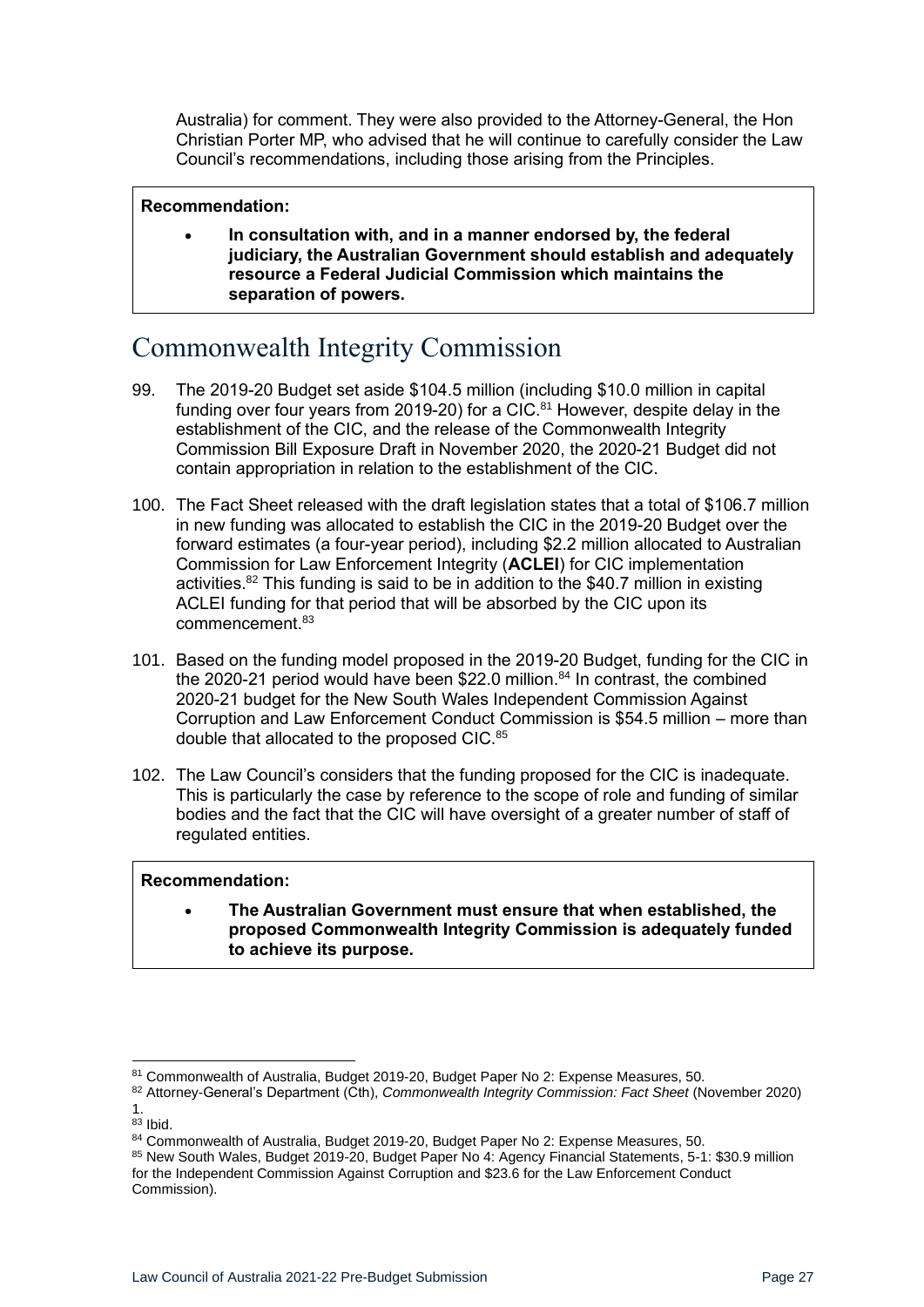# <span id="page-27-0"></span>Migration applicants and asylum seekers

- 103. The Law Council remains particularly concerned that following severe funding cuts in 2014, only a small number of asylum seekers in Australia have access to government-funded legal assistance. This means that the community's costs of providing such assistance are shifted to increased burdens on courts and tribunals. However, early legal assistance can help to prevent unmeritorious claims.<sup>86</sup> To achieve more efficient, sustainable and fair outcomes, and reduce downstream pressures on courts and tribunals, full Commonwealth funding for the Immigration Advice and Application Assistance Scheme for all asylum seekers in need should be reinstated. In addition, the Law Council calls on the Australian Government to invest additional resources in LACs and CLCs to address gaps in migration legal assistance.
- <span id="page-27-1"></span>104. The Law Council further calls on the Australian Government to reconsider the significant increase to the application fees charged by the Federal Circuit Court for migration cases. The increase from \$690 to \$3,330, effective from 1 January 2021, poses a severe threat to access to justice for migrants and a fundamental rule of law issue. <sup>87</sup> Currently, applicants who demonstrate financial hardship can access a fee waiver but vulnerable applicants would still be required to pay a fee of \$1665.00, which is almost three times the current filing fee.<sup>88</sup> The Law Council also considers the \$1,826 AAT application fee charged by the Migration and Refugee Division for a hearing, to be unjustifiably high, compared with other divisions of the AAT, which are mostly set at \$952 or in some cases, have no fee at all.
- <span id="page-27-2"></span>105. In the Law Council's view, increasing fees is not the way to deal with the backlog of cases before the Federal Circuit Court. These increases will likely result in a significant upsurge in unrepresented applicants as people will be even less able to afford access to legal assistance after paying the application fee. This will likely increase the workload of the Federal Circuit Court and produce further delays. Rather, to deal with existing delays, the Law Council calls for an increase in funding to the Federal Circuit Court with a particular focus on the appointment of more judges well-qualified to determine migration law cases.
- 106. More broadly, the Law Council is concerned by the difficulties faced by asylum seekers accessing health services and other social support. In particular, it notes that spending on financial support to people seeking asylum has been reduced to just \$19.6 million in 2020-21, from \$39.5 million actual expenditure in 2019-20<sup>89</sup> despite growing need.
- 107. With respect to immigration detention, the Law Council notes the significant cost of detention that would be reduced if more low-risk detainees were released into the Australian community.<sup>90</sup> In addition to that direct cost, the wider economic costs of closed detention include lost productivity for the individual, family and the community. Given the cut in incoming migration numbers due to COVID-19, the Law Council considers that the release of immigrants from detention would help to address domestic labour shortages. Members of the Migration Law Committee of

<sup>86</sup> Law Council pf Australia, *The Justice Project: Final Report – Asylum Seekers* (August 2018) 3, 23-4.

<sup>87</sup> See *Federal Court and Federal Circuit Court Amendment (Fees) Regulations 2020* (Cth).

<sup>88</sup> Ibid.

<sup>89</sup> Commonwealth of Australia, Budget 2020-21, Portfolio Budget Statements 2020-21, Budget Related Paper No 1.12: Social Services Portfolio, 219.

<sup>90</sup> See Andrew and Renata Kaldor Centre for International Refugee Law, 'How much does it cost to detain asylum seekers?' (Factsheet, 12 December 2019), citing figures compiled by the Refugee Council of Australia [<https://www.kaldorcentre.unsw.edu.au/publication/cost-australias-asylum-policy>](https://www.kaldorcentre.unsw.edu.au/publication/cost-australias-asylum-policy).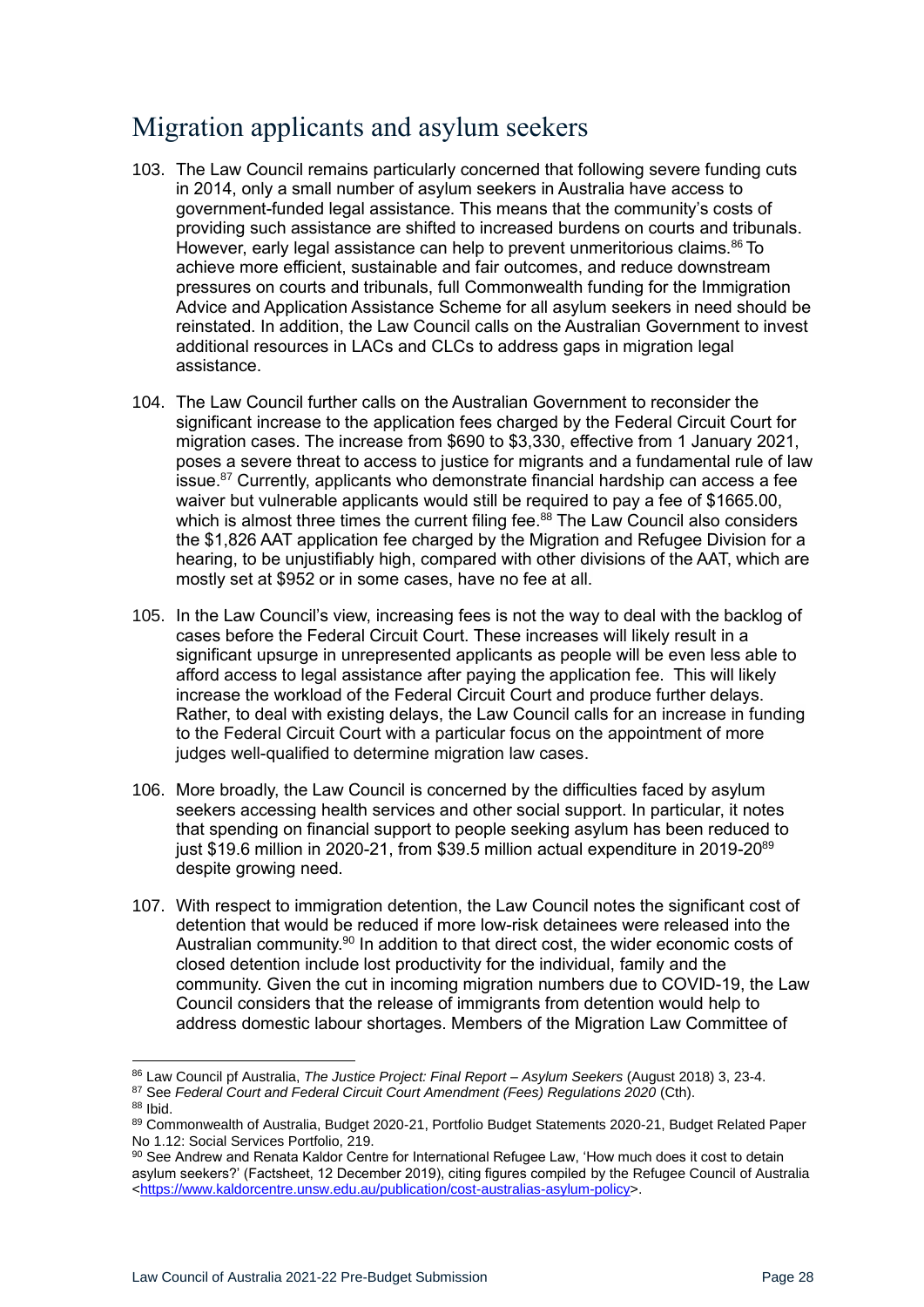the Law Council's Federal Litigation and Dispute Resolution Section are aware of a positive trend of long-term detainees released from immigration detention in Melbourne in 2020 taking up jobs in fruit picking in regional Victoria where there is a high demand for labour.

108. The Law Council also calls on the Australian Government to resume migration under its humanitarian program which provides a positive contribution to the global response to refugee movements.

## <span id="page-28-0"></span>Closing the Gap Refresh targets

- 109. There is an important opportunity for the Australian Government to work with First Nations communities in true partnership to progress solutions to the overincarceration of First Nations persons, given the new National Agreement on Closing the Gap.<sup>91</sup> The National Agreement includes 16 national targets across areas that have an impact on life outcomes for Aboriginal and Torres Strait Islander people, and for the first time, includes specific justice targets for adults and young people.<sup>92</sup> However, the Law Council has raised its concerns that these announcements risk appearing hollow without substantial funding.<sup>93</sup>
- 110. Alongside state and territory governments, the Australian Government has a critical role to play and needs to consider its policy frameworks and contributions carefully. Particular regard should be had to improved access to justice (in particular, Aboriginal-community controlled legal services). These remain clearly underfunded despite critical need.
- 111. As part of a preventative approach, the importance of funding culturally competent, two-way initiatives designed to build legal knowledge among First Nations communities should be reflected.
- 112. Policy frameworks should also have regard to addressing the underlying reasons why many Indigenous people come into contact with the criminal justice system. This includes increasing access to underlying mental health, housing, family support, youth engagement and disability services, particularly in RRR areas. Justice reinvestment approaches which bring these holistic services together in key locations should be prioritised in this regard. It is well known that better justice outcomes are inextricably linked to action on these social and health issues.
- 113. In addition, resources should be directed to addressing language barriers, which pose another key impediment to access to justice for First Nations people, as well as a broad range of CALD groups, including recent arrivals and asylum seekers. As identified by the Law Council in 2018, there is a major scarcity of qualified, professional First Nations and other language interpreters, both in the courts and when clients engage with lawyers and the police.<sup>94</sup> The Law Council is aware of a particular shortage of available, qualified interpreters in RRR areas.<sup>95</sup> This can lead to miscarriages of justice, including wrongful imprisonment. The Law Council is aware of increased concern during COVID-19, that technological difficulties in

<sup>91</sup> Closing the Gap Partnership, *Closing the Gap Targets and Outcomes*, [<www.closingthegap.gov.au/targets>](http://www.closingthegap.gov.au/targets).

 $92$  Ibid.

<sup>93</sup> Law Council of Australia, 'Justice targets are just a wish list' (Media Release, 31 July 2020).

<sup>94</sup> See, Law Council of Australia, *The Justice Project: Final Report – Critical Support Services* (August 2018) 47. Note, interpreters are also important in broader contexts beyond the legal system, such as in the health and homeless services systems including to assist successful preventative and early intervention strategies which help ward off poor justice outcomes.

<sup>95</sup> Ibid.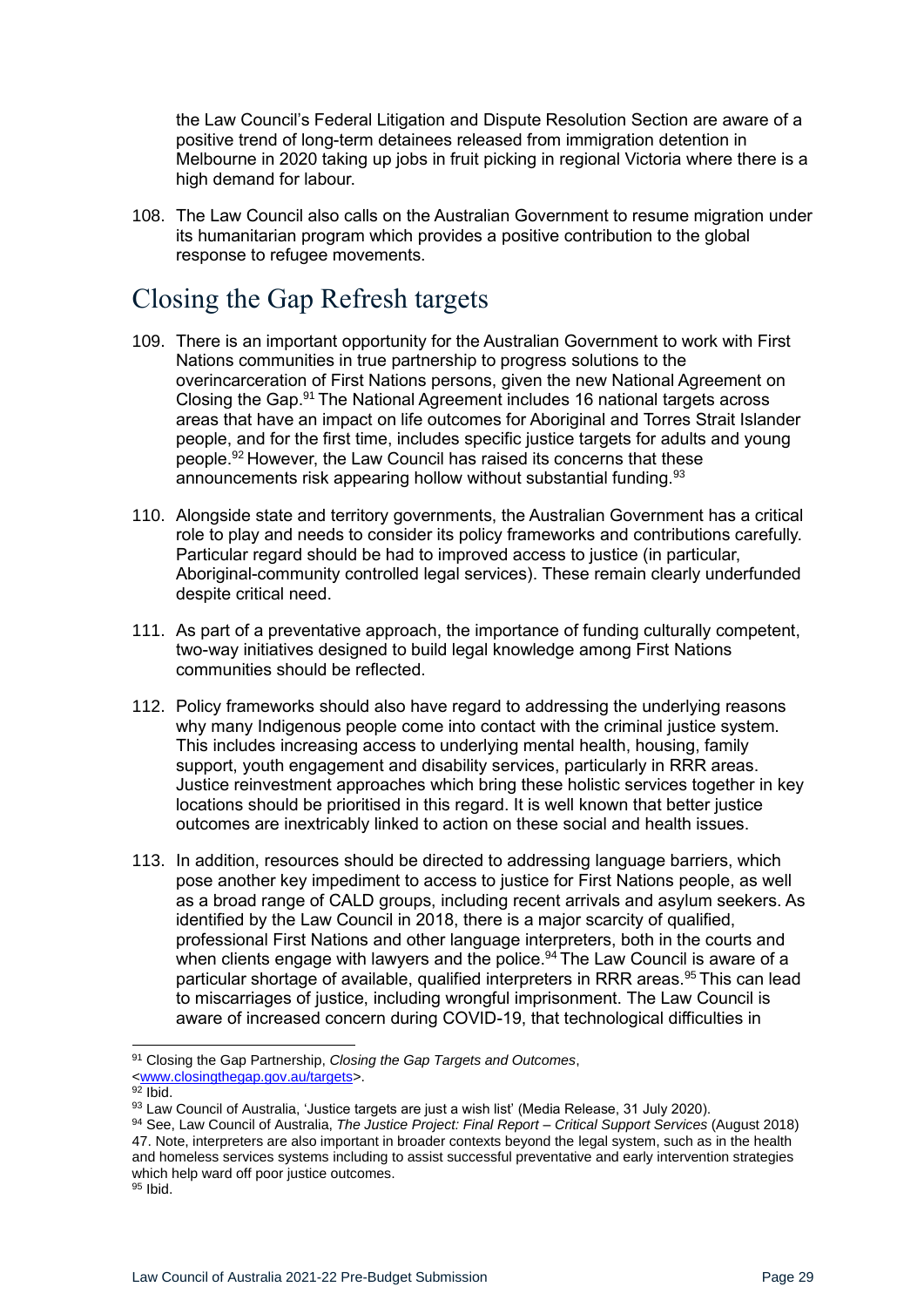matters where language barriers exist may be denying procedural fairness and result in a higher level of appeals.

114. As the Law Council has previously stated, the implementation of a National Justice Interpreter Scheme is necessary to address this essential service gap, especially in RRR areas.<sup>96</sup> The Productivity Commission's 2014 recommendation regarding the development of a National Aboriginal and Torres Strait Islander Interpreter Service should also be implemented.<sup>97</sup> While the Judicial Council on Cultural Diversity's 'Recommended National Standards for Working with Interpreters in Courts and Tribunals' also provide an excellent guide for the courts,<sup>98</sup> it is necessary to ensure interpreter services and courts are adequately funded to enable their implementation.<sup>99</sup>

#### **Recommendations:**

- **The Australian Government should ensure that the new Closing the Gap justice targets are backed by appropriate resourcing including for access to justice initiatives, particularly for Aboriginal communitycontrolled legal services, and preventative approaches spanning a wide range of health, housing, youth engagement, disability and broader services. This funding should have regard to the interdependence between justice targets and others in the National Agreement on Closing the Gap.**
- **To address the shortage of available professional interpreters, governments (including the Australia Government) should implement a National Justice Interpreter Scheme which ensures that:** 
	- **professional, appropriate and skilled interpreters are readily available and free to people from culturally and linguistically diverse backgrounds who cannot afford them, including First Nations peoples, recent arrivals, asylum seekers, and people who are trafficked and exploited, at all levels of the justice system, including legal assistance services;**
	- interpreter services and courts are funded to enable the full **implementation of the Judicial Council on Cultural Diversity's 'Recommended National Standards for Working with Interpreters in Courts and Tribunals'; and**
	- **Recommendation 22.3 in the Productivity Commission's Access to Justice Arrangements report, regarding the development of a National Aboriginal and Torres Strait Islander Interpreter Service, is implemented.**

<sup>96</sup> Ibid 48-9.

<sup>97</sup> Productivity Commission, *Access to Justice Arrangements*, rec 22.3.

<sup>98</sup> National Accreditation Authority for Translators and Interpreters, *Judicial Council completes Recommended*  Standards for interpreters working in court settings (2017) [<https://www.naati.com.au/news-](https://www.naati.com.au/news-events/newsevents-container/updates/jccd-recommended-national-standards/)

[events/newsevents-container/updates/jccd-recommended-national-standards/>](https://www.naati.com.au/news-events/newsevents-container/updates/jccd-recommended-national-standards/). See, also, Judicial Council on Cultural Diversity, 'Addendum to the Recommended Standards for Working with Interpreters in Courts and Tribunals: National Accreditation Authority for Translators and Interpreters (NAATI) Certification Model' (May 2019).

<sup>99</sup> See, Law Council of Australia, *The Justice Project: Final Report – Critical Support Services* (August 2018).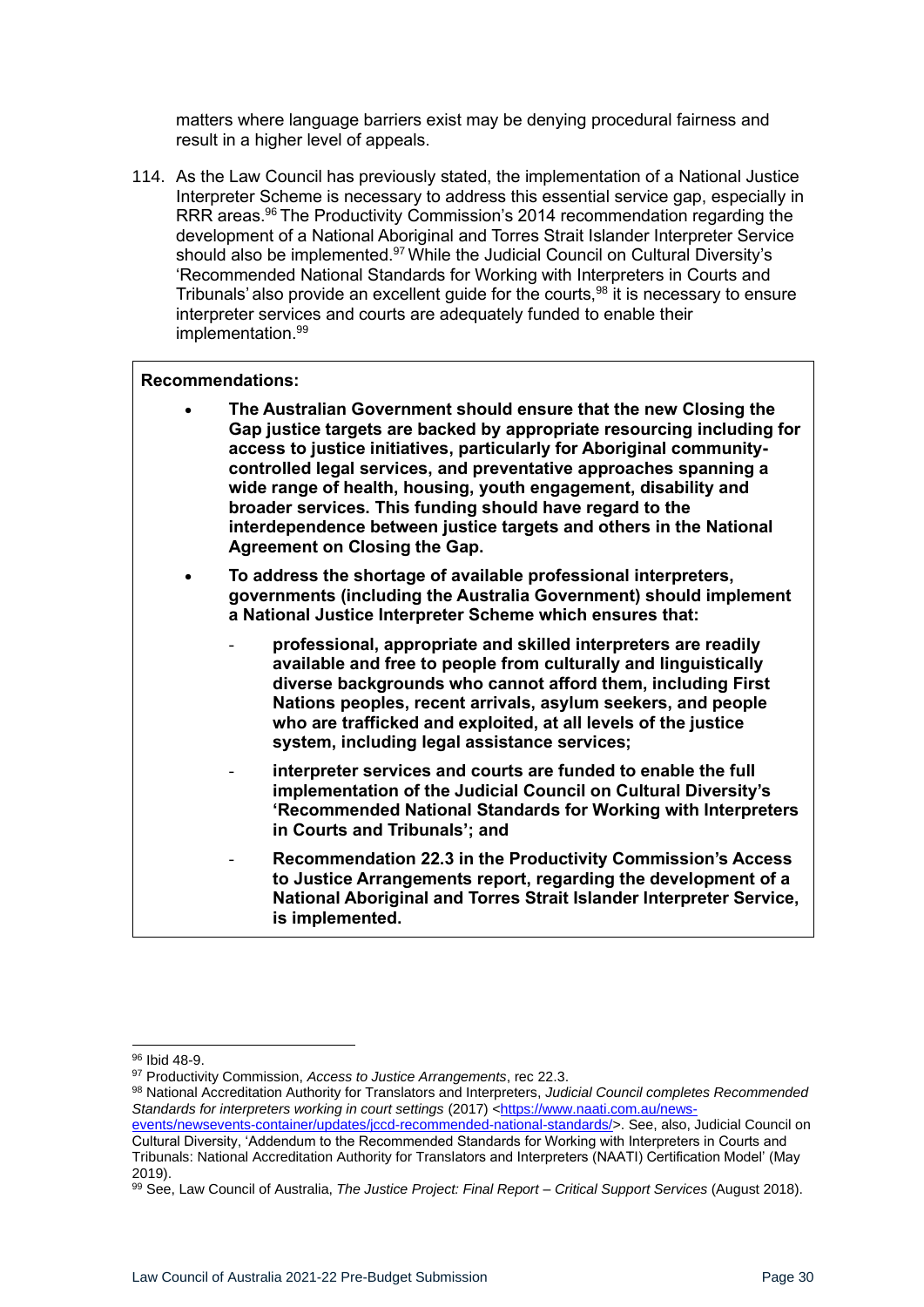# <span id="page-30-0"></span>Aged care

### <span id="page-30-1"></span>**Legal Assistance Services**

- 115. The Law Council acknowledges the Australian Government's funding injection for legal assistance services to uphold the rights of older people, including through health-justice partnerships.<sup>100</sup> However, the Law Council remains concerned that this funding is inadequate in light of the acute and widespread nature of elder abuse within the community and calls for substantial additional funds for legal assistance services to provide specialist advice, representation and education for older persons. These services play a fundamental, often unrecognised, role in ensuring transparency and scrutiny of aged care.
- 116. The underfunding of legal assistance services means that, for example, in the 2020- 21 financial year, just over one per cent of approved legal aid grants (833 out of 65,664) were for persons aged 65 years and over,<sup>101</sup> despite this group constituting 16 per cent of the population.<sup>102</sup> Funding for civil legal assistance is further limited with less than a quarter of the approved grants for this group being granted to civil law matters<sup>103</sup>

### **Recommendation:**

• **The Australian Government should provide immediate funding to address inadequate levels of funding for legal assistance services to provide specialist advice, representation and education for older persons.** 

### <span id="page-30-2"></span>**Royal Commission into Aged Care Quality and Safety**

117. The Law Council highlights the importance of setting aside adequate funding to respond effectively to the final recommendations of the Aged Care Royal Commission. In this context, the Law Council notes that while the current and recent Royal Commissions have been welcome and necessary, such policy responses are crisis-driven and highly resource intensive.<sup>104</sup> Moreover, historically, many Royal Commission recommendations have remained unimplemented, resulting in a resurfacing of the same issues at a later date and the instigation of further inquiries.<sup>105</sup> It will be important to avoid such outcomes going forward through preventative responses.

### **Recommendation:**

• **The Australian Government should set aside funding to enable it to respond effectively to the final recommendations of the Royal Commission into Aged Care, Quality and Safety.**

<sup>100</sup> Attorney-General's Department (Cth), 'Protecting the rights of older Australians' (Webpage) [<https://www.ag.gov.au/RightsAndProtections/protecting-the-rights-of-olderaustralians/Pages/default.aspx>](https://www.ag.gov.au/RightsAndProtections/protecting-the-rights-of-olderaustralians/Pages/default.aspx). <sup>101</sup> National Legal Aid Statistics Report, 'Age' (for Financial Year 2020-2021 as at January 2021)

[<sup>&</sup>lt;https://nla.legalaid.nsw.gov.au/nlareports/reportviewer.aspx?reportname=AgeIndicator>](https://nla.legalaid.nsw.gov.au/nlareports/reportviewer.aspx?reportname=AgeIndicator).

<sup>102</sup> Australian Bureau of Statistics, Australian Demographic Statistics (Catalogue No. 3101.0, June 2019). <sup>103</sup> National Legal Aid Statistics Report, 'Age' (for Financial Year 2020-2021 as at January 2021)

[<sup>&</sup>lt;https://nla.legalaid.nsw.gov.au/nlareports/reportviewer.aspx?reportname=AgeIndicator>](https://nla.legalaid.nsw.gov.au/nlareports/reportviewer.aspx?reportname=AgeIndicator).

<sup>104</sup> See, Law Council of Australia, *Free and Equal: An Australian Conversation on Human Rights*, Submission to the Australian Human Rights Commission (13 November 2019) 13-5. <sup>105</sup> Ibid.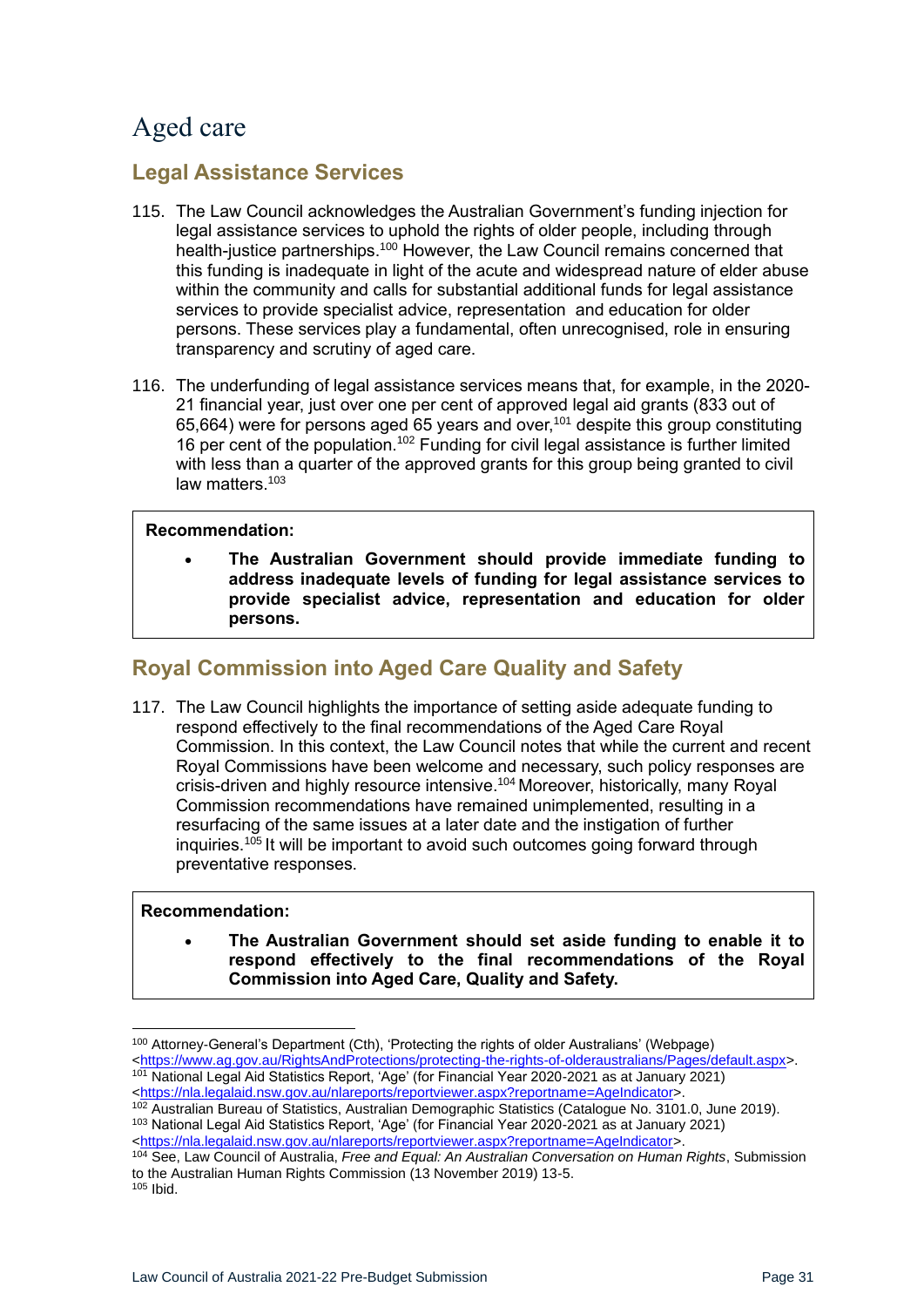# <span id="page-31-0"></span>**D**isability

### <span id="page-31-1"></span>**Legal assistance for people with disability in RRR areas**

118. In addition to the comments raised earlier in this submission regarding the need for additional resourcing of the legal assistance sector (paragraphs [3-](#page-7-2)[40](#page-14-1) above), the Law Council submits that there is an to provide additional funding to LACs operating in RRR areas to support clients with disability. This would assist LACs operating in areas where there is no prospect of engagement with specialist CLCs to provide more specialised support to those with disability and to make grants of assistance so that private lawyers can provide representation in both civil and administrative law matters.

### <span id="page-31-2"></span>**National Disability Strategy**

- 119. The Law Council welcomes the Australian Government's commitment to the development of the new 10-year Disability Strategy. To achieve its vision, the new Strategy must not only set out the roles and responsibilities of government generally, but identify concrete actions, attached to goals and targets within specific timeframes<sup>106</sup>
- 120. In this regard, the Law Council emphasises the need for funding to support the development of appropriate targets, as well as a rigorous implementation framework to underpin the new Disability Strategy.<sup>107</sup> This should be accompanied by a commitment to the collection of relevant data to enable effective monitoring and evaluation of policy and programs.
- 121. Appropriate funding should also be made available to enable the full and effective engagement of diverse groups of people with disability, including through their representative organisations, in the delivery and monitoring of the Disability Strategy.

### **Recommendations:**

- **The Australian Government should set aside funding to enable it to effectively implement the new National Disability Strategy.**
- **Additional resources should be made available to ensure that groups representing diverse memberships of people with disability can effectively engage in delivery and monitoring of the next Strategy.**

### <span id="page-31-3"></span>**Royal Commission into Violence, Abuse, Neglect and Exploitation of People with Disability**

- 122. The Law Council urges the Australian Government to allocate funding to respond to the emerging, urgent interim findings of the.
- 123. As already highlighted by the Disability Royal Commission, people with disability are significantly overrepresented in the criminal justice system. The Law Council's

<sup>106</sup> See Law Council of Australia, *National Disability Strategy,* Submission to the Department of Social Services (30 October 2020) 18.

<sup>107</sup> Ibid.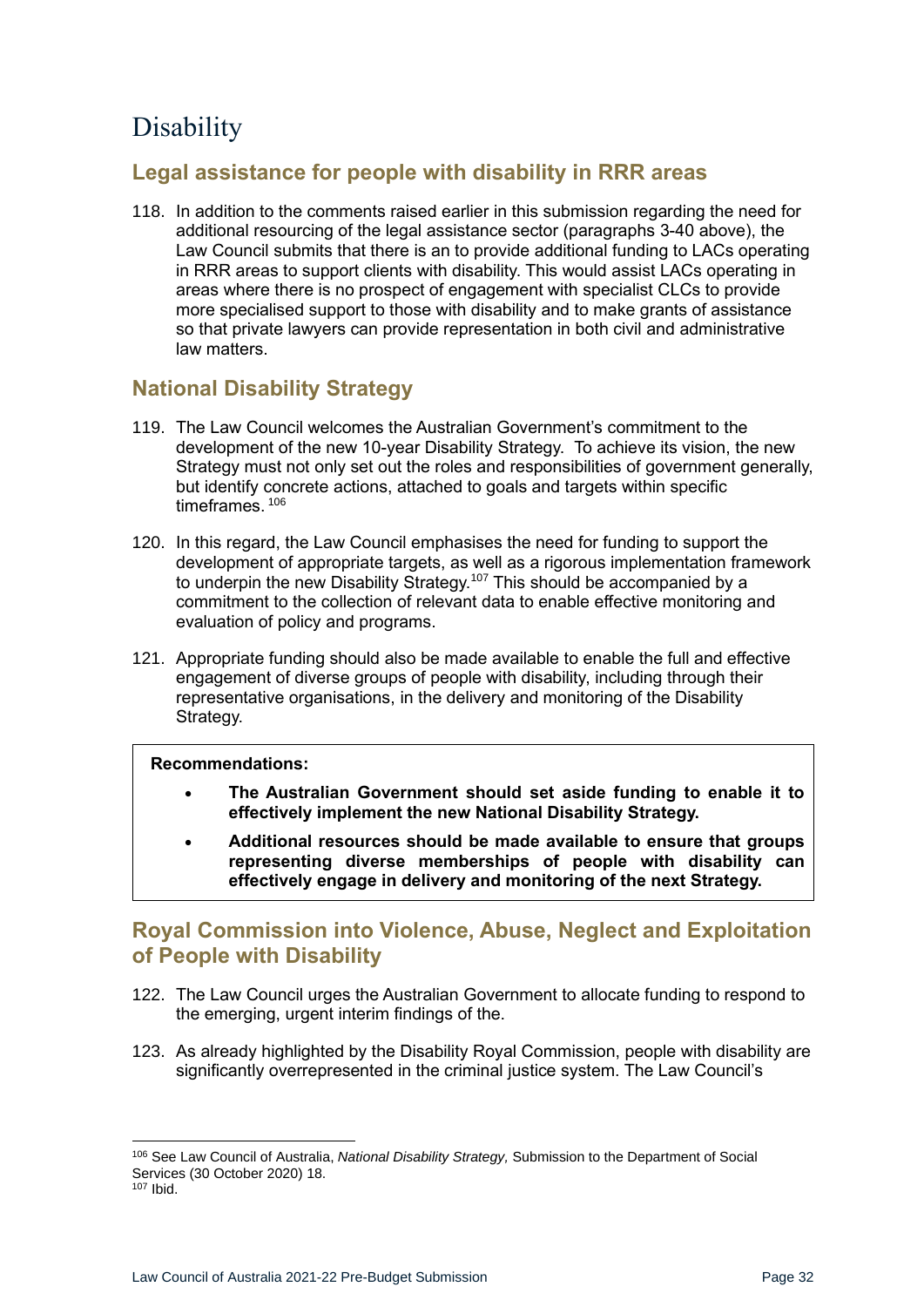recent recommendations made to the Disability Royal Commission on this issue include that the Australian Government should invest in:

- an expansion of the availability of specialist legal assistance services to deliver culturally safe, informed and accessible services to persons with disability who are both accused and victims of crime, including in RRR areas and through health-justice partnerships and improved legal education;
- increased access to early diagnosis tools and corresponding disability and mental health services to guard against the predominance of people with undiagnosed or untreated conditions being funnelled into the criminal justice system in lieu of health-based responses. Careful regard should be had to the absence of such tools and services for remote communities and to responding to the needs of First Nations people with disability appropriately;
- access to Auslan and hearing interpreters within the justice system;
- leadership initiatives across the justice system to identify and respond to disability issues more effectively, and the development of a Commonwealth disability justice policy framework; and
- with state and territory governments, the establishment of an independent national justice reinvestment body to promote the reinvestment of resources from the criminal justice system to community-led, place-based initiatives.<sup>108</sup>

#### **Recommendation**

- **The Australian Government should allocate appropriate resources to respond to the emerging, urgent interim findings of the Royal Commission into Violence, Abuse, Neglect and Exploitation of People with Disability, with particular regard to expanding:**
	- **access to specialist legal assistance services, health-justice partnerships and legal education;**
	- **access to early diagnosis and disability and mental health support services, particularly in rural, regional and remote communities and for First Nations peoples;**
	- **access to hearing and Auslan interpreters within the justice system;**
	- **the development of a Commonwealth disability justice policy framework;**
	- leadership initiatives across the justice system to identify and **respond to disability effectively; and**
	- justice reinvestment trials.

<sup>108</sup> Law Council of Australia, *Criminal Justice System*, Submission to the Disability Royal Commission (17 August 2020).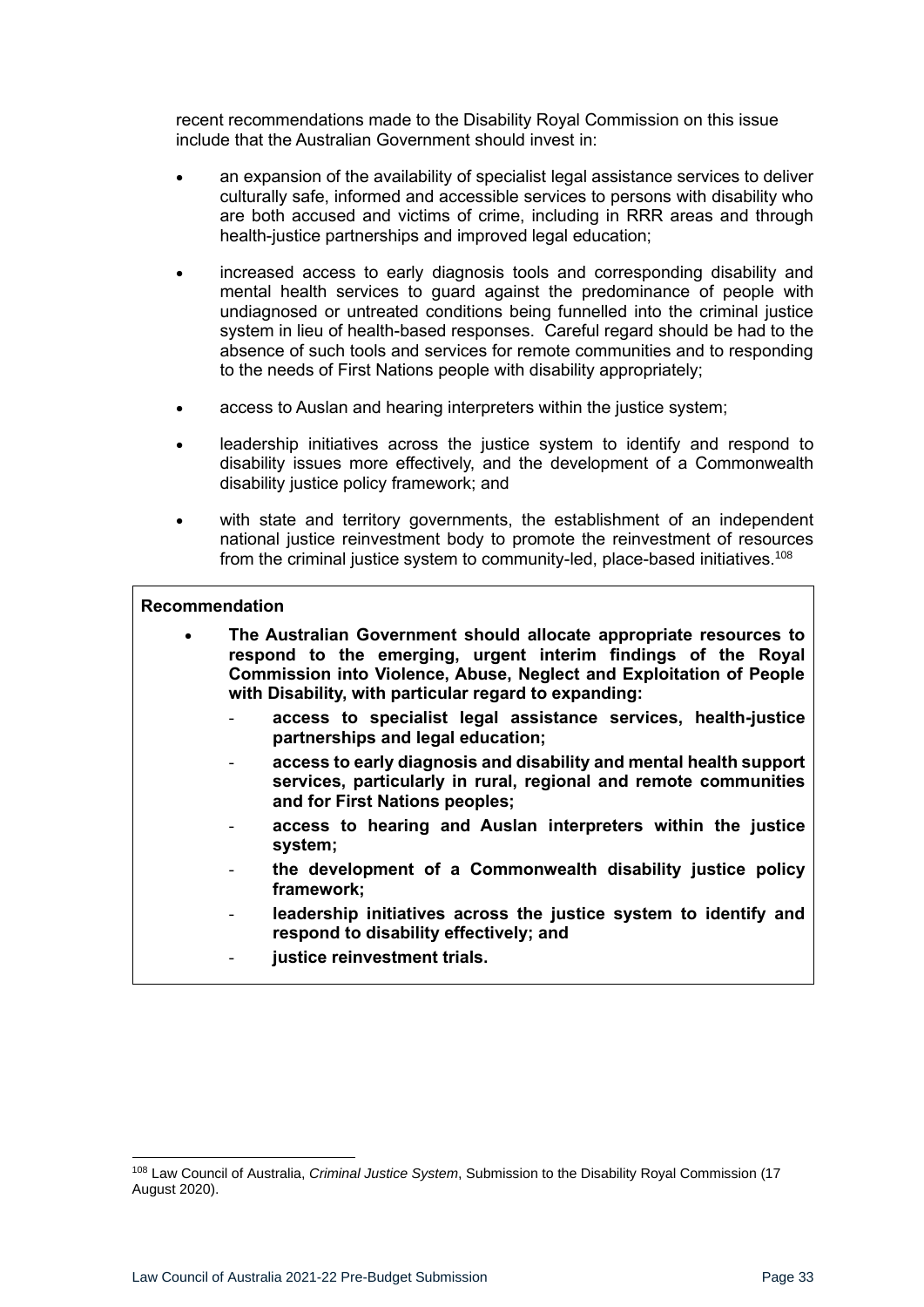# <span id="page-33-0"></span>Optional Protocol to the Convention against Torture

- 124. The Law Council considers that the COVID-19 pandemic reinforces the need for comprehensive, transparent, and independent oversight of places in which people are deprived of their liberty.
- 125. On 21 December 2017, Australia ratified the OPCAT<sup>109</sup> which was recognised internationally as a significant achievement during Australia's recent universal periodic review. The Law Council envisages that OPCAT will assist in preventing torture from occurring in any place of detention in Australia, as well as encouraging a culture of transparency and accountability.
- 126. However, there are concerns about Australia's progress in implementing OPCAT, including that resources provided to the Commonwealth Ombudsman as Australia's NPM Coordinator, as well as the NPM for federal places of detention, are insufficient and may not permit it to perform its functions effectively.<sup>110</sup> For example, in the 2018-19 Budget 'the Ombudsman was allocated \$1.2 million over four years to fulfil that role'.<sup>111</sup> This amount is inadequate in light of the Victorian Ombudsman's estimate that 'an NPM conducting regular inspection of all primary places of detention in Victoria should comprise approximately 12 Full Time Equivalent staff and have an operating budget of approximately \$2.5 million.<sup>112</sup>
- 127. The cost of poor oversight mechanisms for places of deprivation of liberty frequently leads to costly, crisis-driven inquiries, as evidenced by the Disability Royal Commission and the Royal Commission into the Detention and Protection of Children in the Northern Territory and multiple inquiries into immigration detention centres. The Law Council considers that a relatively modest increase in preventative oversight mechanisms is essential to avoiding these costs and providing Australians with greater peace of mind.

### **Recommendation**

• **The Australian Government should act quickly to implement the Optional Protocol to the Convention against Torture effectively by ensuring adequate resourcing for the Commonwealth Ombudsman as the National Preventative Mechanism Coordinator, as well as the National Preventative Mechanism for federal places of detention.** 

# <span id="page-33-1"></span>Human Rights Council Engagement

128. The Law Council acknowledges the important work of DFAT in supporting Australia's efforts to advance human rights as a member of the HRC (2018-20). While Australia's term has now ended, it will continue to play an active role in the HRC and it is critical that DFAT's budget allocation reflects this ongoing engagement. The

<sup>109</sup> Opened for signature 4 February 2003, 2375 UNTS 237 (entered into force 22 June 2006). 110 Law Council of Australia, 'Submission to the Inquiry into the Australian Government's response to the COVID-19 pandemic' (15 June 2020).

<sup>111</sup> Australia OPCAT Network, 'Submission on the Implementation of OPCAT in Australia to the SPT and the United Nations Working Group on Arbitrary Detention' (January 2020) 28, citing Commonwealth of Australia, Senate Legal and Constitutional Affairs Legislation Committee, Estimates, May 23 2018, 122 (Michael Johnson).

<sup>&</sup>lt;sup>112</sup> See, Australia OPCAT Network, 'Submission on the Implementation of OPCAT' citing Victorian Ombudsman, 'OPCAT in Victoria: a thematic investigation of practices related to solitary confinement of children and young people' (September 2019), 30 [304].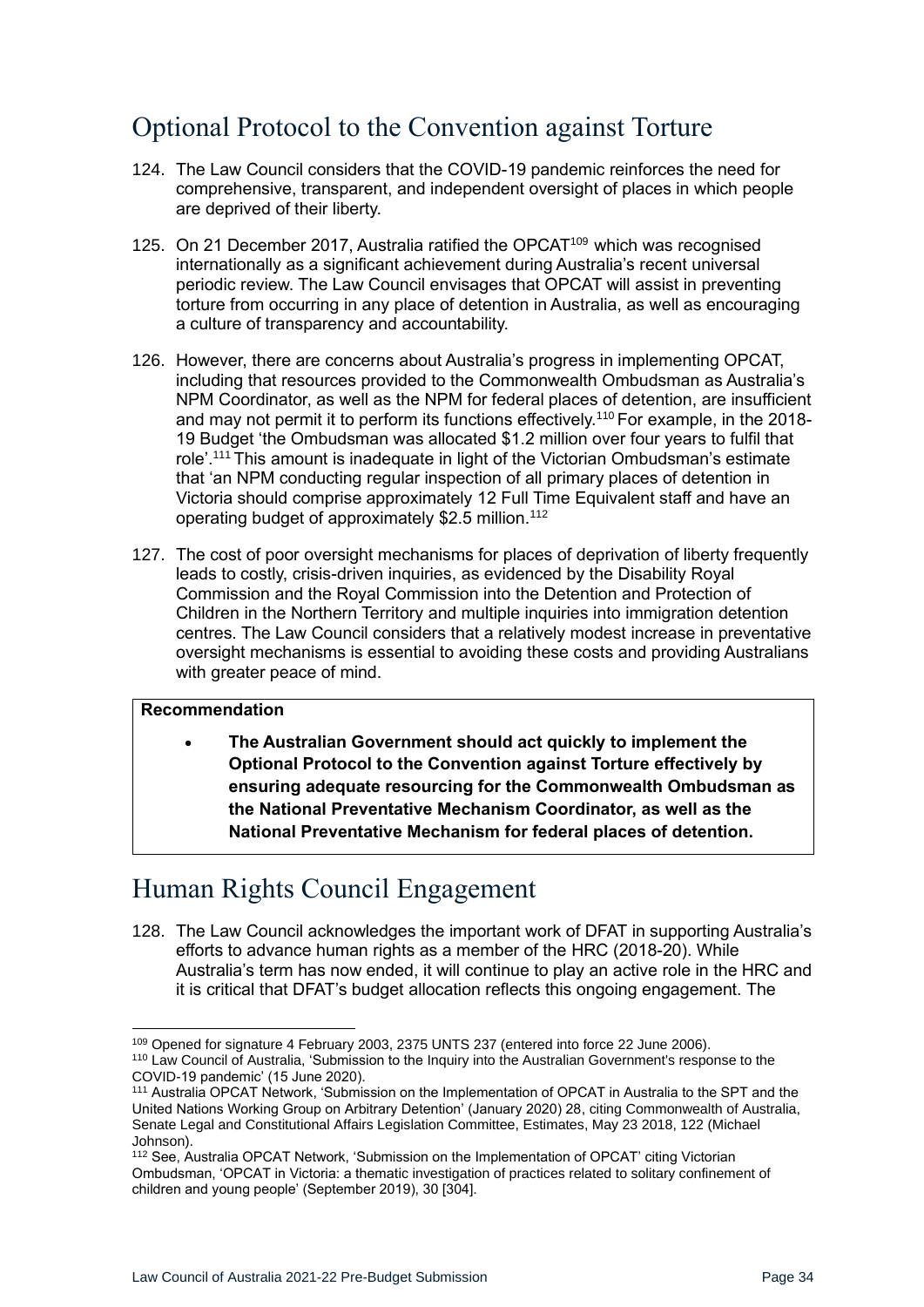COVID-19 pandemic is a powerful reminder that Australia's interests are best served through its cooperation with others in the multilateral system and respect for international law. At the same time, the pandemic has fed authoritarian trends and led to an increase in human rights violations. In this environment, Australia has a strong leadership role to play through its engagement in the HRC.

129. During its HRC term, Australia advocated for the participation of civil society in UN processes. As highlighted by the Australian Government, 'civil society organisations provide on-the-ground knowledge of challenging human rights situations around the world, offering important expertise and alternative perspectives on human rights policy and debate'.<sup>113</sup> To this end, DFAT supported a diverse range of civil society representatives to participate at the HRC and demonstrated a commitment to consulting with civil society more broadly in advance of each HRC session. The Law Council calls on the Australian Government to allocate adequate resources to support ongoing civil society engagement in the HRC.

#### **Recommendation**

• **The Australian Government should continue to support the Department of Foreign Affairs and Trade's ongoing engagement with the Human Rights Council and opportunities for civil society organisations to engage in this dialogue.** 

# <span id="page-34-0"></span>Funding for the Australian Human Rights Commission

- 130. Despite its excellent leadership, the AHRC remains significantly under-resourced with complaints regularly taking over three months to reach conciliation stage.<sup>114</sup>
- 131. Further, one of the Commission's statutory functions is human rights education to increase understanding about human rights among individuals, communities and organisations.<sup>115</sup> While building an understanding about human rights, and capacity to protect them, is a key strategic aim and pillar of the AHRC's national conversation project, the AHRC finds it challenging to build capacity beyond individual workshop attendees. It considers that the key barrier to further effectiveness is resourcing.<sup>116</sup>
- 132. Human rights education initiatives build awareness of rights and responsibilities in the community.<sup>117</sup> Currently, there is no dedicated funding to grow the AHRC's human rights education program. The AHRC considers that:

*more can be done to develop and embed a national program of human rights education, in education, workplace and other contexts. This could include greater inclusion in school curricula, and a requirement that relevant employers educate their employees about human rights.*

<sup>115</sup> Australian Human Rights Commission, *Annual Report 2019-20* (2020) 106.

<sup>113</sup> Department of Foreign Affairs and Trade (Cth), 'Civil society engagement and opportunities' [<https://www.dfat.gov.au/international-relations/international-organisations/un/unhrc-2018-2020/civil-society](https://www.dfat.gov.au/international-relations/international-organisations/un/unhrc-2018-2020/civil-society-engagement)[engagement>](https://www.dfat.gov.au/international-relations/international-organisations/un/unhrc-2018-2020/civil-society-engagement).

<sup>114</sup> The time from receipt to finalisation was more than 3 months for 59 per cent of complaints: Australian Human Rights Commission, *2019-20 Complaints Statistics* (2020) 12.

<sup>116</sup> Ibid 10.

<sup>117</sup> Australian Human Rights Commission, *Free and Equal: An Australian Conversation on Human Rights* (Discussion Paper: A Model for Positive Rights Reform in Australia, 29 August 2019) 20.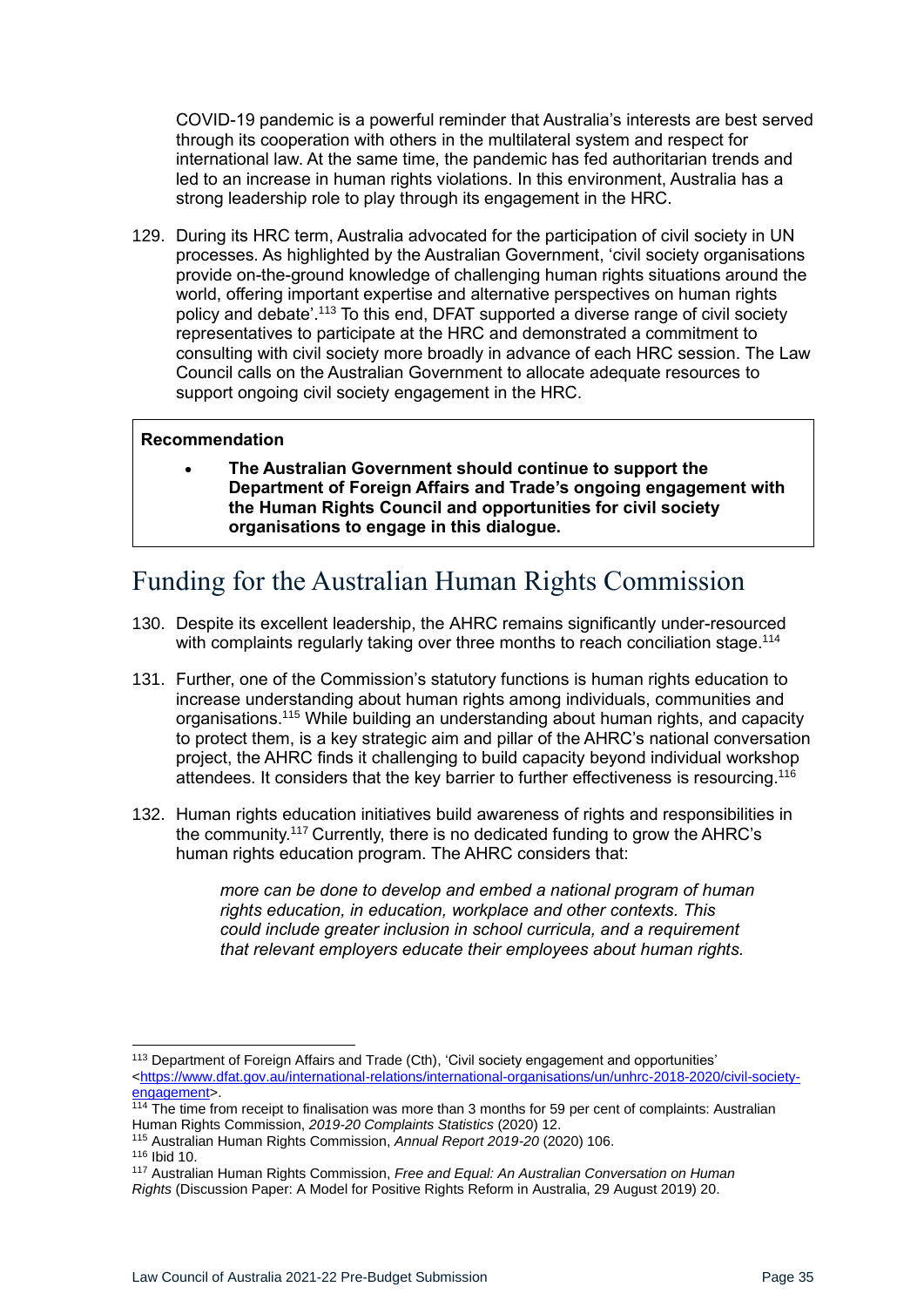*Increased funding and support for advocacy, community and legal organisations that work to protect and promote human rights would help support public understanding of human rights.<sup>118</sup>*

133. The Law Council recommends that the Australian Government should adequately resource the AHRC so it can effectively carry out its investigation, complaint and conciliation functions and its function of enhancing public education and human rights resources.

#### **Recommendation:**

• **The Australian Government should adequately resource the Australian Human Rights Commission to ensure that it can effectively carry out its investigation, complaint and conciliation functions and its function of enhancing public education and human rights resources.**

### <span id="page-35-0"></span>Business and Human Rights

- 134. As noted in the Law Council's COVID-19 Inquiry submission, there are increased risks of modern slavery occurring both domestically and internationally due to the COVID-19 pandemic.<sup>119</sup> This raises important questions with respect to how the Australian Government can work with businesses to uphold human rights, including through safeguards for vulnerable workers and consumers.
- 135. The *Modern Slavery Act 2018* (Cth), and National Action Plan to Combat Modern Slavery 2020-25, represent an excellent starting point in this regard and resonate with growing international consensus that both governments and businesses have duties with respect to respecting, protecting and fulfilling human rights. The Law Council welcomes the Australian Government's 2020-21 Budget announcement of \$10.6 million to implement the National Action Plan to Combat Modern Slavery 2020-25.
- 136. To complement these developments, the Law Council calls on the Australian Government to ensure that ongoing and, if necessary, expanded, funding is made available to the Australian National Contact Point (**ANCP**). As a member of the Organisation for Economic Cooperation and Development (**OECD**), Australia is committed to implementing the OECD Guidelines for Multinational Enterprises, which includes establishing a national contact point to receive complaints against Australian companies and Australian companies operating abroad.<sup>120</sup> The Law Council recognises that having an effective ANCP is critical as it represents the only non-judicial, low-cost mechanism that allows individuals and communities to seek redress for harm caused by Australian companies operating abroad.
- 137. To this end, the Law Council is keen to ensure that the allocation of resources is sufficient to enable the ANCP to achieve its outreach and promotional strategy. This is in line with Australia's commitment to make available resources to the ANCP so that it can effectively fulfil its responsibilities, including to undertake promotion activities.<sup>121</sup>

<sup>118</sup> Ibid.

<sup>119</sup> Law Council of Australia, 'Submission to the Inquiry into the Australian Government's response to the COVID-19 pandemic' (15 June 2020) 27-8.

<sup>120</sup> Organisation for Economic Cooperation and Development (**OECD**), *Guidelines for Multinational Enterprises 2011 Edition* (2011) 18 [11].

<sup>121</sup> Ibid 68.